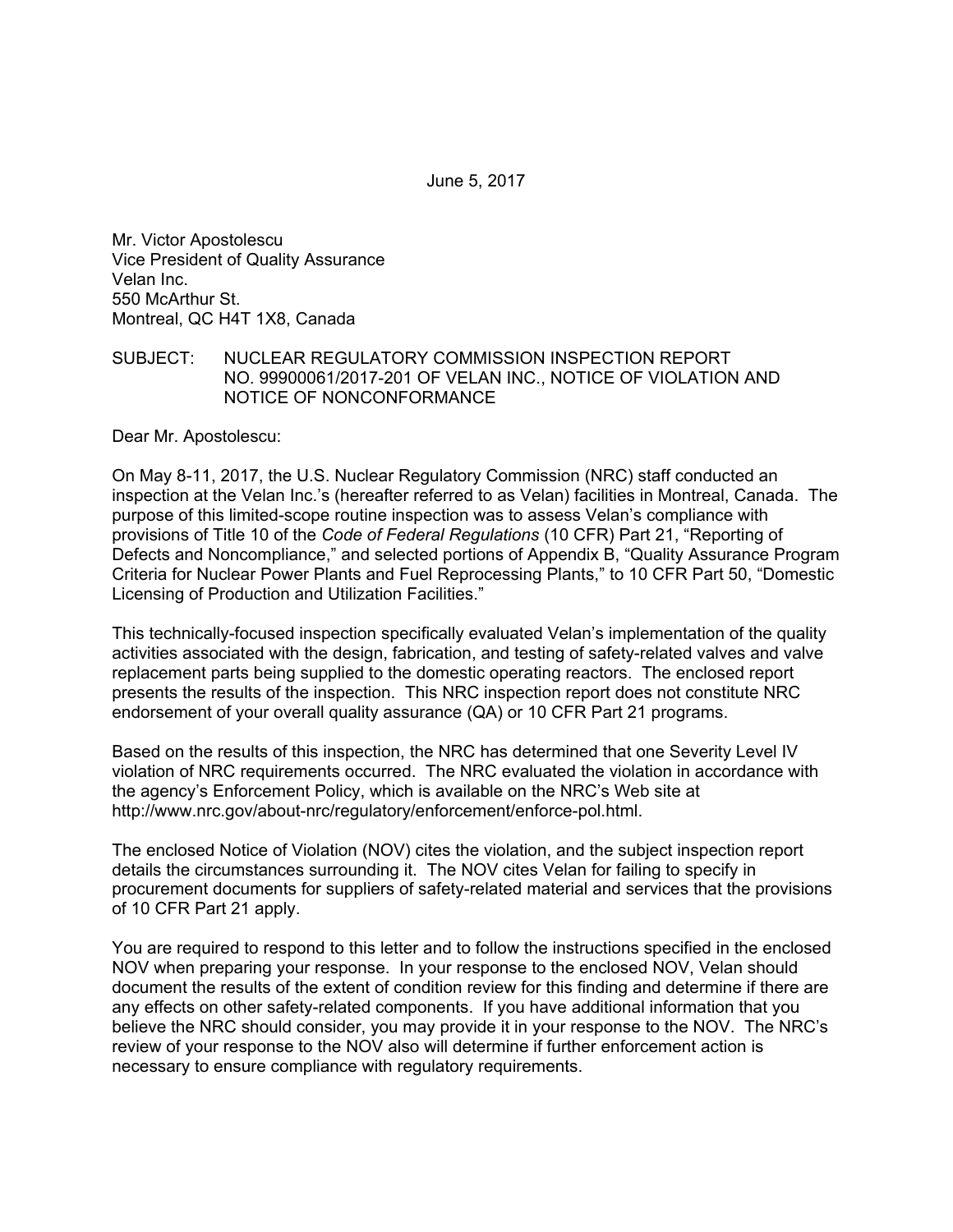In addition, during this inspection, the NRC inspection team found that the implementation of your QA program did not meet certain regulatory requirements imposed on you by your customers or NRC licensees. Specifically, the NRC inspection team determined that Velan was not fully implementing its QA program in the areas of procurement document control and control of purchased material, equipment, and services. The specific findings and references to the pertinent requirements are identified in the enclosures to this letter. In response to the enclosed notice of nonconformance (NON), Velan should document the results of the extent of condition review for these findings and determine if there are any effects on other safety-related components.

Please provide a written statement or explanation within 30 days of this letter in accordance with the instructions specified in the enclosed NON. We will consider extending the response time if you show good cause for us to do so.

In accordance with 10 CFR 2.390, "Public Inspections, Exemptions, Requests for Withholding," of the NRC's "Rules of Practice," the NRC will make available electronically for public inspection a copy of this letter, its enclosure, and your response through the NRC Public Document Room or from the NRC's Agencywide Documents Access and Management System, which is accessible at http://www.nrc.gov/reading-rm/adams.html. To the extent possible, your response, should not include any personal privacy, proprietary, or Safeguards Information (SGI) so that it can be made available to the public without redaction. If personal privacy or proprietary information is necessary to provide an acceptable response, please provide a bracketed copy of your response that identifies the information that should be protected and a redacted copy of your response that deletes such information. If you request that such material be withheld from public disclosure, you must specifically identify the portions of your response that you seek to have withheld and provide in detail the bases for your claim (e.g., explain why the disclosure of information would create an unwarranted invasion of personal privacy or provide the information required by 10 CFR 2.390(b) to support a request for withholding confidential commercial or financial information). If SGI is necessary to provide an acceptable response, please provide the level of protection described in 10 CFR 73.21, "Protection of Safeguards Information: Performance Requirements."

Sincerely,

# */RA/*

John P. Burke, Chief Quality Assurance Vendor Inspection Branch-2 Division of Construction Inspection and Operational Programs Office of New Reactors

Docket No.: 99900061

Enclosures:

- 1. Notice of Violation
- 2. Notice of Nonconformance
- 3. Inspection Report No. 99900061/2017-201 and Attachment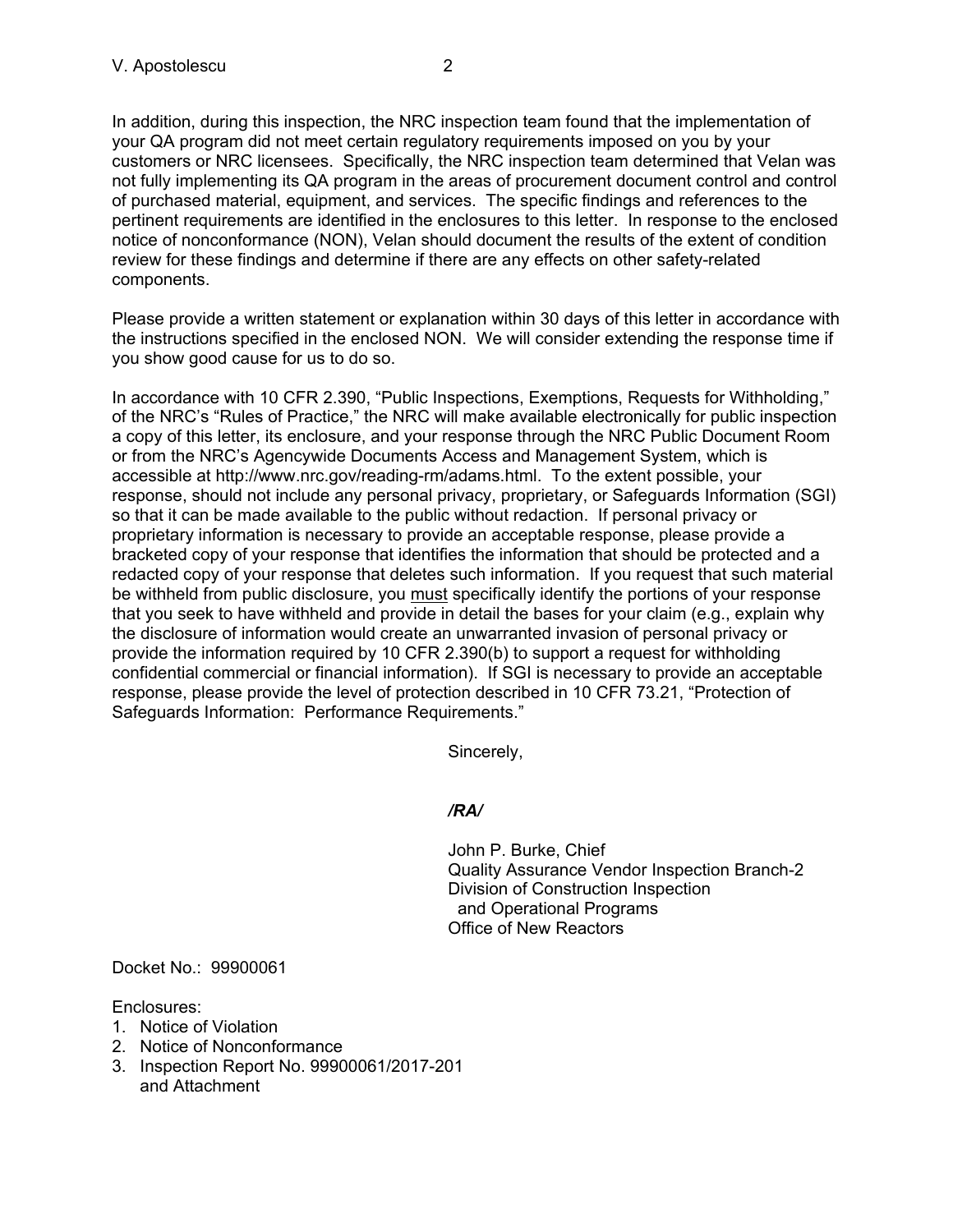Dated: June 5, 2017

DISTRIBUTION: TJackson KKavanagh ASakadales ConE\_Resource NRO\_DCIP\_Distribution carl.correa@velan.com victor.apostolescu@velan.com

|                             | <b>ADAMS Accession No.: ML17142A142</b> | *via e-mail         | <b>NRO-002</b>  |  |
|-----------------------------|-----------------------------------------|---------------------|-----------------|--|
| <b>OFFICE</b>               | NRO/DCIP/QVIB-2                         | NRO/DCIP/QVIB-2     | NRO/DCIP/QVIB-2 |  |
| <b>NAME</b>                 | <b>YDiaz-Castillo</b>                   | JOrtega-Luciano     | RPatel          |  |
| <b>DATE</b>                 | 06/01/2017                              | 06/01/2017          | 06/01/2017      |  |
| <b>OFFICE</b>               | NRO/DCIP/QVIB-3                         | NRO/DCIP/QVIB-1     | NRO/DCIP/QVIB-2 |  |
| <b>NAME</b>                 | AFerguson                               | SSmith (CWeber for) | <b>JBurke</b>   |  |
| <b>DATE</b>                 | 06/01/2017                              | 06/01/2017          | 06/05/2017      |  |
| <b>OFFICIAL RECORD COPY</b> |                                         |                     |                 |  |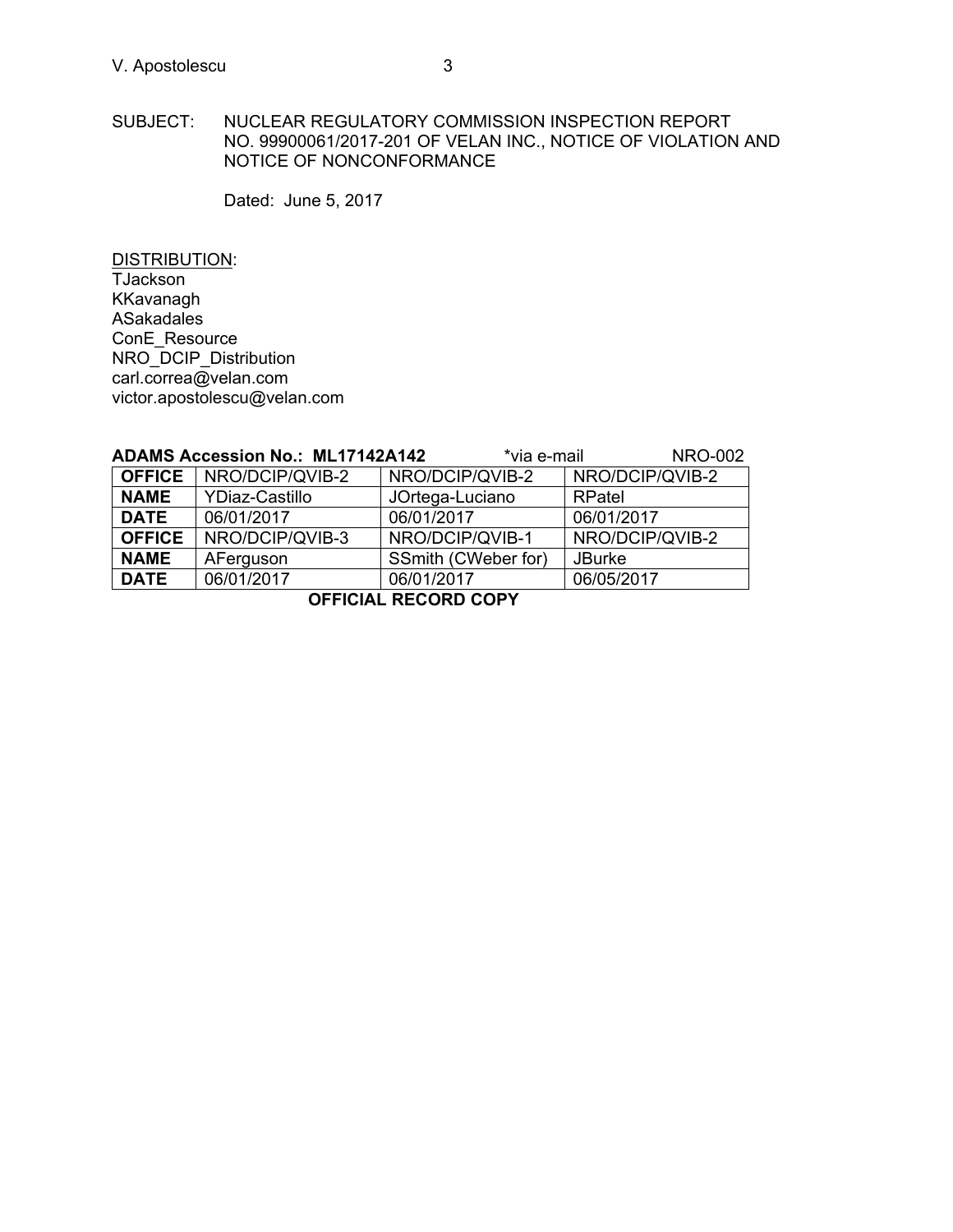### **NOTICE OF VIOLATION**

Velan Inc. Docket No. 99900061 550 McArthur St. Report No. 2017-201 Montreal, QC H4T 1X8 Canada

During a U.S. Nuclear Regulatory Commission (NRC) inspection conducted at the Velan Inc.'s (hereafter referred to as Velan) facilities in Montreal, Canada, from May 8, 2017, through May 11, 2017, a violation of NRC requirements was identified. In accordance with the NRC Enforcement Policy, the violation is listed below:

Section 21.31, "Procurement documents," of Title 10 of the *Code of Federal Regulations*  (10 CFR) Part 21, requires that "Each individual, corporation, partnership, dedicating entity, or other entity subject to the regulations in this part shall ensure that each procurement document for a facility, or a basic component issued by him, her or it on or after January 6, 1978, specifies, when applicable, that the provisions of 10 CFR Part 21 apply."

Contrary to the above, as of May 11, 2017, Velan failed to specify in procurement documents for suppliers of safety-related materials and services to be procured as basic components that the provisions of 10 CFR Part 21 apply. Specifically, Velan imposed in the purchase orders (POs) that suppliers meet procedure VEL-QCI-561, "The Application of U.S. NRC Regulations 10 CFR Part 21 as Applicable to Non U.S.A Suppliers," Revision 0, dated January 3, 1978, rather than imposing the applicable requirements of 10 CFR Part 21. Velan developed this procedure to address the fact that Velan's international suppliers do not implement a program that meets the requirements of 10 CFR Part 21 and therefore will not accept POs that impose 10 CFR Part 21. This procedure relieves Velan's suppliers from their responsibilities under 10 CFR Part 21 and requires the suppliers to notify Velan of any deviations identified in the materials or services supplied to Velan. Examples of materials and services procured include but are not limited to bars, fittings, flanges, plates, tubing, castings, fasteners, forgings, heat treating, calibration, chemical and mechanical testing, and non-destructive examination.

This issue has been identified as Violation 99900061/2017-201-01.

This is a Severity Level IV violation (Section 6.9.d of the NRC Enforcement Policy).

Under the provisions of 10 CFR 2.201, "Notice of Violation," Velan is hereby required to submit a written statement or explanation to the U.S. Nuclear Regulatory Commission, ATTN: Document Control Desk, Washington, DC 20555-0001, with a copy to the Chief, Quality Assurance Vendor Inspection Branch-2, Division of Construction Inspection and Operational Programs, Office of New Reactors, within 30 days of the date of the letter transmitting this notice of violation. This reply should be clearly marked as a "Reply to a Notice of Violation" and should include (1) the reason for the violation or, if contested, the basis for disputing the violation or severity level, (2) the corrective steps that have been taken and the results achieved, (3) the corrective steps that will be taken, and (4) the date when full compliance will be achieved. Your response may reference or include previous docketed correspondence if the correspondence adequately addresses the required response. Where good cause is shown, the NRC will consider extending the response time.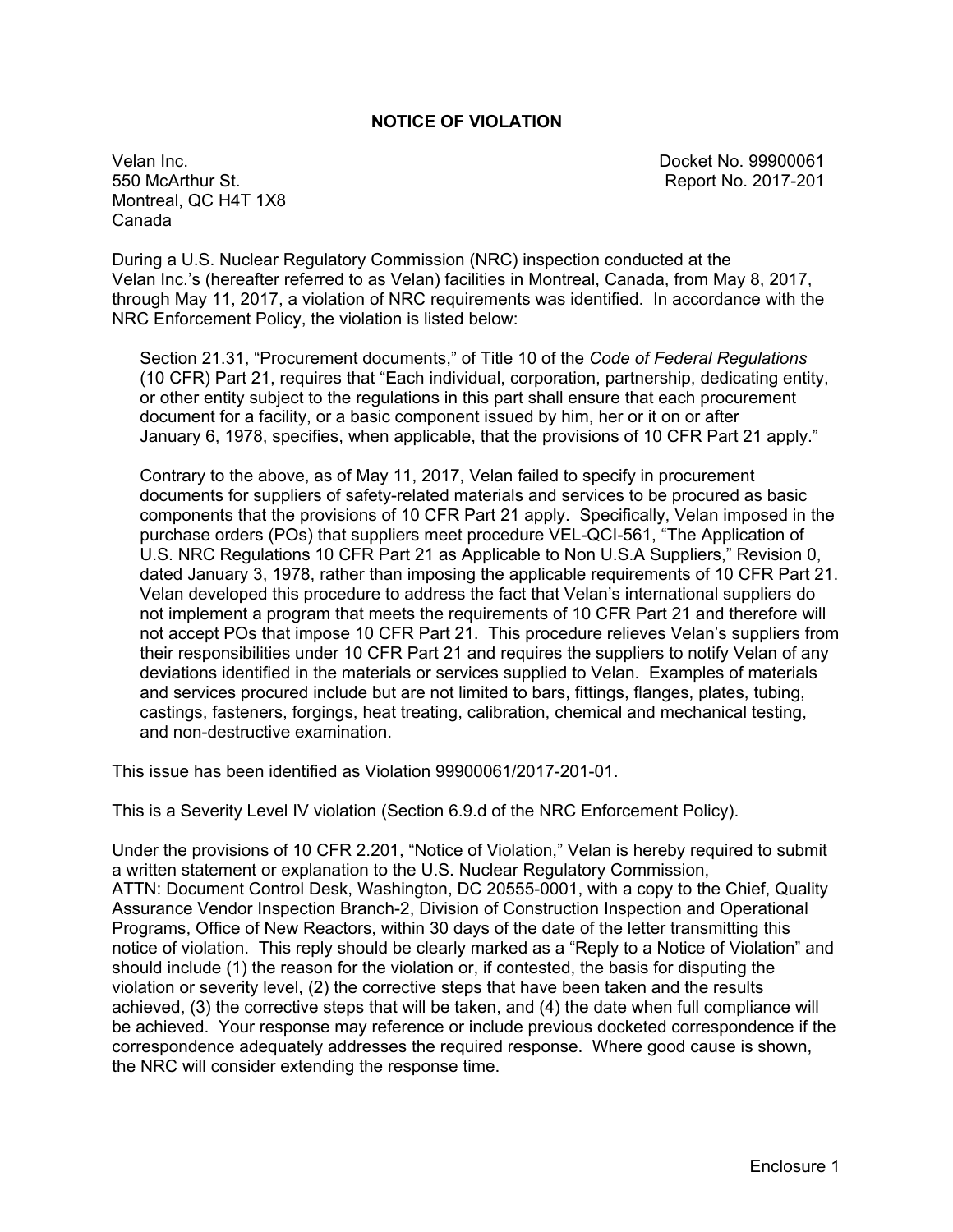If you contest this enforcement action, provide a copy of your response, with the basis for your denial, to the Director, Office of Enforcement, U.S. Nuclear Regulatory Commission, Washington, DC 20555-0001.

Because your response will be made available electronically for public inspection in the NRC Public Document Room or from the NRC's Agencywide Documents Access and Management System, which is accessible from the NRC Web site at http://www.nrc.gov/readingrm/adams.html, to the extent possible it should not include any personal privacy, proprietary, or Safeguards Information (SGI) so that the agency can make it available to the public without redaction. If personal privacy or proprietary information is necessary to provide an acceptable response, then please provide a bracketed copy of your response that identifies the information that should be protected and a redacted copy of your response that deletes such information. If you request that such material be withheld, you must specifically identify the portions of your response that you seek to have withheld and provide in detail the bases for your claim of withholding (e.g., explain why the disclosure of information would create an unwarranted invasion of personal privacy or provide the information required by 10 CFR 2.390(b) to support a request for withholding confidential commercial or financial information). If SGI is necessary to provide an acceptable response, please provide the level of protection described in 10 CFR 73.21, "Protection of Safeguards Information: Performance Requirements"

Dated this the 5<sup>th</sup> day of June 2017.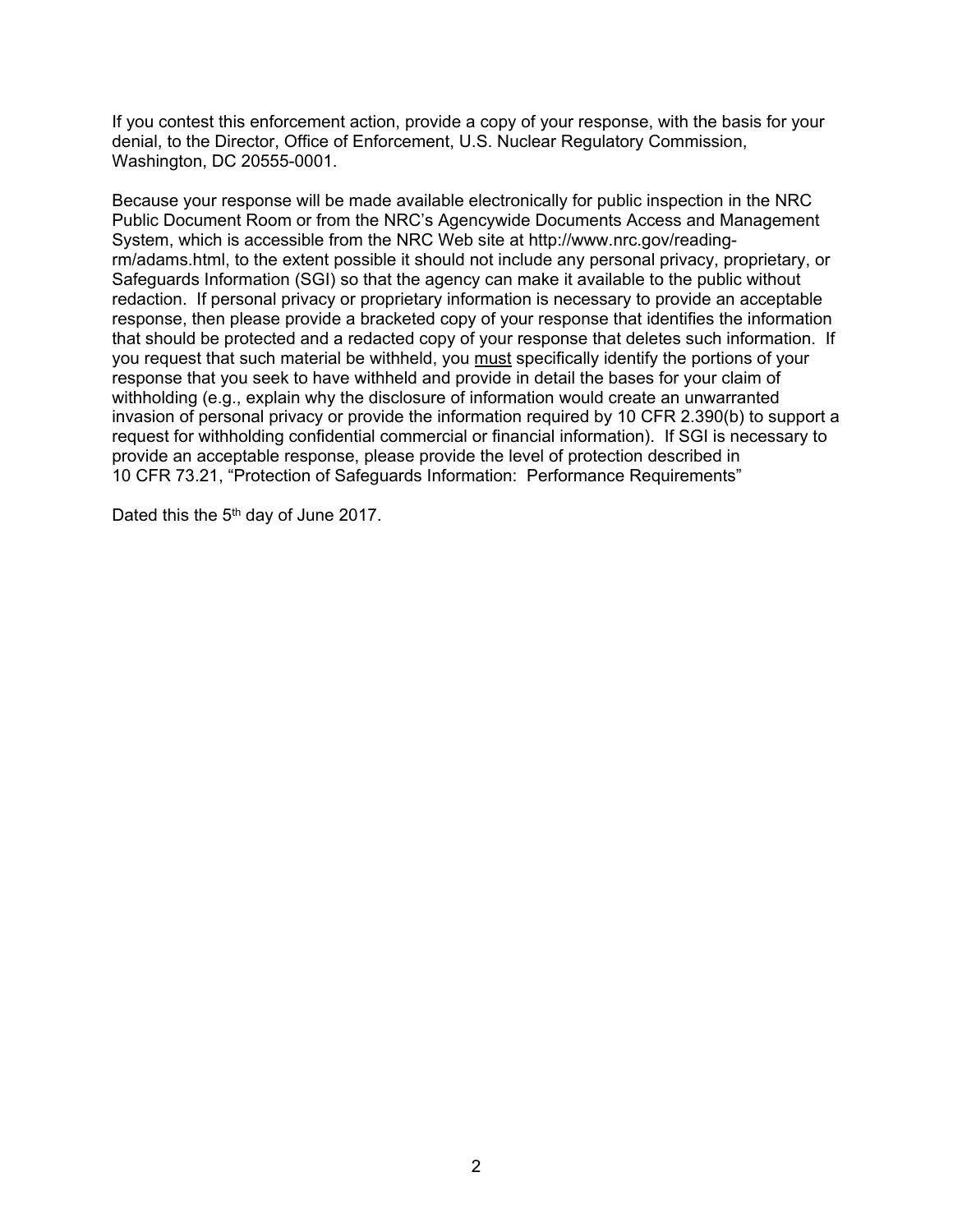### **NOTICE OF NONCONFORMANCE**

Velan Inc. Docket No. 99900061 Montreal, QC H4T 1X8 Canada

Report No. 2017-201

Based on the results of a U.S. Nuclear Regulatory Commission (NRC) inspection conducted at the Velan Inc.'s (hereafter referred to as Velan) facilities in Montreal, Canada, from May 8, 2017 through May 11, 2017, Velan did not conduct certain activities in accordance with NRC requirements that were contractually imposed upon Velan by its customers or NRC licensees:

A. Criterion IV "Procurement Document Control," of Appendix B, "Quality Assurance Criteria for Nuclear Power Plants and Fuel Reprocessing Plants," to Title 10 of the *Code of Federal Regulations* (10 CFR) Part 50, "Domestic Licensing of Production and Utilization Facilities," states, in part, that "Measures shall be established to assure that applicable regulatory requirements, design bases, and other requirements which are necessary to assure adequate quality are suitably included or referenced in the documents for procurement of material, equipment, and services, whether by the applicant or by its contractors or subcontractors."

Contrary to the above, as of May 11, 2017, Velan failed to include the applicable regulatory requirements in its safety-related procurement documents for materials and services procured as basic components that are necessary to ensure that adequate quality is suitably included or referenced. Specifically, Velan did not impose the requirements of Appendix B to 10 CFR Part 50 in its safety-related purchase orders (POs) for materials and services procured as basic components. Rather than imposing Appendix B to 10 CFR Part 50, Velan states in the POs that the work must be performed in accordance with the suppliers' quality assurance manual approved by Velan. Examples of materials and services procured without the imposition of Appendix B to 10 CFR Part 50 in the POs include but are not limited to bars, fittings, flanges, plates, tubing, castings, fasteners, forgings, heat treating, calibration, chemical and mechanical testing, and non-destructive examination. POs shall specify compliance with the requirements of Appendix B to 10 CFR Part 50 to ensure that adequate quality assurance is applied and to ensure that Appendix B to 10 CFR Part 50 is adequately passed down to the sub-suppliers.

This issue has been identified as Nonconformance 99900061/2017-201-02.

B. Criterion VII, "Control of Purchased Material, Equipment, and Services," of Appendix B to 10 CFR Part 50, states, in part, that "Measures shall be established to assure that purchased material, equipment, and services, whether purchased directly or through contractors and subcontractors, conform to the procurement documents. These measures shall include provisions, as appropriate, for source evaluation and selection, objective evidence of quality furnished by the contractor or subcontractor, inspection at the contractor or subcontractor source, and examination of products upon delivery. The effectiveness of the control of quality by contractors and subcontractors shall be assessed by the applicant or designee at intervals consistent with the importance, complexity, and quantity of the product or services."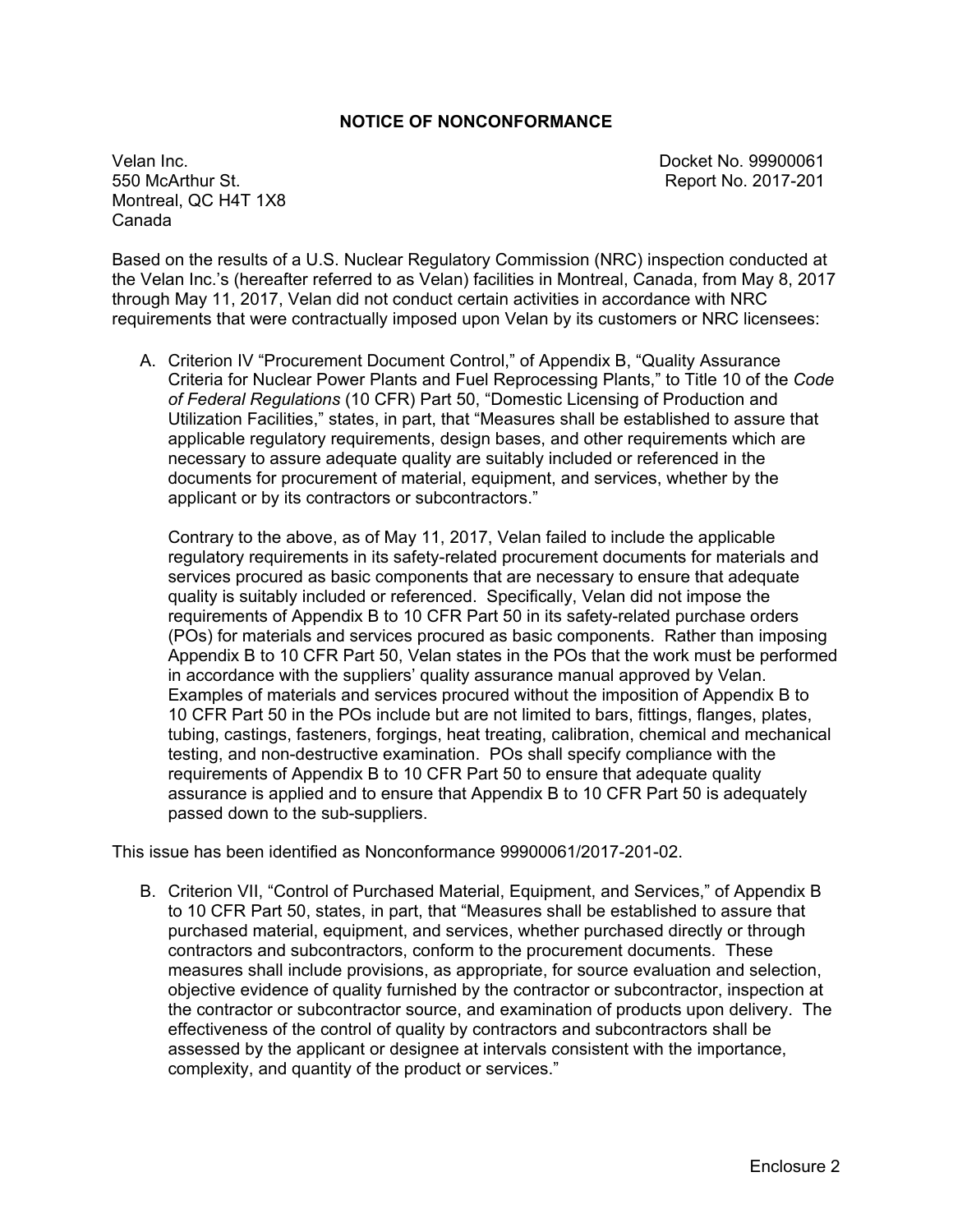Subsection NCA-3842.2, "Evaluation of the Qualified Material Organization's Program by Certified Material Organizations of Certificate Holders," of Section III, "Rules for Construction of Nuclear Facility Components," of the American Society of Mechanical Engineers (ASME) Boiler & Pressure Vessel (B&PV) Code, states, in part, that "Evaluation of a Material Organization's Quality System Program by parties other than the Society, as provided by NCA-3820(b), shall be performed in accordance with the requirements of (a) through (i) below. […] (a) The Quality System Program shall be surveyed, accepted, and audited by the party performing the evaluation on the basis of its compliance with the applicable material requirements of this Section and the requirements of NCA-3850."

Contrary to the above, as of May 11, 2017, Velan failed to establish adequate measures for source evaluation and selection of contractors and subcontractors and failed to establish adequate measures to obtain objective evidence of quality furnished by the contractors or subcontractors. Specifically, the NRC inspection team determined that:

- 1. Velan failed to adequately qualify material organizations as approved suppliers in accordance with the requirements of NCA-3842.2. Specifically, Velan inadequately qualified these suppliers as Qualified Material Organizations based on the suppliers' International Organization for Standardization (ISO) 9001:2008, "Quality Management System (QMS) - Requirements," and ISO/International Electrotechnical Commission (IEC) 17025:2005, "General Requirements for the Competence of Testing and Calibration Laboratories," Quality Systems Manuals. The NRC inspection team identified several instances in which the audit checklists did not provide sufficient objective evidence to support the conclusion that the suppliers had met the applicable requirements of Subsection NCA-3850, "Quality System Program Requirements." For example, the NRC inspection team noted that the checklist requirements were identified as being met, however, there was no additional information provided within the checklist to support the auditor's conclusion that the applicable NCA-3850 requirement was met. The NRC inspection team also noted that the checklists did not provide a clear connection to the applicable requirements of NCA-3850. In addition, the NRC staff noted that the auditor's findings were often cited against the requirements of ISO 9001:2008 and ISO/IEC 17025:2005 and not against the applicable requirement of NCA-3850. Furthermore, the NRC inspection team reviewed the quality manuals of several of these suppliers to independently verify whether they met the applicable requirements of NCA-3800, however, the quality manuals did not contain additional attachments or appendices that would address the gap between a Quality Systems Program based on ISO 9001:2008 and ISO/IEC 17025:2005 and an ASME B&PV NCA-3800 Quality Systems Program.
- 2. For material that meets the requirements of Subsections NB/NC/ND-2610, "Documentation and Maintenance of Quality Systems Programs," of Section III of the ASME B&PV Code, i.e. material for components of 2-inches or less of nominal pipe size, Velan has been procuring these materials as basic components from commercial suppliers. Since this material is exempted from the applicable requirements of Section III of the ASME B&PV Code, Velan has not been conducting a supplier audit to verify and document the effectiveness of the suppliers' quality program to meet the requirements of Appendix B to 10 CFR Part 50 and 10 CFR Part 21, "Reporting of Defects and Noncompliance," or conducting any additional verification or acceptance activities to ensure that the components would perform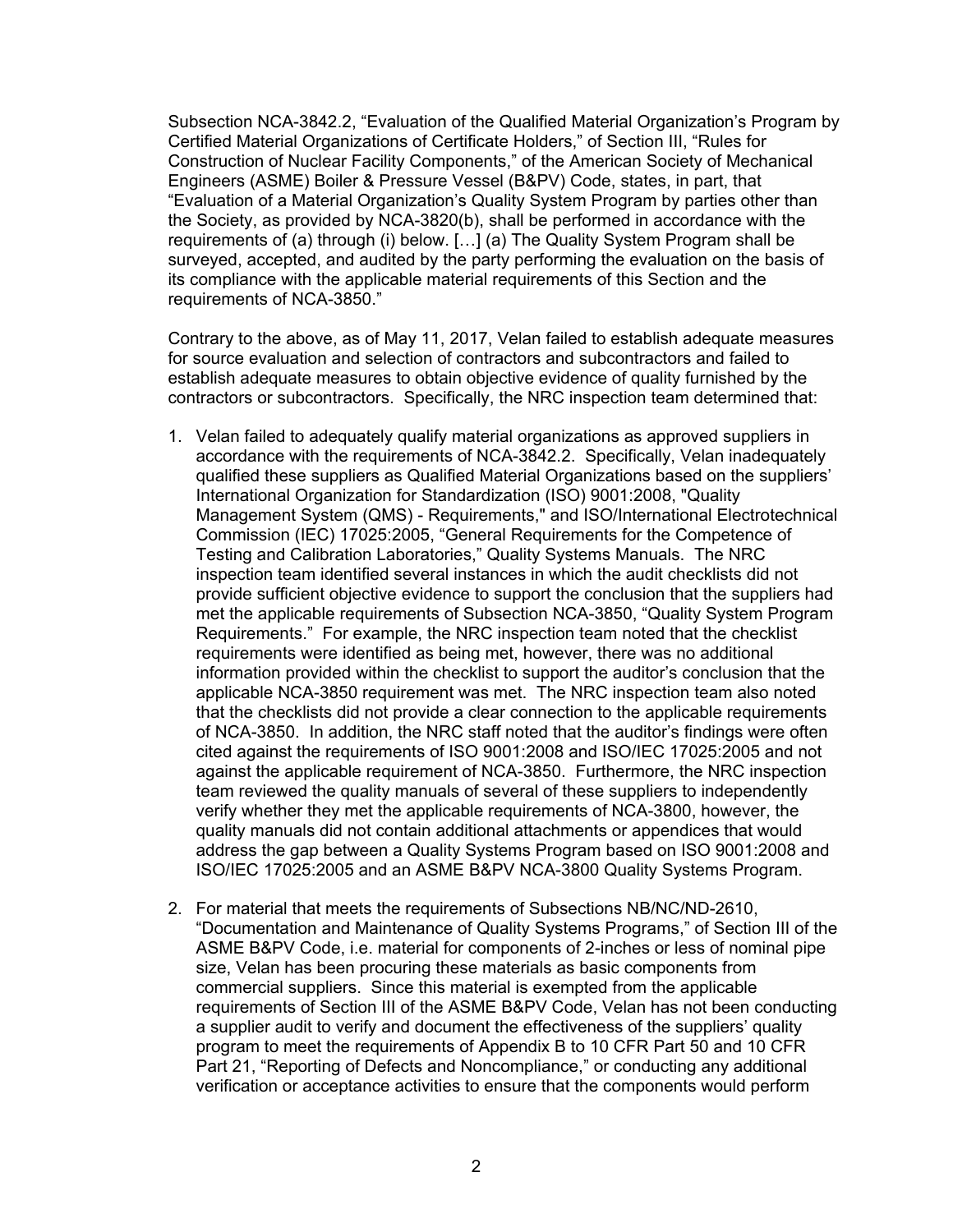their intended safety related function. Examples of the type of materials include castings, fasteners, forgings, welding, and brazing.

3. The NRC inspection team determined that the external audits performed by Velan on their Appendix B to 10 CFR Part 50 safety-related suppliers did not contain sufficient objective evidence to conclude that Velan had verified that the suppliers had passed down the applicable technical and regulatory requirements from the POs to their sub-suppliers. For example, for the audit of a supplier of safety-related heat treating services, the audit report discusses the fact that all the calibration is sub-contracted, however, the audit report failed to discuss what controls and applicable technical and quality requirements the supplier imposes on its sub-suppliers. Examples of the suppliers reviewed include suppliers of material (bars, fittings, flanges, plates, tubing, castings, fasteners, forgings, welding, and brazing) and services (heat treating, calibration, chemical and mechanical testing, and non-destructive examination).

This issue has been identified as Nonconformance 99900061/2017-201-03.

Please provide a written statement or explanation to the U.S. Nuclear Regulatory Commission, ATTN: Document Control Desk, Washington, DC 20555-0001, with a copy to the Chief, Quality Assurance Vendor Inspection Branch-2, Division of Construction Inspection and Operational Programs, Office of New Reactors, within 30 days of the date of the letter transmitting this Notice of Nonconformance. This reply should be clearly marked as a "Reply to a Notice of Nonconformance" and should include for each noncompliance: (1) the reason for the noncompliance or, if contested, the basis for disputing the noncompliance; (2) the corrective steps that have been and the results achieved; (3) the corrective steps that will be to avoid further noncompliance; and (4) the date when the corrective action will be completed. Where good cause is shown, the NRC will consider extending the response time.

Because your response will be made available electronically for public inspection in the NRC Public Document Room or from the NRC's Agencywide Documents Access and Management System, which is accessible from the NRC Web site at http://www.nrc.gov/readingrm/adams.html, to the extent possible, it should not include any personal privacy, proprietary, or Safeguards Information (SGI) so that the NRC can make it available to the public without redaction. If personal privacy or proprietary information is necessary to provide an acceptable response, then please provide a bracketed copy of your response that identifies the information that should be protected and a redacted copy of your response that deletes such information. If you request that such material be withheld, you must specifically identify the portions of your response that you seek to have withheld and provide in detail the bases for your claim of withholding (e.g., explain why the disclosure of information would create an unwarranted invasion of personal privacy or provide the information required by 10 CFR 2.390(b) to support a request for withholding confidential commercial or financial information). If SGI is necessary to provide an acceptable response, please provide the level of protection described in 10 CFR 73.21, "Protection of Safeguards Information: Performance Requirements."

Dated this the 5<sup>th</sup> day of June 2017.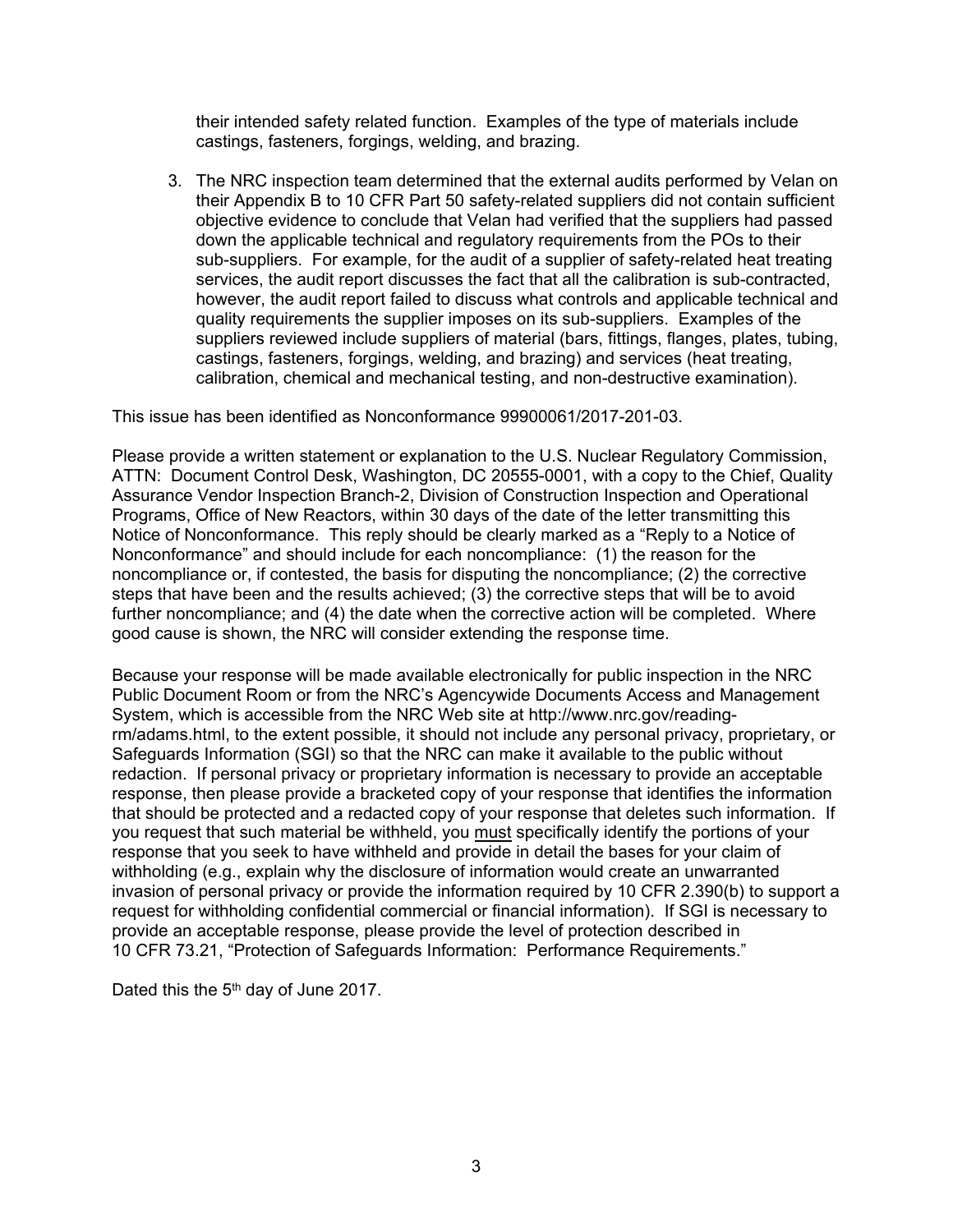### **U.S. NUCLEAR REGULATORY COMMISSION OFFICE OF NEW REACTORS DIVISION OF CONSTRUCTION INSPECTION AND OPERATIONAL PROGRAMS VENDOR INSPECTION REPORT**

| Docket No.:                       | 99900061                                                                                                                                                                                                                                                                                                                                   |                                                                          |  |
|-----------------------------------|--------------------------------------------------------------------------------------------------------------------------------------------------------------------------------------------------------------------------------------------------------------------------------------------------------------------------------------------|--------------------------------------------------------------------------|--|
| Report No.:                       | 99900061/2017-201                                                                                                                                                                                                                                                                                                                          |                                                                          |  |
| Vendor:                           | Velan Inc.<br>550 McArthur St.<br>Montreal, QC H4T 1X8<br>Canada                                                                                                                                                                                                                                                                           |                                                                          |  |
| Vendor Contact:                   | Mr. Victor Apostolescu<br>Vice President of Quality Assurance<br>Email: victor.apostolescu@velan.com<br>Phone: 1-514-748-7748                                                                                                                                                                                                              |                                                                          |  |
| <b>Nuclear Industry Activity:</b> | Velan Inc. is under contract with several domestic operating<br>reactors to provide safety-related valves and valve replacement<br>parts. Velan Inc.'s scope of supply includes safety-related and<br>American Society of Mechanical Engineers Boiler and Pressure<br>Vessel Code Class 1, 2, and 3 valves and valve replacement<br>parts. |                                                                          |  |
| <b>Inspection Dates:</b>          | May 8-11, 2017                                                                                                                                                                                                                                                                                                                             |                                                                          |  |
| Inspectors:                       | Yamir Diaz-Castillo<br>Jonathan Ortega-Luciano<br>Raju Patel<br>Ashley D. Ferguson                                                                                                                                                                                                                                                         | NRO/DCIP/QVIB-2<br>NRO/DCIP/QVIB-2<br>NRO/DCIP/QVIB-2<br>NRO/DCIP/QVIB-3 |  |
| Approved by:                      | John P. Burke, Chief<br>Quality Assurance Vendor Inspection Branch-2<br>Division of Construction Inspection<br>and Operational Programs<br><b>Office of New Reactors</b>                                                                                                                                                                   |                                                                          |  |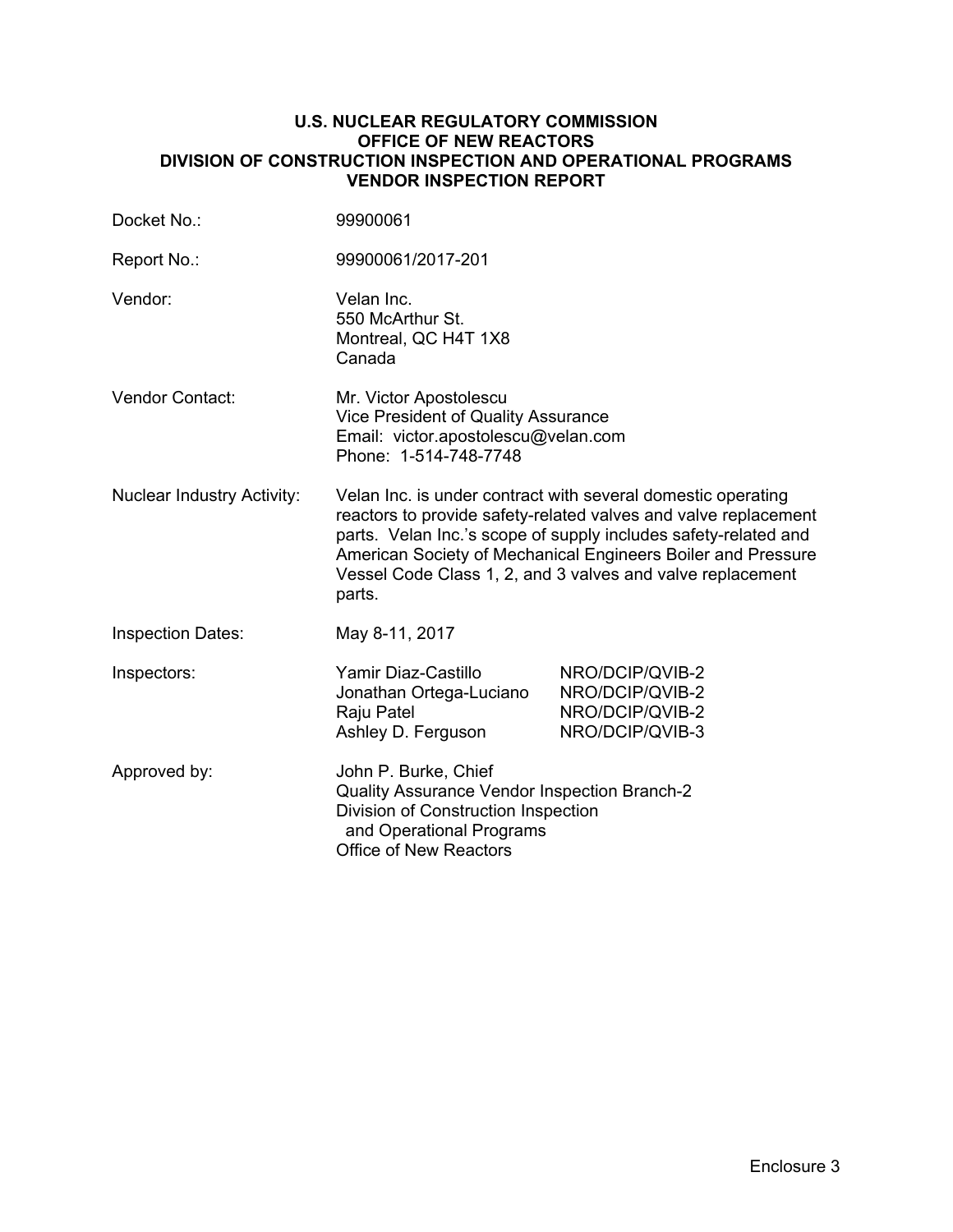# **EXECUTIVE SUMMARY**

### Velan Inc. 99900061/2017-201

The U.S. Nuclear Regulatory Commission (NRC) staff conducted a vendor inspection at the Velan Inc. (hereafter referred to as Velan) facilities in Montreal, Canada, to verify that it had implemented an adequate quality assurance (QA) program that complies with the requirements of Appendix B, "Quality Assurance Criteria for Nuclear Power Plants and Fuel Reprocessing Plants," to Title 10 of the *Code of Federal Regulations* (10 CFR) Part 50, "Domestic Licensing of Production and Utilization Facilities." In addition, the NRC inspection team also verified that Velan implemented a program under 10 CFR Part 21, "Reporting of Defects and Noncompliance," that met the NRC's regulatory requirements. The NRC inspection team conducted the inspection on May 8-11, 2017.

This technically-focused inspection specifically evaluated Velan's implementation of quality activities associated with the design, fabrication, and testing of safety-related valves and valve replacement parts for the domestic operating reactors. Specific activities observed by the NRC inspection team included:

- Conduct of a Material Review Board meeting to discuss the status of deviation reports
- Calibration of an inside micrometer, a thread plug, and a pressure gage
- Hydrostatic testing of a 3-inch 1525 class bolted bonnet (BB) gate valve for Duke Energy **Carolinas**
- Dimensional inspection as part of the commercial-grade dedication process for a valve body and 0.75-inch BB gate bonnet for AREVA
- Hardness testing and material verification using Positive Material Identification (PMI) as part of the commercial-grade dedication process for a wedge seal for Duke Energy **Carolinas**
- Set-up and performance of corrosion resistance gas tungsten arc welding (GTAW) for the weld procedure qualification of an 0.25-inch Inconel inlay on a 1-inch thick carbon steel plate
- Set-up and performance of a visible-dye liquid penetrant examination of a wedge on an valve component
- Contract Review of AREVA purchase order (PO) No. 1016058468 into Velan sales order No. S000004535/P011-896337-N for 1-inch 800 class BB globe valve
- Conduct of Engineering Change Order No. 816720 of a body for a 4-inch 150 Class BB gate valve part No. P012 895047-N01 for Exelon Nine Mile Point

In addition to observing these activities, the NRC inspection team verified that measuring and test equipment (M&TE) was properly identified, marked, calibrated, and used within its calibrated range.

These regulations served as the bases for the NRC inspection:

- Appendix B to 10 CFR Part 50
- 10 CFR Part 21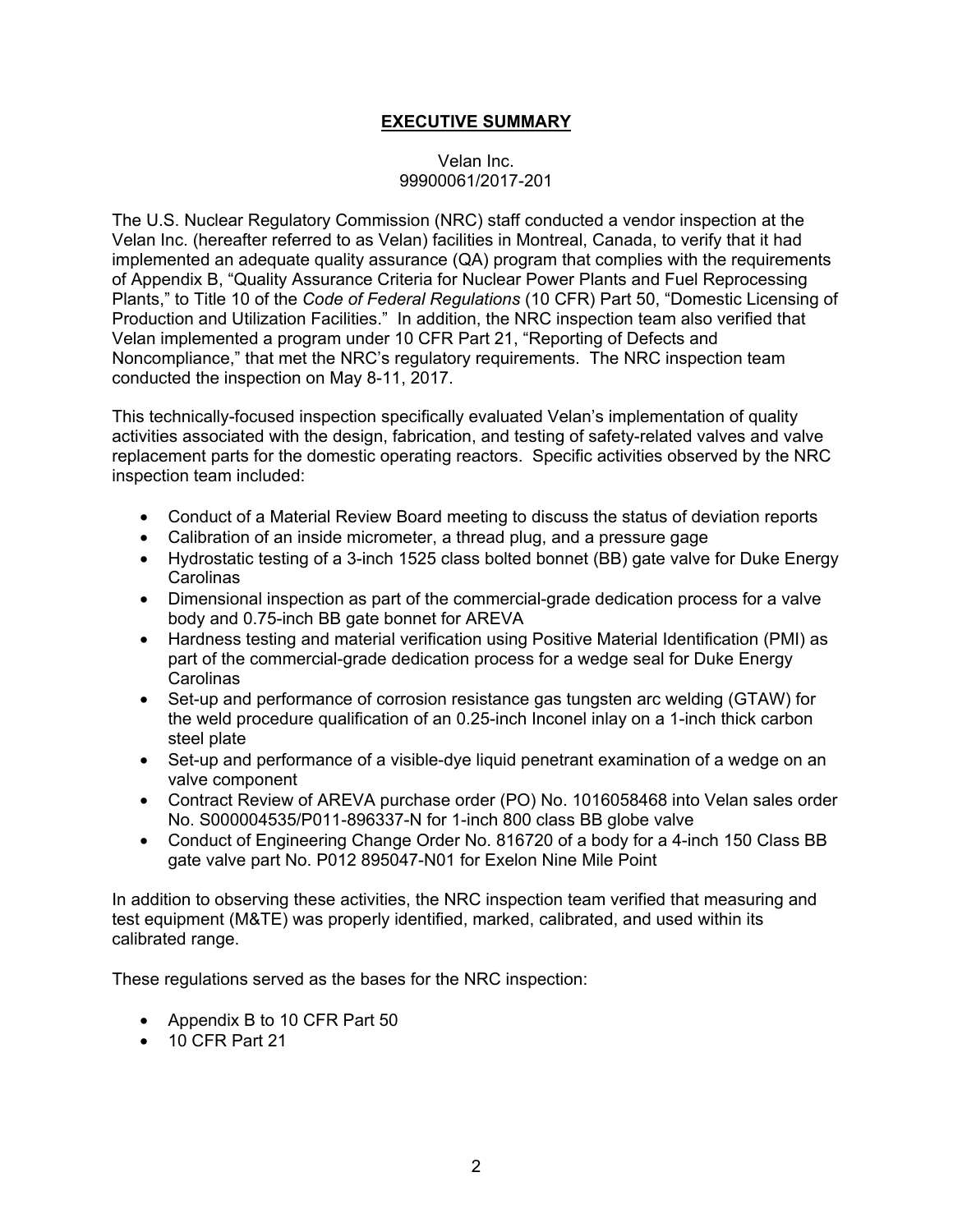During the course of this inspection, the NRC inspection team implemented Inspection Procedure (IP) 43002, "Routine Inspections of Nuclear Vendors," dated January 27, 2017, IP 43004, "Inspection of Commercial-Grade Dedication Programs," dated January 27, 2017, and IP 36100, "Inspection of 10 CFR Part 21 and Programs for Reporting Defects and Noncompliance," dated February 13, 2012.

This was the second NRC inspection of Velan's facility in Montreal, Canada. The last NRC inspection was conducted in September 2007 and the results are documented in Inspection Report No. 99900061/2007-201, dated December 18, 2007. The report identified one violation of NRC requirements and four nonconformances to NRC requirements that were contractually imposed on Velan by its customers. This inspection report documents the NRC's review of Velan's implementation of corrective actions for these issues.

With the exception of the notice of violation and nonconformances described below, the NRC inspection team concluded that Velan's QA policies and procedures comply with the applicable requirements of Appendix B to 10 CFR Part 50 and 10 CFR Part 21, and that Velan's personnel are implementing these policies and procedures effectively. The results of this inspection are summarized below.

# 10 CFR Part 21 Program

The NRC inspection team issued Violation 99900061/2017-201-01 in association with Velan's failure to implement the regulatory requirements of 10 CFR Part 21. Violation 99900061/2017-201-01 cites Velan for failing to specify in procurement documents for suppliers of safety-related materials and services to be procured as basic components that the provisions of 10 CFR Part 21 apply. Specifically, Velan imposed in the POs that suppliers meet procedure VEL-QCI-561, "The Application of U.S. NRC Regulations 10 CFR Part 21 as Applicable to Non U.S.A Suppliers," Revision 0, dated January 3, 1978, rather than imposing the applicable requirements of 10 CFR Part 21. Velan developed this procedure to address the fact that Velan's international suppliers do not implement a program that meets the requirements of 10 CFR Part 21 and therefore will not accept POs that impose 10 CFR Part 21. This procedure relieves Velan's suppliers from their responsibilities under 10 CFR Part 21 and requires the suppliers to notify Velan of any deviations identified in the materials or services supplied to Velan.

# Procurement Document Control

The NRC inspection team issued Nonconformance 99900061/2017-201-02 in association with Velan's failure to implement the regulatory requirements of Criterion IV, "Procurement Document Control" of Appendix B to 10 CFR Part 50. Nonconformance 99900061/2017-201-02 cites Velan for failing to include the applicable regulatory requirements in its safety-related procurement documents for materials and services procured as basic components that are necessary to ensure that adequate quality is suitably included or referenced. Specifically, Velan did not impose the requirements of Appendix B to 10 CFR Part 50 in its safety-related POs for materials and services procured as basic components. Rather than imposing Appendix B to 10 CFR Part 50, Velan states in the POs that the work must be performed in accordance with the suppliers' quality assurance manual approved by Velan.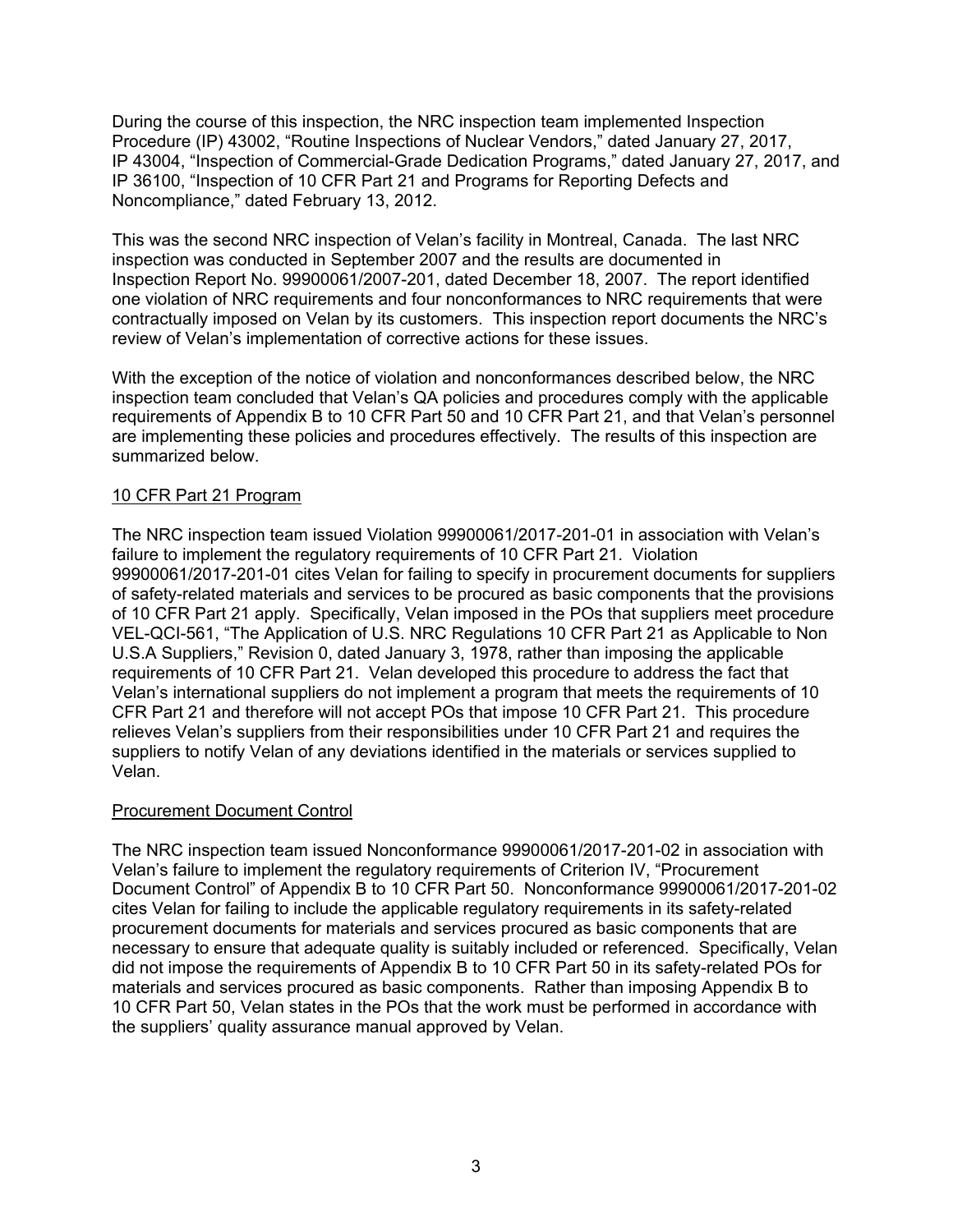### Supplier Oversight

The NRC inspection team also issued Nonconformance 99900061/2017-201-03 in association with Velan's failure to implement the regulatory requirements of Criterion VII, "Control of Purchased Material, Equipment, and Services," of Appendix B to 10 CFR Part 50. Nonconformance 99900061/2017-201-03 cites Velan for failing to establish adequate measures for source evaluation and selection of contractors and subcontractors and for failing to establish adequate measures to obtain objective evidence of quality furnished by the contractors or subcontractors. Specifically, the NRC inspection team determined that Velan failed to adequately qualify material organizations as approved suppliers in accordance with the requirements of Subsection NCA-3842.2, "Evaluation of the Qualified Material Organization's Program by Certified Material Organizations of Certificate Holders," of Section III, "Rules for Construction of Nuclear Facility Components," of the American Society of Mechanical Engineers (ASME) Boiler & Pressure Vessel (B&PV) Code. Velan inadequately qualified these suppliers as Qualified Material Organizations based on the suppliers' International Organization for Standardization (ISO) 9001:2008, "Quality Management System (QMS) - Requirements," and ISO/International Electrotechnical Commission 17025:2005, "General Requirements for the Competence of Testing and Calibration Laboratories," Quality Systems Manuals.

In addition, for material that meets the requirements of Subsection NB/NC/ND-2610, "Documentation and Maintenance of Quality Systems Programs," of Section III of the ASME B&PV Code, i.e. material for components of 2-inches or less of nominal pipe size, Velan has been procuring these materials as basic components from commercial suppliers. Since this material is exempted from the applicable requirements of Section III of the ASME B&PV Code, Velan has not been conducting a supplier audit to verify and document the effectiveness of the suppliers' quality program to meet the requirements of Appendix B to 10 CFR Part 50 and 10 CFR Part 21 or conducting any additional verification or acceptance activities to ensure that the components would perform their intended safety related function. Furthermore, the external audits performed by Velan on their Appendix B to 10 CFR Part 50 safety-related suppliers did not contain sufficient objective evidence to conclude that Velan had verified that the suppliers had passed down the applicable technical and regulatory requirements from the POs to their sub-suppliers.

#### Other Inspection Areas

The NRC inspection team determined that Velan is implementing its programs for design control, commercial-grade dedication, material traceability, manufacturing control, test control, control of M&TE, nonconforming materials, parts or components, corrective actions, and internal audits in accordance with the applicable regulatory requirements of Appendix B to 10 CFR Part 50. Based on the limited sample of documents reviewed and activities observed, the NRC inspection team also determined that Velan is implementing its policies and procedures associated with these programs. No findings of significance were identified.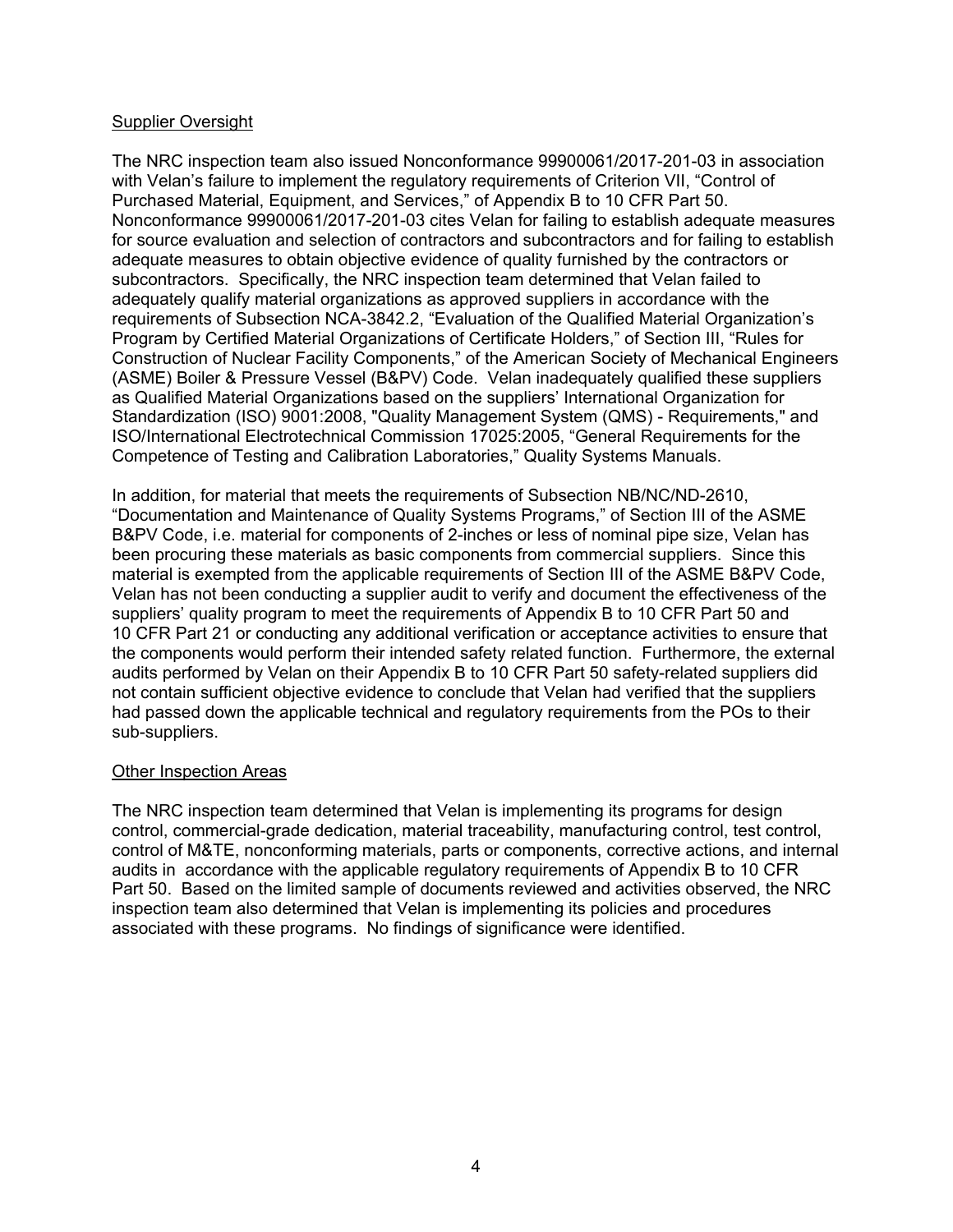# **REPORT DETAILS**

### 1. 10 CFR Part 21 Program

#### a. Inspection Scope

The NRC inspection team reviewed Velan Inc.'s (hereafter referred to as Velan) policies and implementing procedures that govern Velan's 10 CFR Part 21, "Reporting of Defects and Noncompliance," program to verify compliance with the regulatory requirements. In addition, the NRC inspection team evaluated the 10 CFR Part 21 postings and a sample of Velan's purchase orders (POs) for compliance with the requirements of 10 CFR 21.21, "Notification of Failure to Comply or Existence of a Defect and its Evaluation," and 10 CFR 21.31, "Procurement Documents." The NRC inspection team also verified that Velan' nonconformance and corrective action procedures provide a link to the 10 CFR Part 21 program.

For a sample of 10 CFR Part 21 evaluations performed by Velan, the NRC inspection team verified that Velan had effectively implemented the requirements for evaluating deviations and failures to comply. The NRC inspection team verified that the notifications were performed in accordance with the requirements of 10 CFR 21.21, as applicable.

The NRC inspection team also discussed the 10 CFR Part 21 program with Velan's management and technical staff. The attachment to this inspection report lists the documents reviewed by the NRC inspection team.

#### b. Observations and Findings

During the review of a sample of safety-related POs for materials and services to verify Velan's compliance with the requirements of 10 CFR 21.31, the NRC inspection team noted that the POs for Velan's international suppliers did not specify that the provisions of 10 CFR Part 21 apply. Rather than imposing that the requirements of 10 CFR Part 21 apply, Velan imposes in the POs procedure VEL-QCI-561, "The Application of U.S. NRC Regulations 10 CFR Part 21 as Applicable to Non U.S.A Suppliers," Revision 0, dated January 3, 1978. Velan developed this procedure to address the fact that Velan's international suppliers do not implement a program that meets the requirements of 10 CFR Part 21 and therefore do not accept POs that impose 10 CFR Part 21. This procedure relieves Velan's suppliers from their responsibilities under 10 CFR Part 21 and requires the suppliers to notify Velan of any deviations identified in the materials or services supplied to Velan. The regulations in 10 CFR Part 21 do not allow for suppliers of basic components to relieve their sub-suppliers of the responsibilities under 10 CFR Part 21 when procuring materials or services as basic components.

The NRC inspection team identified this issue as an example of Violation 99900061/2017-201-01 for Velan's failure to specify in procurement documents for suppliers of safety-related materials and services to be procured as basic components that the provisions of 10 CFR Part 21 apply. At the time of the inspection Velan had not initiated a corrective action report (CAR) to address this issue. Examples of materials and services procured include but are not limited to bars, fittings, flanges, plates, tubing, castings, fasteners, forgings, heat treating, calibration, chemical and mechanical testing, and non-destructive examination. Velan should document the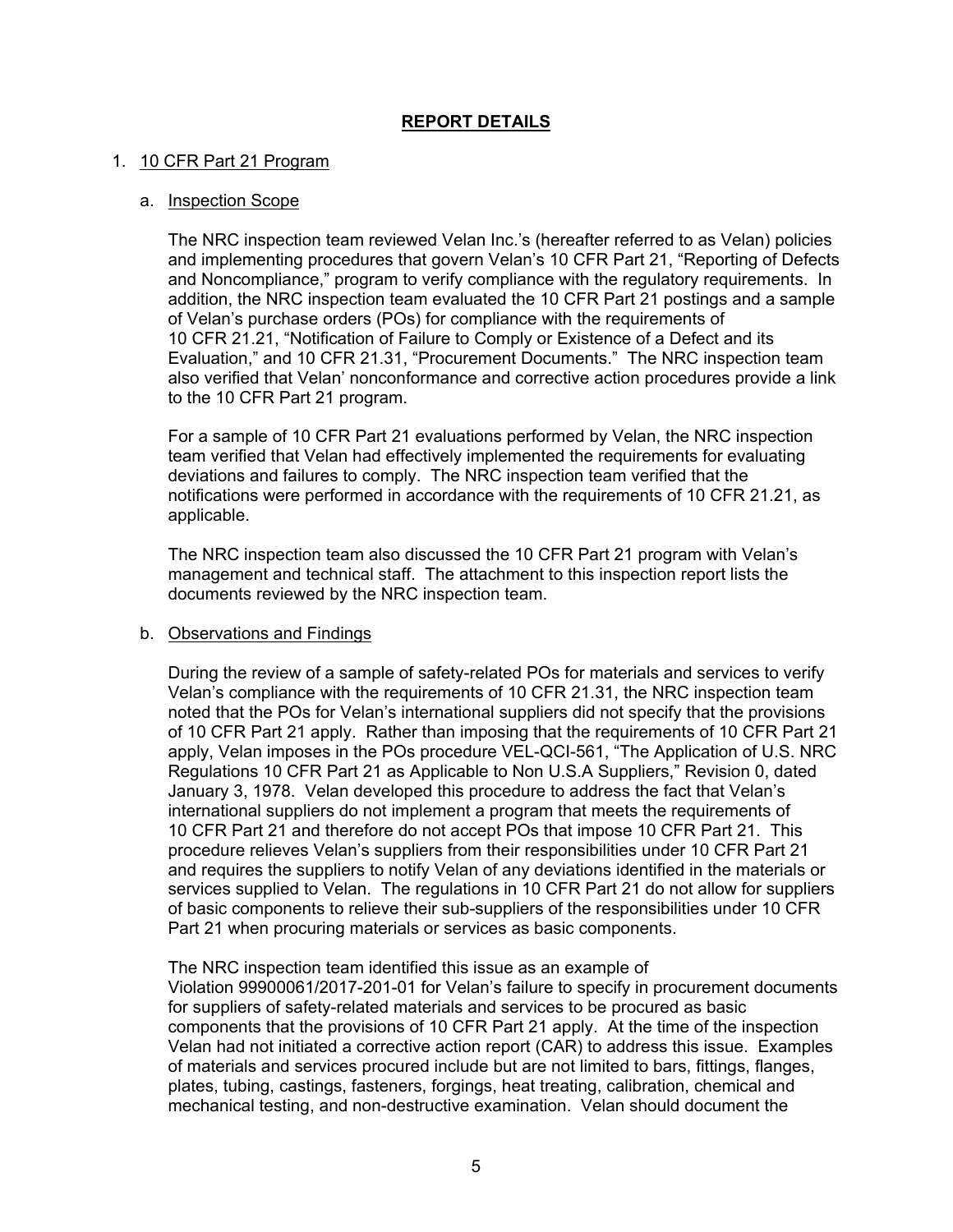results of the extent of condition review for this Violation and determine the effect on any previously delivered safety-related components.

### c. Conclusion

The NRC inspection team issued Violation 99900061/2017-201-01 in association with Velan's failure to implement the regulatory requirements of 10 CFR Part 21. Violation 99900061/2017-201-01 cites Velan for failing to specify in procurement documents for suppliers of safety-related materials and services to be procured as basic components that the provisions of 10 CFR Part 21 apply. Specifically, Velan imposed in the POs that suppliers meet procedure VEL-QCI-561 rather than imposing the applicable requirements of 10 CFR Part 21. Velan developed this procedure to address the fact that Velan's international suppliers do not implement a program that meets the requirements of 10 CFR Part 21 and therefore will not accept POs that impose 10 CFR Part 21. This procedure relieves Velan's suppliers from their responsibilities under 10 CFR Part 21 and requires the suppliers to notify Velan of any deviations identified in the materials or services supplied to Velan.

### 2. Procurement Document Control, Supplier Oversight, and Internal Audits

#### a. Inspection Scope

The NRC inspection team reviewed Velan's policies and implementing procedures that govern the implementation of its oversight of contracted activities and internal audits programs to verify compliance with the requirements of Criterion IV, "Procurement Document Control," Criterion VII, "Control of Purchased Material, Equipment, and Services," and Criterion XVIII, "Audits," of Appendix B, "Quality Assurance Criteria for Nuclear Power Plants and Fuel Reprocessing Plants," to 10 CFR Part 50, "Domestic Licensing of Production and Utilization Facilities." The NRC inspection team reviewed a sample of POs, external and internal audits, and receipt inspection records to evaluate compliance with the applicable regulatory and technical requirements. The NRC inspection team also reviewed the disposition of audit findings to resolve for adequacy and timeliness.

The NRC inspection team confirmed that the internal audit reports contained objective evidence of the review of the relevant quality assurance criteria of Appendix B to 10 CFR Part 50. The NRC inspection team also verified that external and internal audits were performed by qualified lead auditors and auditors. In addition, the NRC inspection team also reviewed a sample of training and qualification records of Velan's lead auditors and auditors and confirmed that auditing personnel had completed all the required training and had maintained qualification and certification in accordance with Velan's policies and procedures.

The NRC inspection team also discussed the procurement document control and supplier oversight programs with Velan's management and technical staff. The attachment to this inspection report lists the documents reviewed by the NRC inspection team.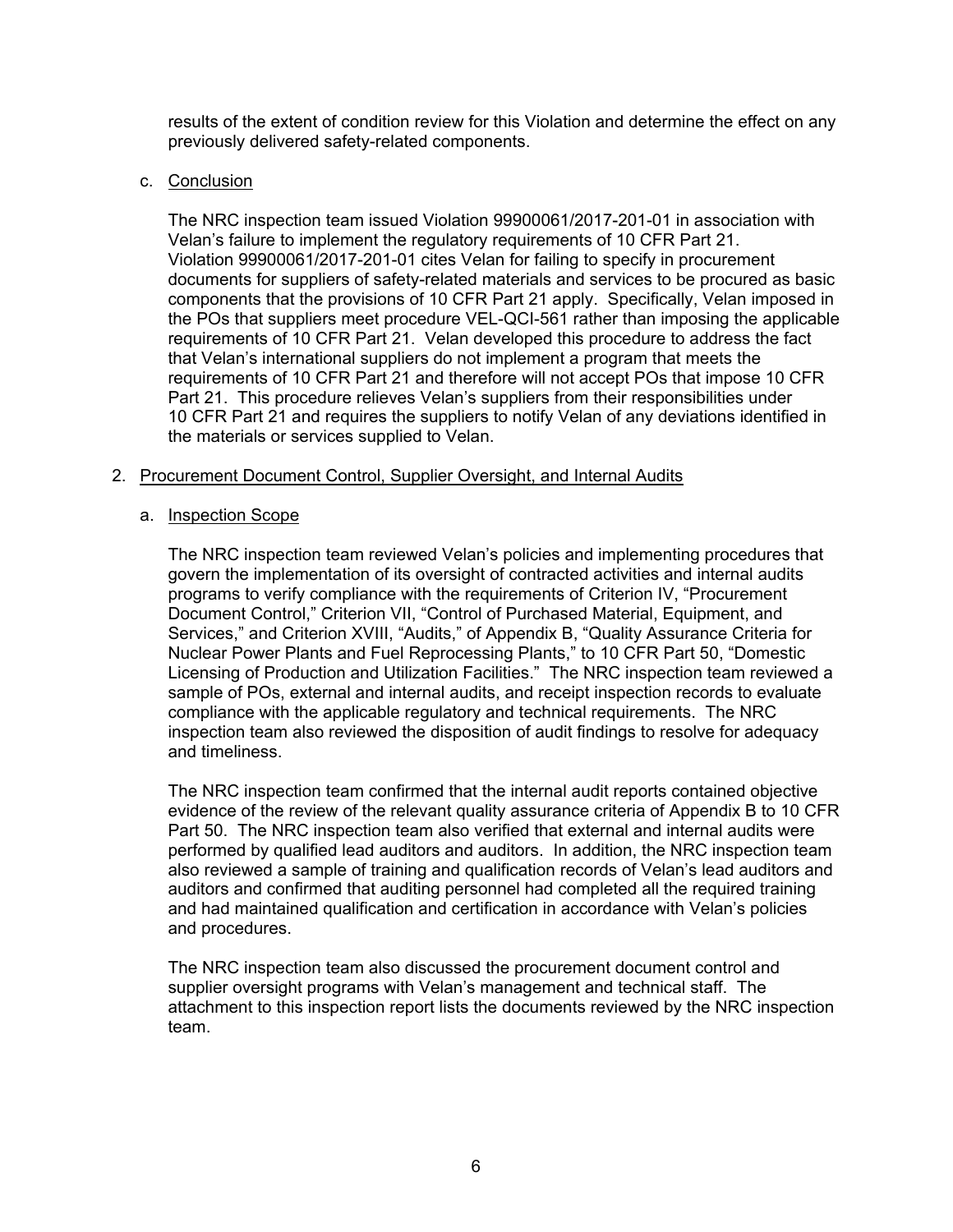### b. Observations and Findings

#### b.1 Procurement Document Control

During the review of a sample of safety-related POs, the NRC inspection team noted that Velan did not impose the requirements of Appendix B to 10 CFR Part 50 for safety-related materials and services procured as basic components. Rather than imposing Appendix B to 10 CFR Part 50 as a requirement in the PO, Velan imposes in the POs that the work must be performed in accordance with the suppliers' quality assurance manual approved by Velan. Velan's list of suppliers include Quality System Certificate Holders and Certificate Holders that implement quality programs in accordance with the requirements of Subsection NCA-3800, "Metallic Material Organization's Quality System Program," and Article NCA-4000, "Quality Assurance," respectively, of Subsection NCA, "General Requirements for Division 1 and Division 2," of Section III, "Rules for Construction of Nuclear Facility Components," of the American Society of Mechanical Engineers (ASME) Boiler & Pressure Vessel (B&PV) Code. In addition, Velan has suppliers whose quality programs are based on the International Organization for Standardization (ISO) 9001:2008, "Quality Management System (QMS) - Requirements," and ISO/International Electrotechnical Commission (IEC) 17025:2005, "General Requirements for the Competence of Testing and Calibration Laboratories," Quality Systems Manuals. Velan qualifies these suppliers as Material Organizations (MOs) with a quality program that meets the applicable requirements of NCA-3800 in accordance with the requirements of Subsection NCA-3842.2, "Evaluation of the Qualified Material Organization's Program by Certified Material Organizations of Certificate Holders" (refer to Section b.2 below for a Nonconformance on Velan's qualification of these suppliers).

In order to ensure that parts with safety functions have adequate quality assurance (QA) applied, POs shall specify compliance with the requirements of Appendix B to 10 CFR Part 50. In addition, imposing Appendix B to 10 CFR Part 50 in the POs ensures that it is passed down to the sub-suppliers. The NRC inspection team identified this issue as an example of Nonconformance 99900061/2017-201-02 for Velan's failure to impose the requirements of Appendix B to 10 CFR Part 50 in its safety-related POs for materials and services procured as basic components. At the time of the inspection Velan had not initiated a CAR to address this issue. Examples of materials and services procured without the imposition of Appendix B to 10 CFR Part 50 in the POs include but are not limited to bars, fittings, flanges, plates, tubing, castings, fasteners, forgings, heat treating, calibration, chemical and mechanical testing, and non-destructive examination. Velan should document the results of the extent of condition review for this Nonconformance and determine the effect on any previously delivered safety-related components.

# b.2 Supplier Oversight

During the review of a sample of external audit reports, the NRC inspection team noted that most of Velan's suppliers have quality programs that are based on ISO 9001:2008 and ISO/IEC 17025:2005 and that the audit was performed using a custom made checklist by Velan. During further discussions with Velan's staff, the NRC inspection team learned that Velan had qualified most of their suppliers of safety-related materials and services as approved suppliers in accordance with the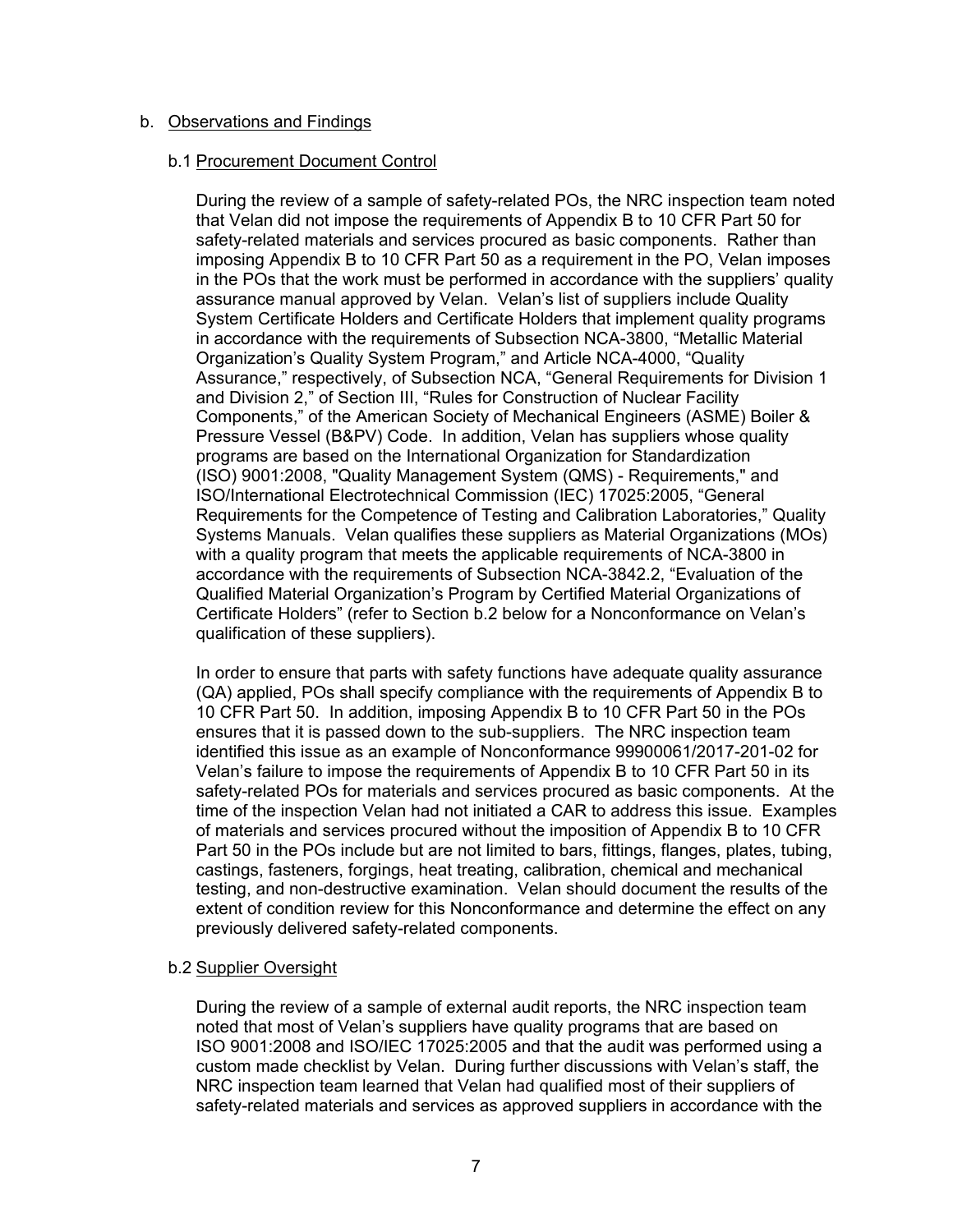requirements of Subsection NCA-3842.2 of Section III of the ASME B&PV Code. Although the ASME B&PV Code allows for the qualification of MOs by Certificate Holders, such as Velan, the MOs' quality systems program must meet the applicable requirements of NCA-3800.

In order to qualify these suppliers as MOs, Velan must ensure that the suppliers' quality systems program meets the requirements of Section NCA-3850, "Quality System Program Requirements," of Section III of the ASME B&PV Code, as required by Subsection NCA 3842.2 (a). Specifically, Subsection NCA-3442.2 (a) states: "The Quality System Program shall be surveyed, accepted, and audited by the party performing the evaluation on the basis of its compliance with the applicable material requirements of this Section and the requirements of NCA-3850." The NRC inspection team identified several instances in which the audit checklists did not provide sufficient objective evidence to support the conclusion that the suppliers had met the applicable requirements of NCA-3850. For example, the NRC inspection team noted several instances where certain checklist requirements were identified as being met, however, there was no additional information provided within the checklist to support the Velan auditor's conclusion that the NCA-3850 requirement was met. The NRC inspection team also noted that the checklists do not provide a clear connection to the applicable requirements of NCA-3850. In addition, the NRC staff noted that the auditor's findings were often cited against the requirements of ISO 9001:2008 and ISO/IEC 17025:2005 and not against the applicable requirement of NCA-3850. Furthermore, the NRC inspection team reviewed the quality manuals of several of these suppliers to independently verify whether they met the applicable requirements of NCA-3800, however, the quality manuals did not contain additional attachments or appendices that would address the gap between a Quality Systems Program based on ISO 9001:2008 and ISO/IEC 17025:2005 and an ASME B&PV NCA-3800 Quality Systems Program.

The NRC inspection team identified this issue as an example of Nonconformance 99900061/2017-201-03 for Velan's failure to establish adequate measures for source evaluation and selection of contractors and subcontractors and failed to establish adequate measures to obtain objective evidence of quality furnished by the contractors or subcontractors. At the time of the inspection Velan had not initiated a CAR to address this issue. The suppliers identified by the NRC inspection team include but are not limited to suppliers of bars, fittings, flanges, plates, tubing, castings, fasteners, forgings, heat treating, calibration, chemical and mechanical testing, and non-destructive examination. Velan should document the results of the extent of condition review for this Nonconformance and determine the effect on any previously delivered safety-related components.

In addition, the NRC inspection team identified that for material that meets the requirements of Subsection NB/NC/ND-2610, "Documentation and Maintenance of Quality Systems Programs of Section III of the ASME B&PV Code, i.e. material for components of 2 inches or less of nominal pipe size, Velan has been procuring these materials as basic components from commercial suppliers. Since this material is exempted from the applicable requirements of Section III of the ASME B&PV Code, Velan has not been conducting a supplier audit to verify and document the effectiveness of the suppliers' quality program to meet the requirements of Appendix B to 10 CFR Part 50 and 10 CFR Part 21, or conducting any additional verification or acceptance activities to ensure that the components would perform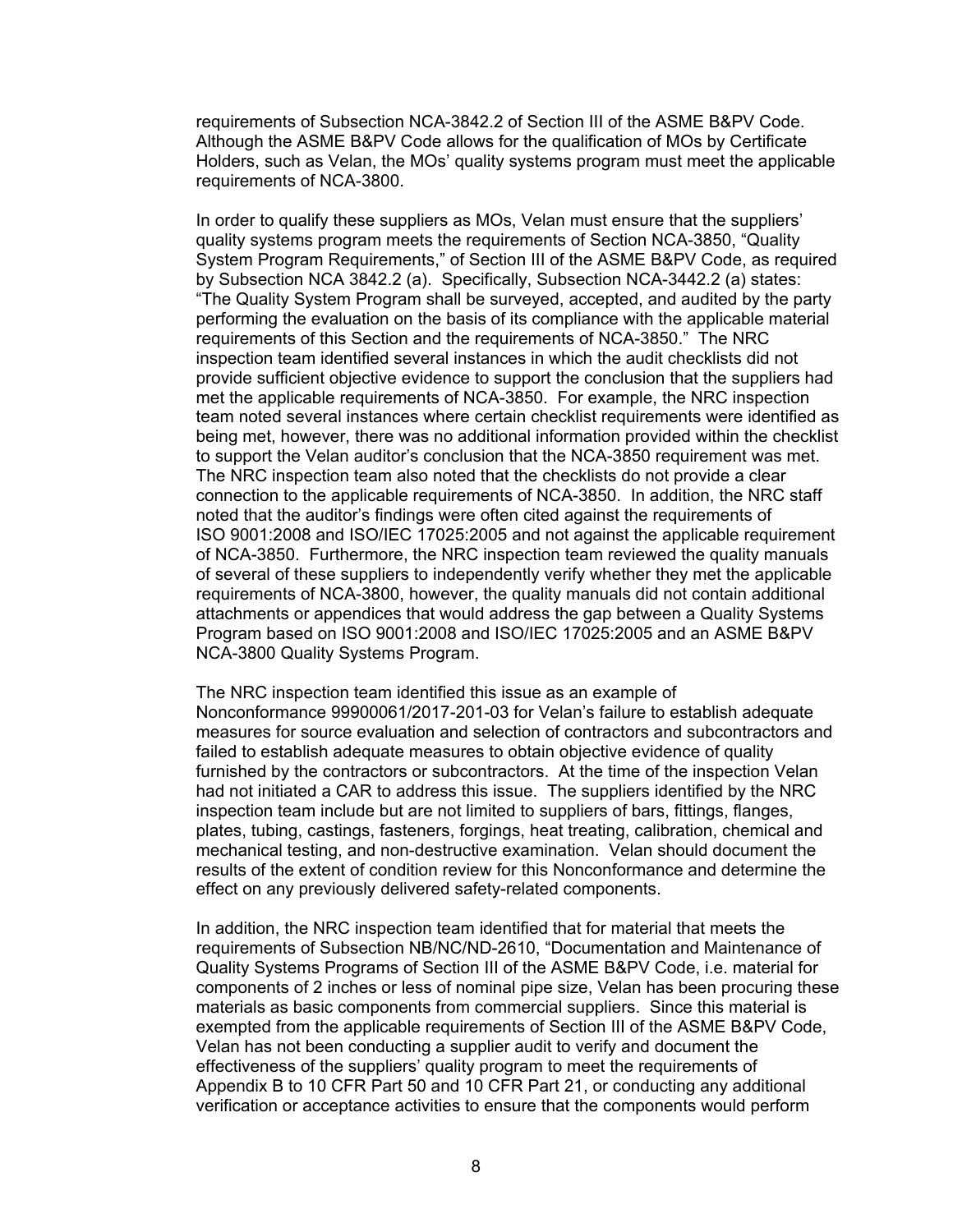their intended safety related function. While these materials may be exempted from the applicable ASME B&PV Code requirements, safety-related materials procured as basic components are to be manufactured under a QA program that meets the requirements of Appendix B to 10 CFR Part 50 and a program that meets the requirements of 10 CFR Part 21.

The NRC inspection team identified this issue as another example of Nonconformance 99900061/2017-201-03 for Velan's failure to establish adequate measures for source evaluation and selection of contractors and subcontractors and failed to establish adequate measures to obtain objective evidence of quality furnished by the contractors or subcontractors. At the time of the inspection Velan had not initiated a CAR to address this issue. The suppliers identified by the NRC inspection team include suppliers of castings, fasteners, forgings, welding, and brazing. Velan should document the results of the extent of condition review for this Nonconformance and determine the effect on any previously delivered safety-related components.

Furthermore, for all the external audits of suppliers reviewed, the NRC inspection team noted that Velan did not verify that these suppliers had imposed and verified the necessary controls, including the applicable regulatory and technical requirements, on their sub-suppliers. The NRC inspection team determined that the external audits did not contain any information to conclude if the suppliers had passed down the applicable technical and regulatory requirements from the PO to their sub-suppliers. For example, for the audit of a supplier of safety-related heat treating services, the audit discusses the fact that all the calibration is sub-contracted, however, the audit failed to discuss what controls and applicable technical and quality requirements the supplier imposes on its sub-suppliers. The external audit also stated that the supplier performs self-qualification of suppliers based on their Quality Management Systems, however, there is no further information that describes what this self-qualification consists of, what requirements are verified during the audits, etc.

The NRC inspection team identified this issue as another example of Nonconformance 99900061/2017-201-03 for Velan's failure to establish adequate measures for source evaluation and selection of contractors and subcontractors and failed to establish adequate measures to obtain objective evidence of quality furnished by the contractors or subcontractors. At the time of the inspection Velan had not initiated a CAR to address this issue. Velan should document the results of the extent of condition review for this Nonconformance and determine the effect on any previously delivered safety-related components.

#### c. Conclusion

The NRC inspection team also issued Nonconformance 99900061/2017-201-03 in association with Velan's failure to implement the regulatory requirements of Criterion VII, of Appendix B to 10 CFR Part 50. Nonconformance 99900061/2017-201-03 cites Velan for failing to establish adequate measures for source evaluation and selection of contractors and subcontractors and for failing to establish adequate measures to obtain objective evidence of quality furnished by the contractors or subcontractors. Specifically, the NRC inspection team determined that Velan failed to adequately qualify MOs as approved suppliers in accordance with the requirements of Subsection NCA-3842.2 of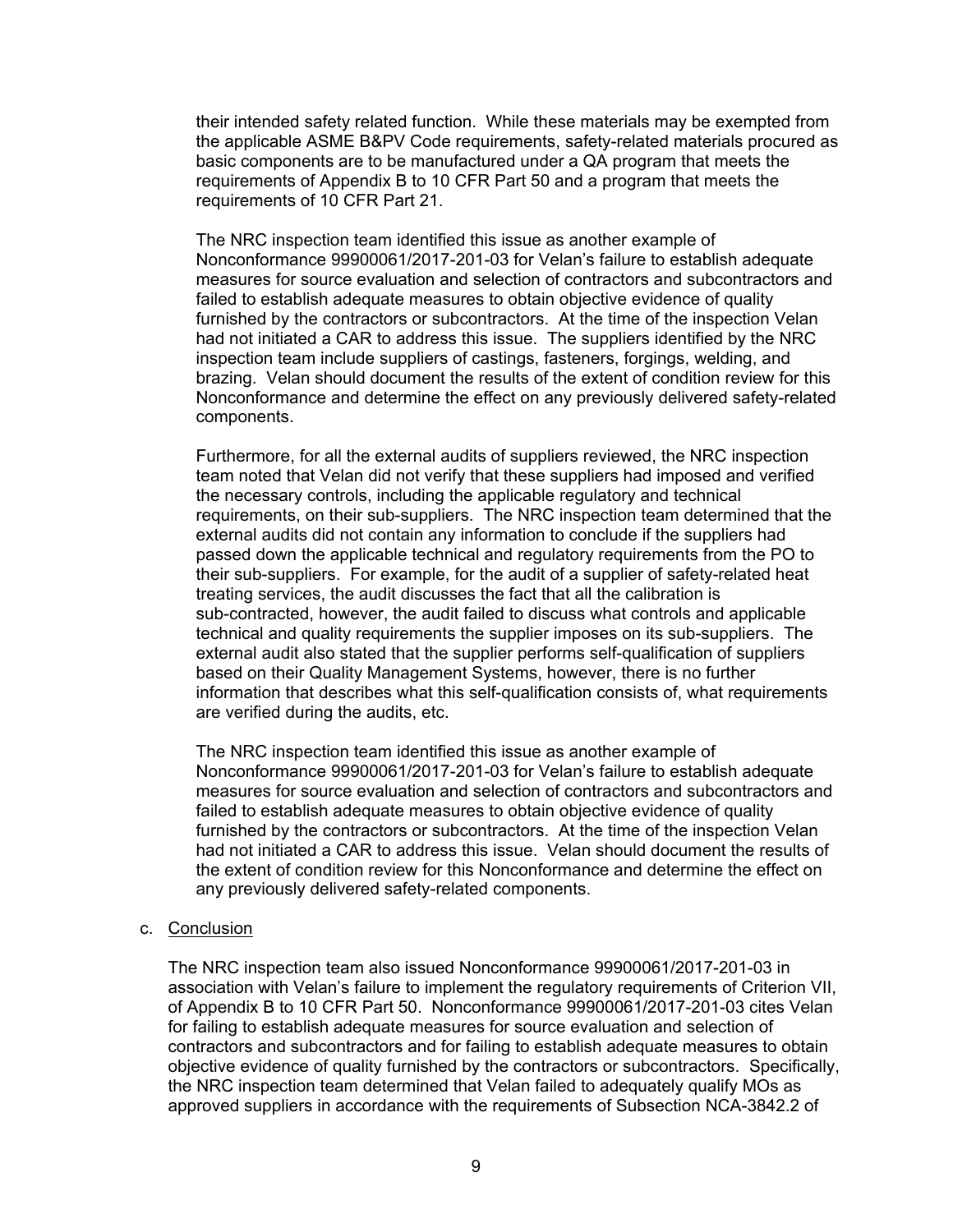Section III of the ASME B&PV Code. Velan inadequately qualified these suppliers as Qualified MOs based on the suppliers' ISO 9001:2008 and ISO/IEC 17025:2005 Quality Systems Manuals.

In addition, for material that meets the requirements of Subsection NB/NC/ND-2610 of Section III of the ASME B&PV Code, i.e. material for components of 2-inches or less of nominal pipe size, Velan has been procuring these materials as basic components from commercial suppliers. Since this material is exempted from the applicable requirements of Section III of the ASME B&PV Code, Velan has not been conducting a supplier audit to verify and document the effectiveness of the suppliers' quality program to meet the requirements of Appendix B to 10 CFR Part 50 and 10 CFR Part 21 or conducting any additional verification or acceptance activities to ensure that the components would perform their intended safety related function. Furthermore, the external audits performed by Velan on their Appendix B to 10 CFR Part 50 safety-related suppliers did not contain sufficient objective evidence to conclude that Velan had verified that the suppliers had passed down the applicable technical and regulatory requirements from the POs to their sub-suppliers.

### 3. Design Control and Commercial-Grade Dedication

#### a. Inspection Scope

The NRC inspection team reviewed Velan's policies and implementing procedures that govern the design-control program to verify their compliance with the regulatory requirements of Criterion III, "Design Control," of Appendix B to 10 CFR Part 50," and the applicable requirements of Section III of the ASME B&PV Code.

The NRC inspection team reviewed a sample of design reports, design specifications, engineering drawings, shop travelers, and ASME B&PV Code data reports and verified that these documents contained the required information in accordance with Velan's procedures and the ASME B&PV Code requirements.

Specifically, the NRC inspection team reviewed a design package for a 16x12x16-inch, 1525 Class, Section III ASME B&PV Code Class 1 pressure sealed gate valve for Palo Verde Nuclear Generating Station (PNVGS) and for a 4-inch 1500 Class, ASME B&PV Code Section III Class 1 special class bolted bonnet gate valve with Limitorque actuator for Catawba Nuclear Station. Each design package consisted of a design/seismic weak link report, design file, static load test report, technical calculation, engineering change order and change notice, drawing data sheets, bill of materials, and deviation reports (DRs). The NRC inspection team confirmed that the design reports, engineering calculations, and associated test reports include the correct technical and regulatory requirements as required by customer specifications, Velan's procedures, and the applicable ASME B&PV Code requirements. The NRC inspection team also reviewed 12 technical calculation reports for Section III ASME B&PV Code valve components to verify their accuracy, consistency, and that they were reviewed and approved independently by different engineers.

The NRC inspection team also reviewed Velan's customer order specification issue notice No. P012-890485-N, Revision 0, dated October 15, 2015, issued for PNVGS and confirmed that the customer requirements were adequately translated into the applicable Velan's drawings, instructions, procedures and specifications.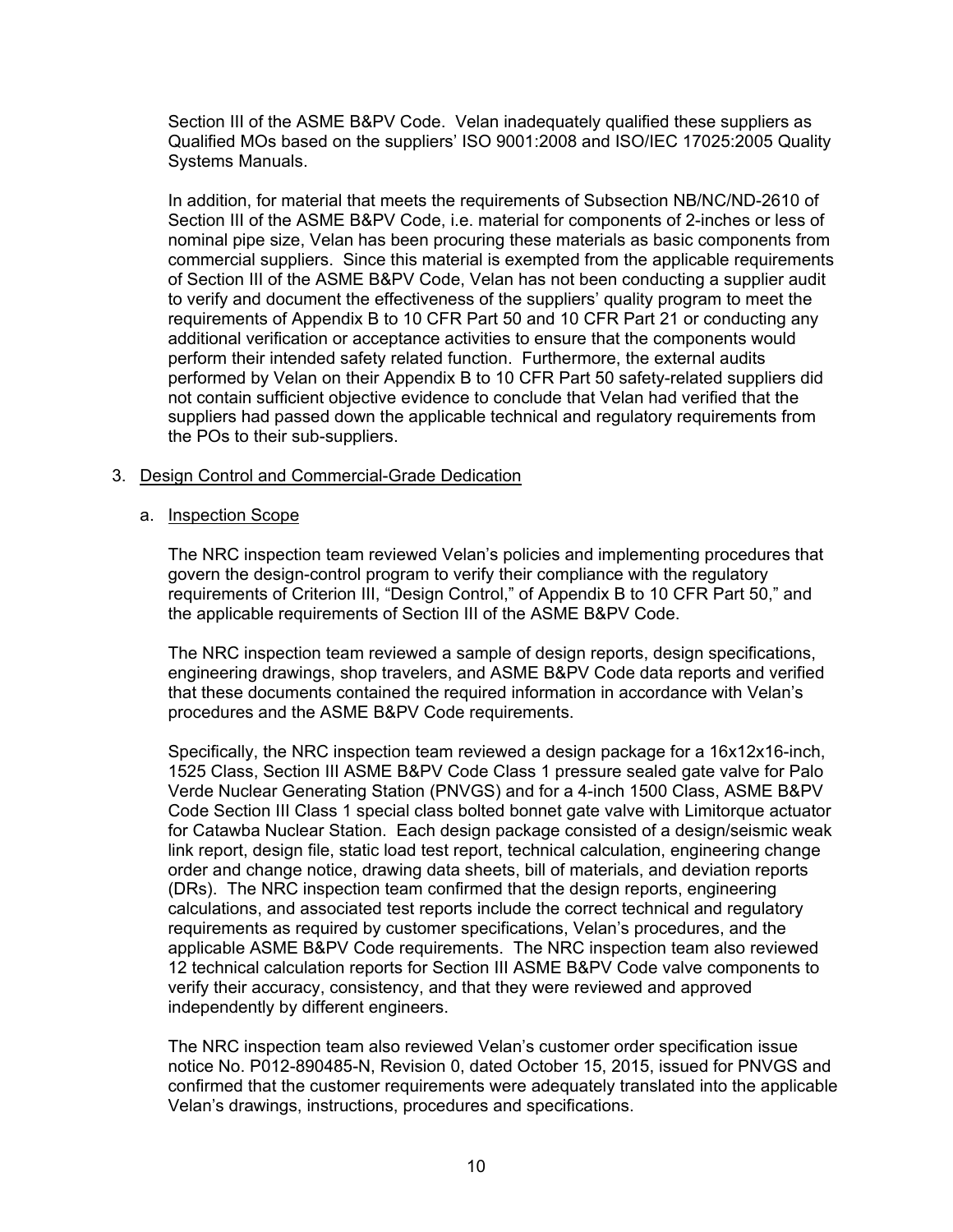In addition, the NRC inspection team reviewed Velan's software validation and verification of ANSYS software version 15.0 used for the design and technical calculations of safety-related valves and valve components. The NRC inspection team also discussed with Velan's engineering staff the evaluation of software errors submitted by ANSYS to verify that they have no significant impact on current and past design and technical calculations. The NRC inspection team confirmed that Velan had performed an evaluation of software errors on several modules and versions of ANSYS to verify that the errors reported do not represent a significant condition adverse to quality to current and past design calculations. The NRC inspection team also reviewed qualification records for three Registered Professional Engineers to verify they were qualified in accordance with the Velan's procedures and Appendix XXIII, "Certified Professional Engineer," of Section III of the ASME B&PV Code.

Furthermore, the NRC inspection team reviewed Velan's program for the dedication of commercial-grade items for use in safety-related applications to verify its compliance with the applicable technical and regulatory requirements. This assessment included a review of the policies and procedures governing the implementation of commercial-grade dedication (CGD) activities, interviews with Velan's personnel, observation of dedication activities, and review of related documentation. Specifically, the NRC inspection team reviewed dedication packages to assess the different elements of the CGD program, including the technical evaluation process, design drawings, work package instructions, and inspection reports. The NRC inspection team evaluated the criteria for the identification of item functions, credible failure mechanisms/modes, selection of critical characteristics and acceptance criteria, and the identification of verification methods to verify effective implementation of Velan's dedication process.

The NRC inspection team also discussed the design control and commercial-grade dedication programs with Velan's management and technical staff. The attachment to this inspection report lists the documents reviewed by the NRC inspection team.

#### b. Observations and Findings

No findings of significance were identified.

#### c. Conclusion

The NRC inspection team concluded that Velan is implementing its design control and commercial-grade dedication programs in accordance with the regulatory requirements of Criterion III of Appendix B to 10 CFR Part 50. Based on the limited sample of documents reviewed, the NRC inspection team also determined that Velan is implementing its policies and procedures associated with the design control and commercial-grade dedication programs. No findings of significance were identified.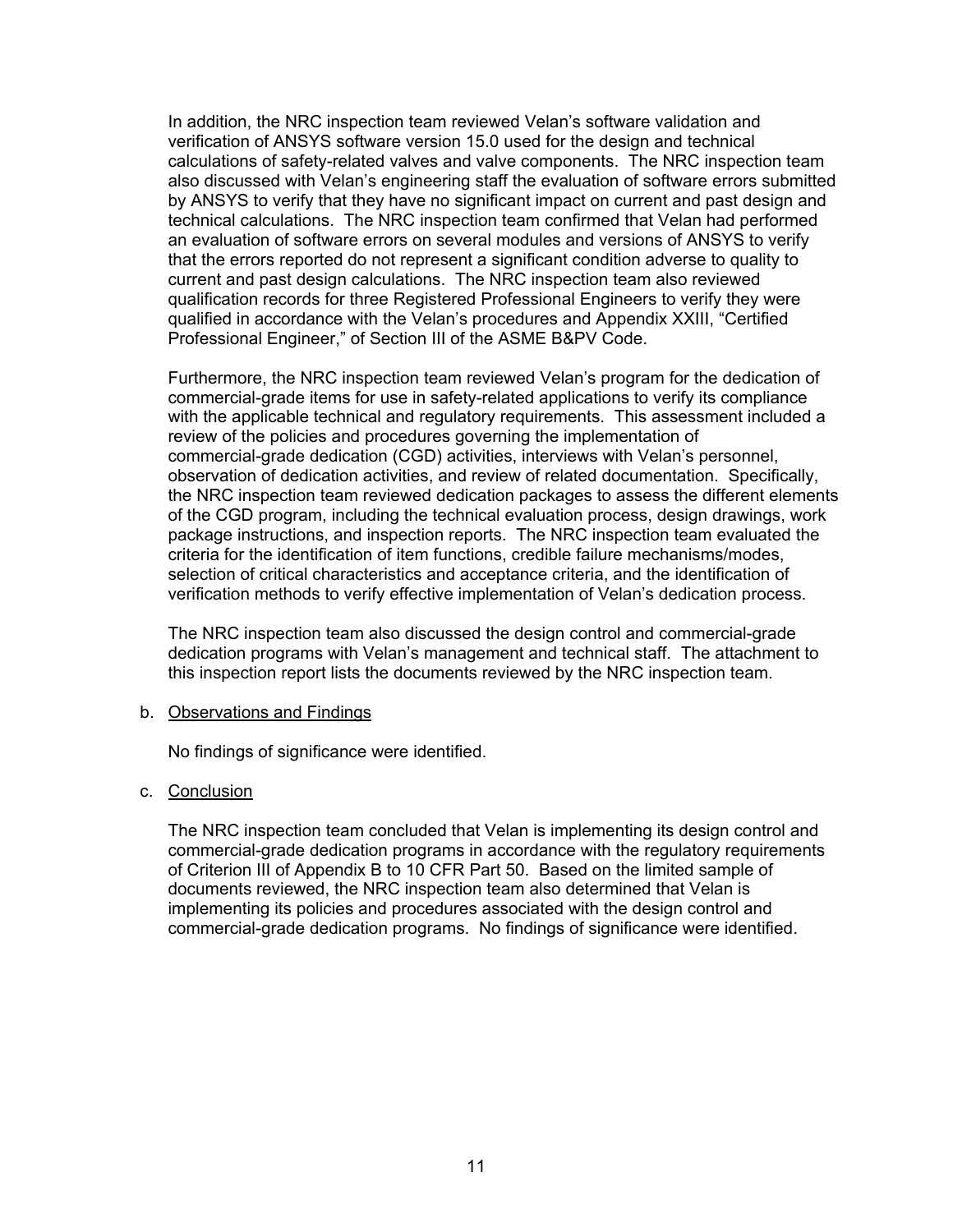### 4. Material Traceability

### a. Inspection Scope

The NRC inspection team reviewed Velan's policies and implementing procedures that govern material traceability to verify compliance with the regulatory requirements of Criterion VIII, "Identification and Control of Material, Parts, and Components," of Appendix B to 10 CFR Part 50.

The NRC inspection team verified that the identification markings used on the materials provided a clear and legible identification and do not adversely affect its function or the service life of the item. The NRC inspection team verified that the part number or trace code number was maintained on the item and in documents traceable to the item. The NRC inspection team also reviewed a sample of Certified Material Test Reports and Certificates of Conformance reports to verify compliance with the procurements document requirements for chemical composition, mechanical properties and/or dimension.

The NRC inspection team also discussed the material traceability program with Velan's management and technical staff. The attachment to this inspection report lists the documents reviewed by the NRC inspection team.

### b. Observations and Findings

No findings of significance were identified.

c. Conclusions

The NRC inspection team concluded that Velan is implementing its material traceability program in accordance with the regulatory requirements of Criterion VIII of Appendix B to 10 CFR Part 50. Based on the limited sample of documents reviewed, the NRC inspection team also determined that Velan is implementing its policies and procedures associated with the material traceability program. No findings of significance were identified.

# 5. Manufacturing Control

#### a. Inspection Scope

The NRC inspection team reviewed Velan's policies and implementing procedures that govern the control of special processes to verify compliance with the regulatory requirements of Criterion IX, "Control of Special Processes," of Appendix B to 10 CFR Part 50 and with the applicable requirements of Subsection NCA, Subsection NB, "Class 1 Components," Subsection NC, "Class 2 Components," and Subsection ND, "Class 3 Components," of Section III, Section V, "Nondestructive Examination," and Section IX, "Welding and Brazing Qualification," of the ASME B&PV Code.

Specifically, the NRC inspection team reviewed a sample of Velan's welding and brazing procedures and their associated procedure qualification record (PQR) to verify they were qualified in accordance with the requirements of Section IX of the ASME B&PV Code. The NRC inspection team also reviewed several nuclear travelers for in-process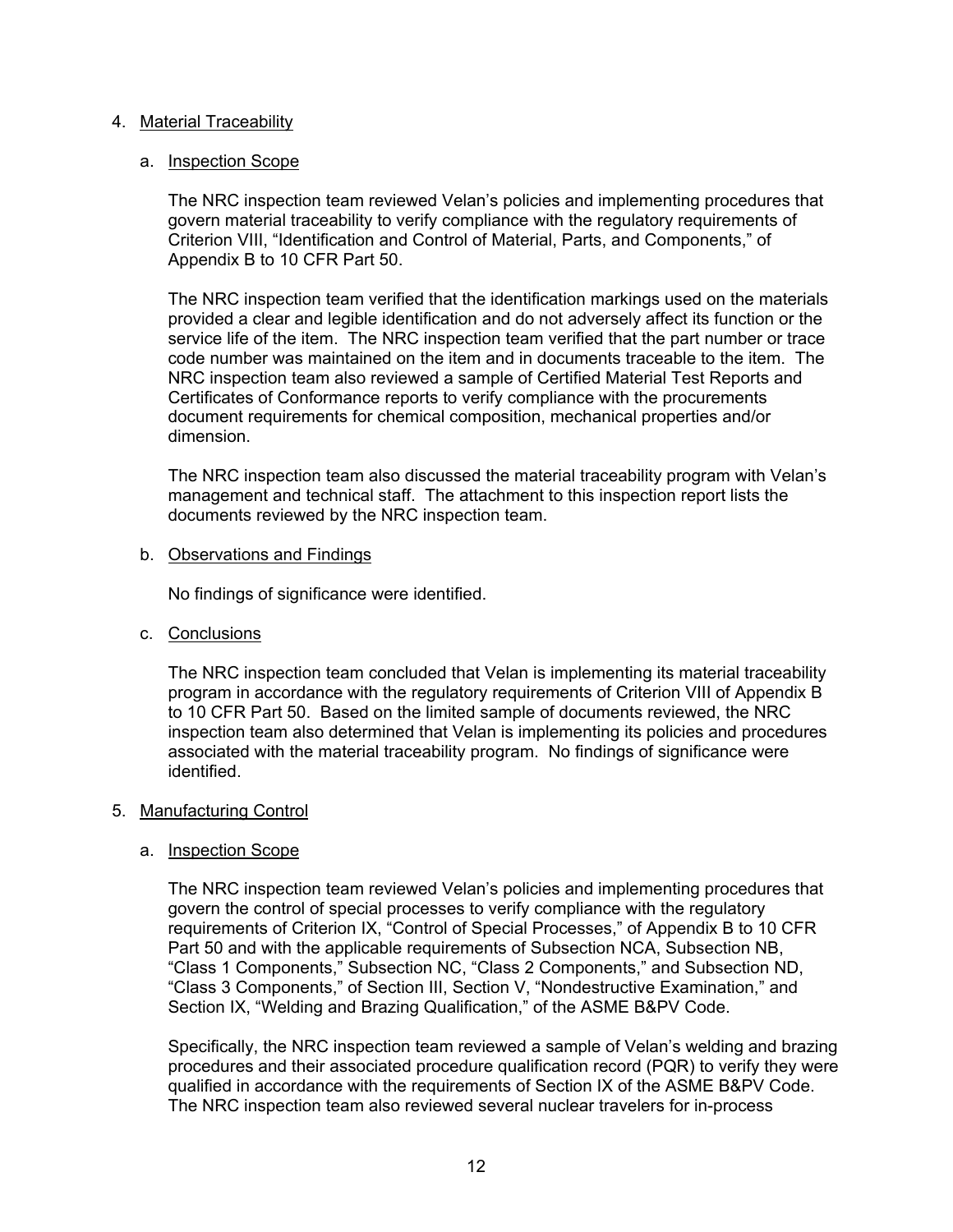domestic nuclear orders and completed U.S. operating fleet data packages where travelers indicated the welder had stamped and dated the welding operation performed in accordance with specified welding procedure and documented the weld wire used on the traveler.

The NRC inspection team performed a walk-down of the weld storage area to verify weld materials were controlled to prevent degradation, inadvertent use, or loss of traceability in accordance with the applicable Velan's procedures. The NRC inspection team also reviewed several examples of weld issuance tickets that links the weld material issuance to the shop traveler and the welder. The NRC inspection team noted that the weld area was kept clean and protected from wind and moisture. In addition, the NRC inspection team noted the weld machines were calibrated within the range of use, using known traceable standards and that the calibration frequency was maintained.

The NRC inspection team witnessed the liquid penetrant examination of a wedge for a Section III ASME B&PV Code Class 1 bolted bonnet gate valve for Duke Energy using visible dye penetrant method with a non-aqueous developer. The NRC inspection team confirmed that Velan performed the examination in accordance with the applicable procedures and the requirements of Section V of the ASME B&PV Code. The NRC inspection team verified that the non-destructive examination (NDE) inspector was adequately qualified, and used calibrated equipment that was within the applicable inspection range. The NDE inspector documented the NDE results in the NDE log book, with the NDE operation stamped on the traveler. The NRC inspection team also reviewed a sample of NDE reports from three completed valve data packages and confirmed that the NDE reports contained the required information in accordance with Velan's NDE procedures and Section V of the ASME B&PV Code.

The NRC inspection team also reviewed the associated welder qualification records and confirmed that the welders had completed the required training and had maintained their qualifications in accordance with Velan's procedures and the applicable requirements of Sections III and IX of the ASME B&PV Code. In addition, the NRC inspection team reviewed Velan's NDE personnel training and qualification records and confirmed that the NDE personnel had completed the required training and had maintained their qualifications in accordance with Velan's procedures and the applicable requirements of ASNT SNT-TC-1A, "American Society for Nondestructive Testing Recommended Practice," Revision 11, and Sections III and V of the ASME B&PV Code.

The NRC inspection team also discussed the manufacturing control program with Velan's management and technical staff. The attachment to this inspection report lists the documents reviewed by the NRC inspection team.

### b. Observation and Findings

No findings of significance were identified.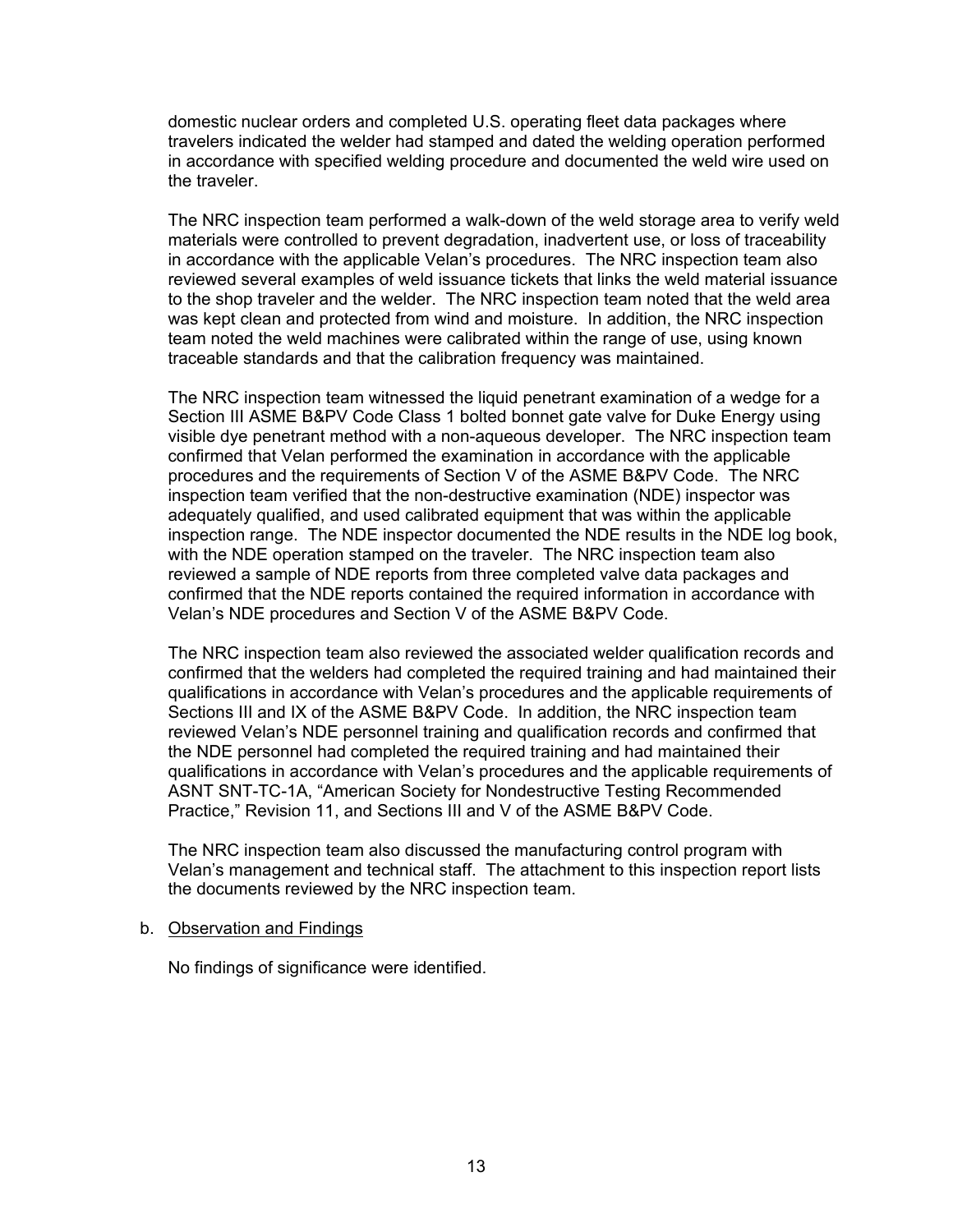# c. Conclusion

The NRC inspection team concluded that Velan is implementing its manufacturing control program in accordance with the regulatory requirements of Criterion IX of Appendix B to 10 CFR Part 50. Based on the limited sample of documents reviewed, the NRC inspection team also determined that Velan is implementing its policies and procedures associated with the control of special processes program. No findings of significance were identified.

# 6. Test Control

# a. Inspection Scope

The NRC inspection team reviewed Velan's policies and implementing procedures that govern the test control program to verify compliance with the requirements of Criterion XI, "Test Control," of Appendix B to 10 CFR Part 50.

The NRC inspection team observed and verified that the hydrostatic testing for 3-inch 1525 class bolted bonnet gate valve for Duke Energy Carolinas was performed in accordance with Velan's procedures. The NRC inspection team verified that the test was performed within the required parameters using calibrated gauges and demineralized water and that the results were within the acceptance criteria. The NRC inspection team also assessed indoctrination and training of inspection and test personnel, and reviewed a sample of completed documentation from various portions of the manufacturing process to verify adherence to established procedures.

The NRC inspection team also discussed the test control program with Velan's management and technical staff. The attachment to this inspection report lists the documents reviewed by the NRC inspection team.

# b. Observations and Findings

No findings of significance were identified.

# c. Conclusion

The NRC inspection team concluded that Velan is implementing its test control program in accordance with the regulatory requirements of Criterion XI of Appendix B to 10 CFR Part 50. Based on the limited sample of documents reviewed, the NRC inspection team also determined that Velan is implementing its policies and procedures associated with the test control program. No findings of significance were identified.

# 7. Control of Measuring and Test Equipment

# a. Inspection Scope

The NRC inspection team reviewed Velan's policies and implementing procedures that govern the measuring and testing equipment (M&TE) program to verify compliance with the requirements of Criterion XII, "Control of Measuring and Test Equipment," of Appendix B to 10 CFR Part 50. The NRC inspection team also observed the calibration of an inside micrometer, a thread plug, and a pressure gage.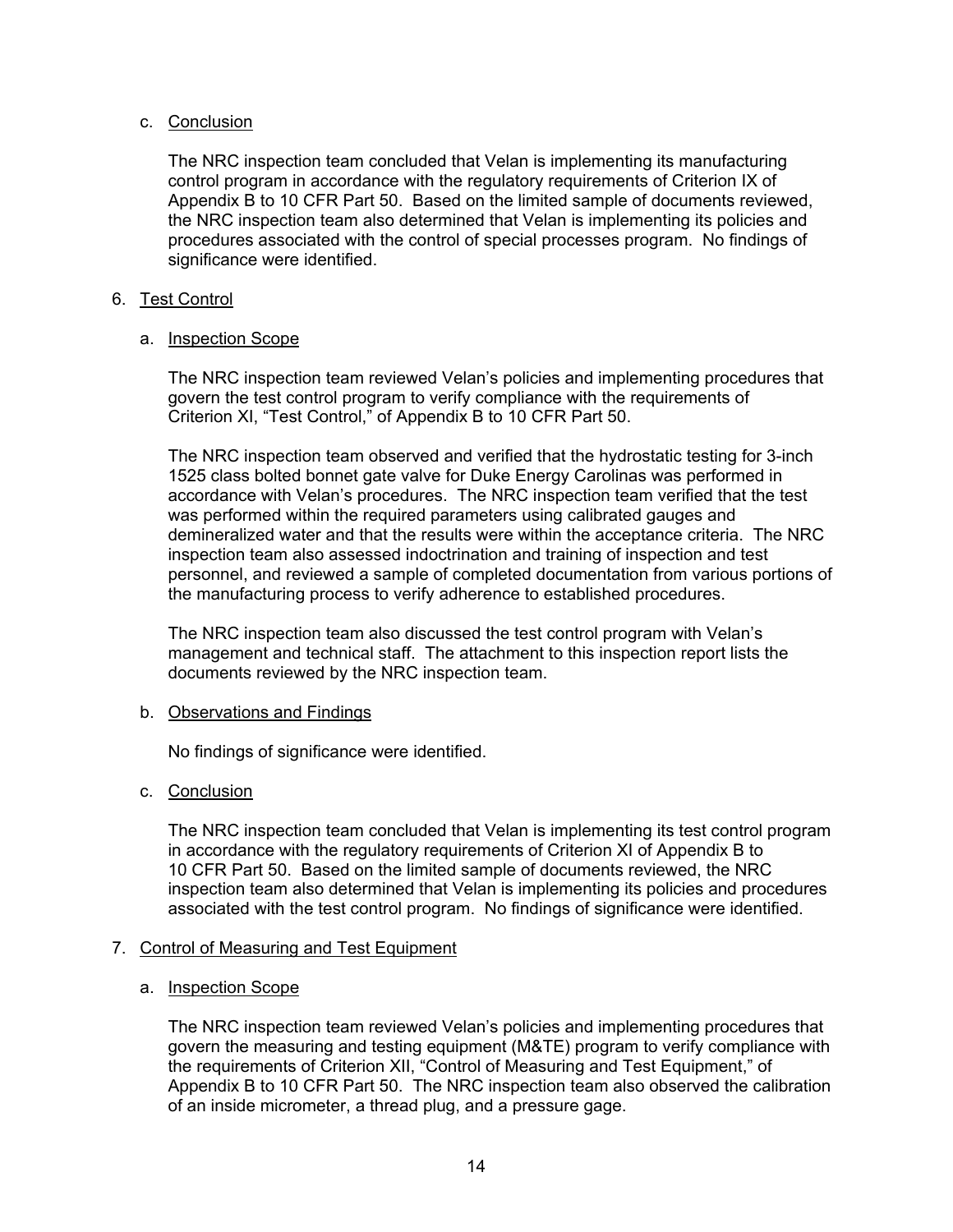For a sample of M&TE, the NRC inspection team determined that the M&TE had the appropriate calibration stickers and current calibration dates, including the calibration due date. The NRC inspection team also verified that the M&TE had been calibrated, adjusted, and maintained at prescribed intervals prior to use. In addition, the calibration records reviewed by the NRC inspection team indicated the as-found or as-left conditions, accuracy required, calibration results, calibration dates, and the due date for recalibration. The NRC inspection team also verified that the selected M&TE was calibrated using procedures traceable to known industry standards.

The NRC inspection team also verified that when M&TE equipment is received from the calibration service supplier and the calibration certificate states that it was found to be out of calibration, Velan generates a nonconformance report to identify items that have been accepted using this equipment since the last valid calibration date and to perform an extent of condition review.

The NRC inspection team also discussed the M&TE program with Velan's management and technical staff. The attachment to this inspection report lists the documents reviewed by the NRC inspection team.

### b. Observations and Findings

No findings of significance were identified.

c. Conclusion

The NRC inspection team concluded that Velan is implementing its M&TE program in accordance with the regulatory requirements of Criterion XII of Appendix B to 10 CFR Part 50. Based on the limited sample of documents reviewed, the NRC inspection team also determined that Velan is implementing its policies and procedures associated with the M&TE program. No findings of significance were identified.

# 8. Nonconforming Materials, Parts, or Components and Corrective Action

#### a. Inspection Scope

The NRC inspection team reviewed Velan's policies and implementing procedures that govern the control of nonconformances to verify compliance with the requirements of Criterion XV, "Nonconforming Materials, Parts, or Components," and Criterion XVI, "Corrective Action," of Appendix B to 10 CFR Part 50.

The NRC inspection team observed a Material Review Board (MRB) meeting held by Velan staff from the Quality, Engineering, and Production departments. The purpose of the MRB is to discuss the dispositioning of nonconforming items submitted in deviation reports (DRs) by the shop staff.

The NRC inspection team reviewed a sample of DRs to verify that Velan: (1) dispositioned nonconforming items in accordance with procedures, (2) documented an appropriate technical justification for various dispositions, (3) took adequate corrective action with regard to the nonconforming items, and (4) identified nonconforming items, as appropriate, for 10 CFR Part 21 applicability. For DRs that were dispositioned as "use as is," the NRC inspection team confirmed that the technical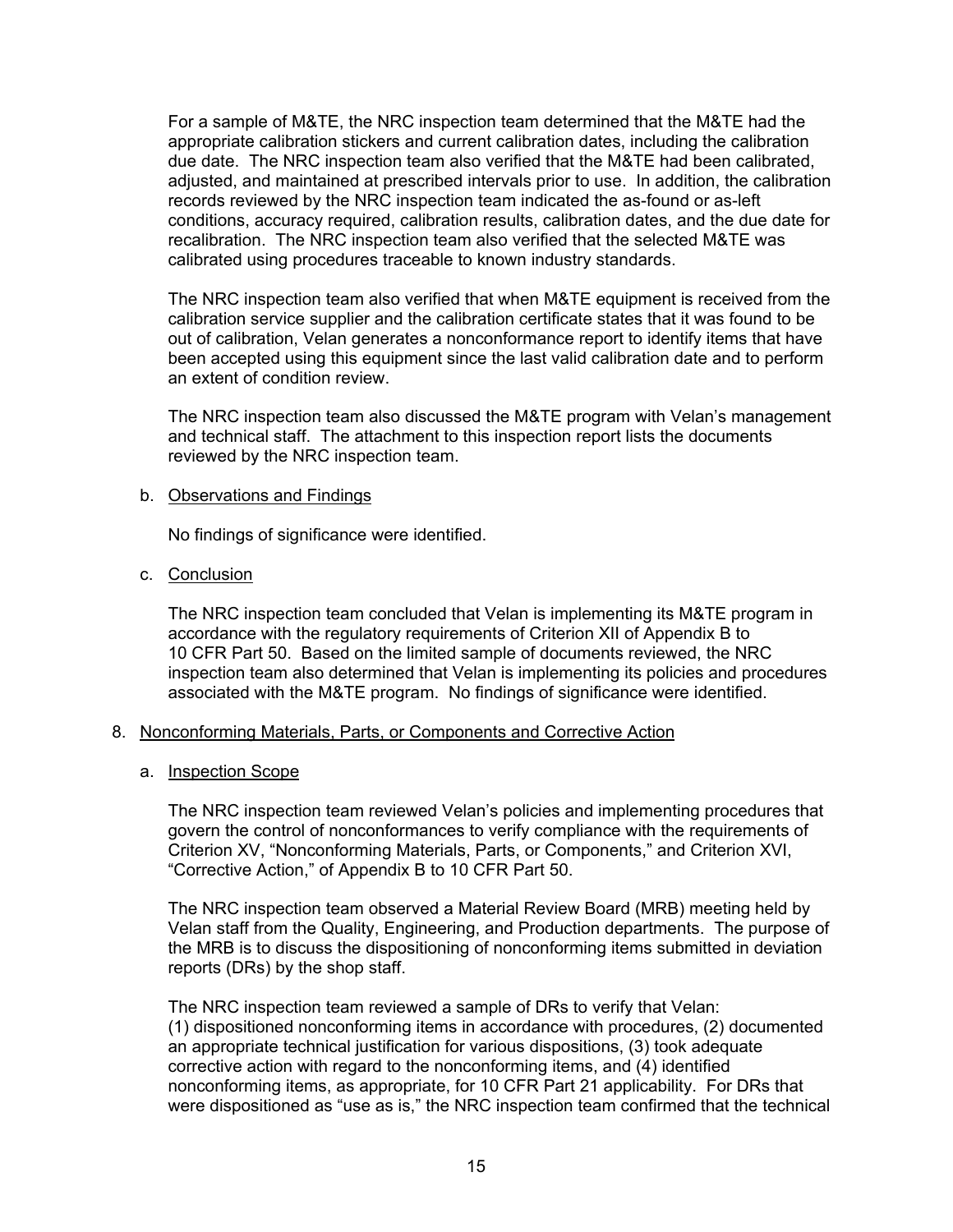justifications were documented to verify the acceptability of the nonconforming item. The NRC inspection team also verified that Velan processed customer-returned items under its nonconformance program by initiating a Return Goods Authorization and a DR.

Furthermore, the NRC inspection team performed a walk down of the nonconformance segregation areas for Plants 1 and 2 to verify that nonconforming materials were properly identified, marked, and segregated, when practical, to ensure that they were not reintroduced into the production processes.

The NRC inspection team reviewed a sample of CARs to ensure that conditions adverse to quality were promptly identified and corrected. In addition, the NRC inspection team verified that the CARs provide: (1) adequate documentation and description of conditions adverse to quality; (2) an appropriate analysis of the cause of these conditions and the corrective actions taken to prevent recurrence; (3) direction for review and approval by the responsible authority; (4) a description of the current status of the corrective actions; and (5) the follow-up actions taken to verify timely and effective implementation of the corrective actions. Furthermore, the NRC inspection team verified that the Velan's corrective action process provides a link to the 10 CFR Part 21 program.

The NRC inspection team also discussed the nonconforming materials, parts, or components and corrective action programs with Velan's management and technical staff. The attachment to this inspection report lists the documents reviewed by the NRC inspection team.

#### b. Observations and Findings

#### b.1 Corrective Action Associated with Violation 99900061/2007-201-01

Following the September 2007 inspection of Velan, the NRC issued Violation 99900061/2007-201-01 for Velan's failure to provide procedural guidance for the interface of the corrective action and nonconformance reporting processes with the 10 CFR Part 21 program to ensure effective identification and evaluation of deviations and failures to comply associated with a substantial safety hazard.

In its response to the NRC dated February 19, 2008, Velan stated that VEL-QCI-560, "Procedures for the Implementation of Regulations (US NRC 10 CFR Part 21) For Reporting of Defects and Noncompliance," Revision 7, dated August 10, 2015, was revised to incorporate the following suitable references to the procedures governing the control of non-conforming material and corrective action: VEL-QCI-1316, "Deviation Reports," Revision 11, dated January 20, 2016 and VEL-QCI-1317, "Deviation Report Analysis Root Cause and Corrective Action Revision 12, dated April 13, 2016, respectively. In addition, Velan's response stated that VEL-QCI-1316 and VEL-QCI-1317 would also be revised to include a reference to the 10 CFR Part 21 evaluation process.

The NRC inspection team reviewed the documentation that provided the objective evidence for the completion of the corrective actions. The NRC inspection team verified that procedure VEL-QCI-560 was revised to ensure that internal nonconformities and corrective actions were evaluated for 10 CFR Part 21 applicability. The NRC inspection team also verified that VEL-QCI-1316 and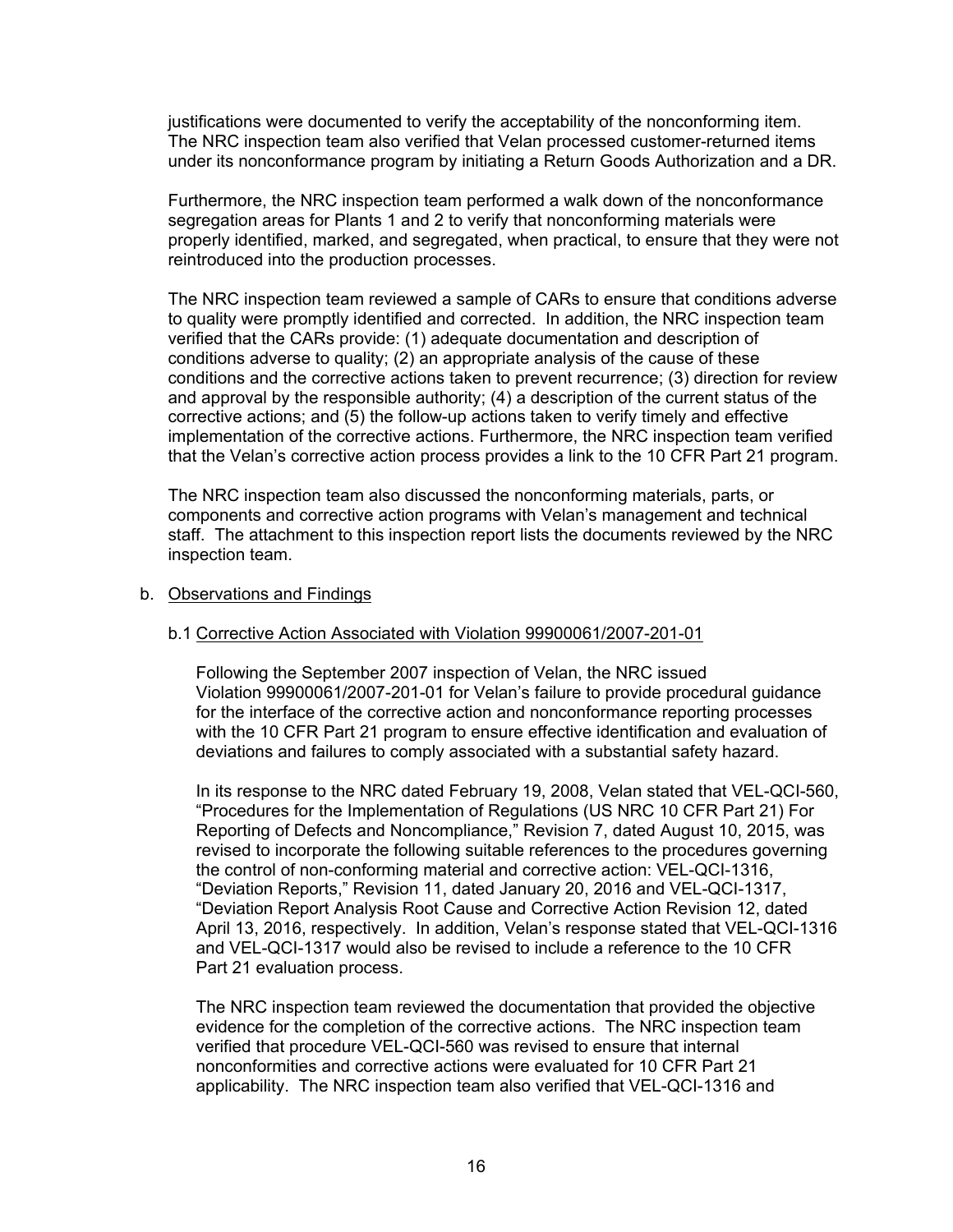VEL-QCI-1317 were revised to include a link between the 10 CFR Part 21 evaluation process and the corrective action and nonconformance processes. Based on its review, the NRC inspection team closed Violation 99900061/2007-201-01.

### b.2 Corrective Action Associated with Nonconformance 99900061/2007-201-01

The NRC also issued Nonconformance 99900061/2007-201-01 for Velan's failure to assure the applicable regulatory requirements, design bases, and other requirements which are necessary to assure adequate quality are suitably included or referenced in the documents for procurement of material, equipment, and services. Specifically, Velan assembled a safety-related valve using a non-safety-related limit switch due to the limit switch being improperly identified on the assembly drawing.

In its response to the NRC dated March 19, 2008, Velan stated that it had requested and received written confirmation from the customer that the limit switch performs a non-safety-related function, and therefore was acceptable. In addition, Velan stated that VEL-QCI-474, "Quality Control Program for Actuators and Accessories," Revision 6, dated February 21, 2007, would be revised to indicate that: 1) Velan shall not provide non-safety-related components performing a safety-related function under any circumstances; and 2) Velan may provide non-safety components on valves upon customer request via written communication that the component will not perform a safety-related function. Furthermore, VEL-QCI-474 would be revised to include a checklist for safety-related components as required for nuclear valves.

The NRC inspection team reviewed the communication between Velan and the customer and confirmed that the limit switch was not used in a safety-related application. The NRC inspection team noted that although VEL-QCI-474 was not revised, Velan performed an evaluation of the safety function for each valve component and the classification of all components in accordance with EWI-0500, "Critical Component Evaluation Procedure." This evaluation ensured that all valve components are properly classified based on their potential failure method and safety function. Through discussion with Velan engineering staff, the NRC inspection team learned that the procurement function had been reorganized so that each procurement specialist is responsible for specific components; thus reducing errors caused by the lack of knowledge of the requirements associated with a component. The NRC inspection team reviewed a sample of POs to verify that safety related components were procured as such. Based on its review, the NRC inspection team closed Nonconformance 99900061-2007-201-01.

#### b.3 Corrective Action Associated with Nonconformance 99900061/2007-201-02

The NRC also issued Nonconformance 99900061/2007-201-02 for Velan's failure to adhere to procedure VEL-QCI-560 which required Form No. 82-1-78 to be used to document the evaluation and the decisions as to whether or not a deviation is a defect or noncompliance.

In its response to the NRC dated February 20, 2008, Velan stated that key staff responsible for enforcing the procedure were retrained. The NRC inspection team reviewed the training log of personal responsible for the implementation of the 10 CFR Part 21 program. The NRC inspection team also verified that Form No. 82-1-78 has been used to document the results of five 10 CFR Part 21 deviation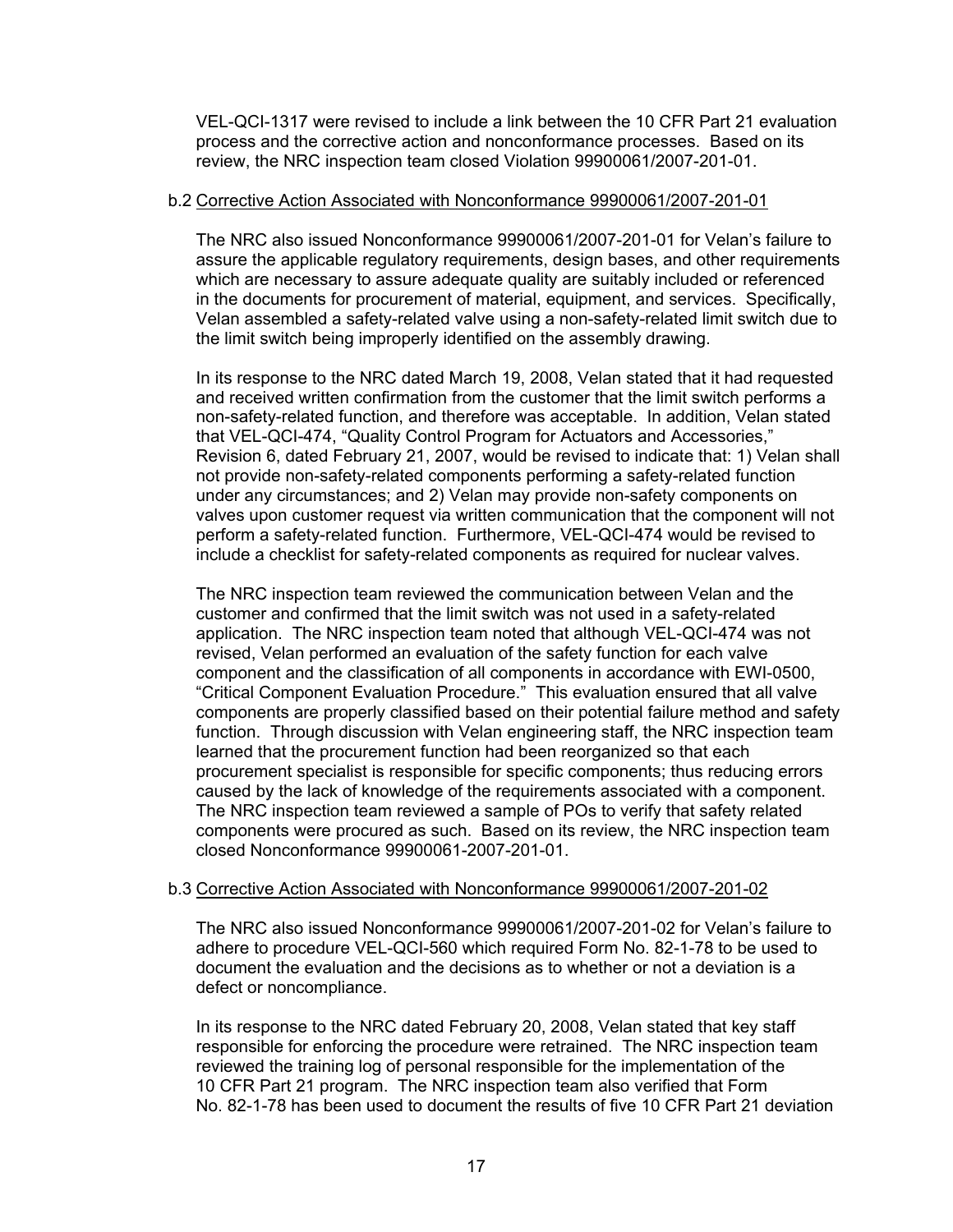evaluations completed since the 2007 NRC inspection. Based on its review, the NRC inspection team closed Nonconformance 99900061/2007-201-02.

#### b.4 Corrective Action Associated with Nonconformance 99900061/2007-201-03

The NRC also issued Nonconformance 99900061/2007-201-03 for Velan's failure to provide objective evidence of quality furnished by contractors or subcontractors. Specifically, Velan's vendor survey reports sampled by the NRC inspectors did not include sufficient objective evidence to support Velan auditor's conclusions with respect to the areas reviewed.

In its response to the NRC dated February 20, 2008, Velan stated that the Quality Manager interviewed the Lead Auditors and determined that despite the lack of documentation in the report, the information verified during the audit was sufficient to justify the approval of Velan's suppliers and that no corrective action would be taken. However, as a preventive measure, Velan instructed its Lead Auditors to capture more of the information reviewed in the report or to collect and attach to the report, objective evidence of the areas reviewed.

The NRC inspection team reviewed a sample of supplier audits conducted since the 2007 NRC inspection. The NRC inspection team noted that for the sample of audits reviewed, Velan attached supplemental information to the audit checklists. However, based on its review, the NRC inspection team determined that the supplemental information did not provide adequate objective evidence of the areas reviewed during the supplier audits. Specifically, for the sample of audits reviewed, Velan did not include objective evidence to conclude that Velan had verified that their suppliers passed down the applicable technical and regulatory requirements from the PO to their sub-suppliers. The NRC inspection team identified this issue as part of Nonconformance 99900061/2017-201-03 and has, therefore, closed Nonconformance 99900061/2007-201-03.

# b.5 Corrective Action Associated with Nonconformance 99900061/2007-201-04

The NRC also issued Nonconformance 99900061/2007-201-04 for Velan's failure to establish measure to assure conditions adverse to quality are promptly identified and corrected. Specifically, VEL-QCI-1317 did not include provisions to address corrective action for issues or findings identified as a result of audits or inspections performed by outside organizations such as the Nuclear Procurement issues Committee (NUPIC), ASME, or the NRC. In addition, the actions taken to evaluate the root cause and extent of condition of the deviations evaluated under the 10 CFR Part 21 program were not performed in accordance with the corrective action or deficiency reporting procedures.

In its response to the NRC dated February 20, 2008, Velan stated that VEL-QCI-1317 was revised to include provisions for addressing issues identified as a result of audits, inspections, and complaints from third-party agencies or customers. Velan also stated that the use of the CAR form was mandated in all instances where corrective action is sought outside of the DR process. In addition, Velan stated that VEL-QCI-560 was revised to mandate the use of the DR form to document all instances of 10 CFR Part 21 deviations from customers or suppliers.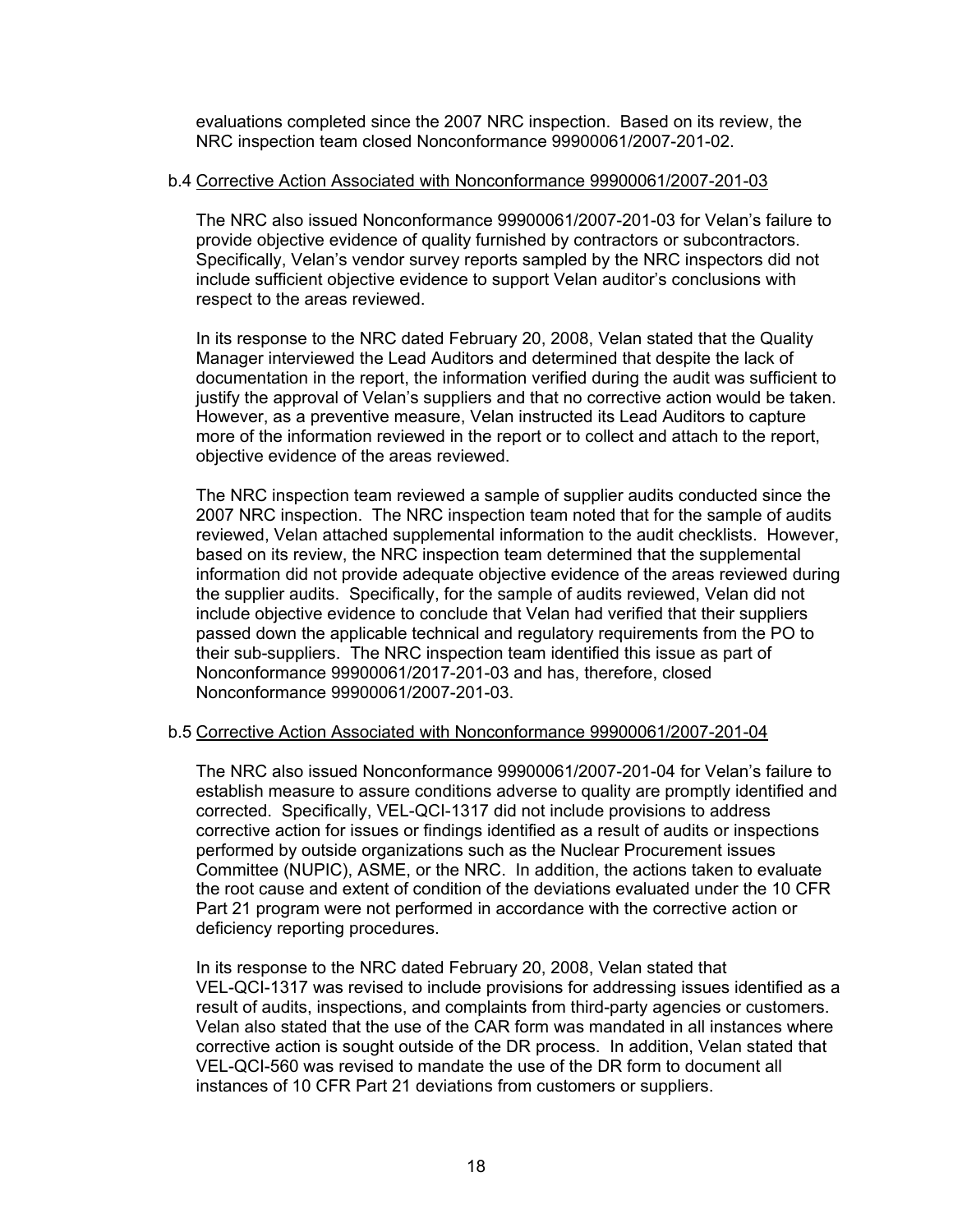The NRC inspection team reviewed the documentation that provided the objective evidence for the completion of the corrective actions. The NRC inspection team verified that VEL-QCI-560 and VEL-QCI-1317 were revised to include provisions for addressing issues identified as a result of audits, inspections, and complaints from third-party agencies or customers. The NRC inspection team also verified that Velan initiated CARs, in accordance with VEL-QCI-1317, for findings identified as a result of the last third-party audit (NUPIC) conducted in December 2015. The NRC inspection team observed that at the time of the inspection, there were no instances in which corrective actions, required to be reported in the CAR form, were generated outside of the DR process, other than for issues identified during third-party audits. In addition, the NRC inspection team reviewed a sample of 10 CFR Part 21 evaluations completed since to the 2007 NRC inspection to verify the use of the deviation report form. Based on its review, the NRC inspection team closed Nonconformance 99900061/2007-201-04.

### c. Conclusion

The NRC inspection team concluded that Velan is implementing its nonconforming materials, parts, or components and corrective action programs in accordance with the regulatory requirements of Criterion XV and Criterion XVI of Appendix B to 10 CFR Part 50. Based on the limited sample of documents reviewed, the NRC inspection team also determined that Velan is implementing its policies and procedures associated with the control of nonconforming materials, parts, or components and corrective action. No findings of significance were identified.

#### 9. Entrance and Exit Meetings

On May 8, 2017, the NRC inspection team discussed the scope of the inspection with Martin Allen, Velan's Vice President of Operations, and other members of Velan's management and technical staff. On May 11, 2017, the NRC inspection team presented the inspection results and observations during an exit meeting with Mr. Allen and other members of Velan's management and technical staff. The attachment to this report lists the attendees of the entrance and exit meetings, as well as those individuals whom the NRC inspection team interviewed.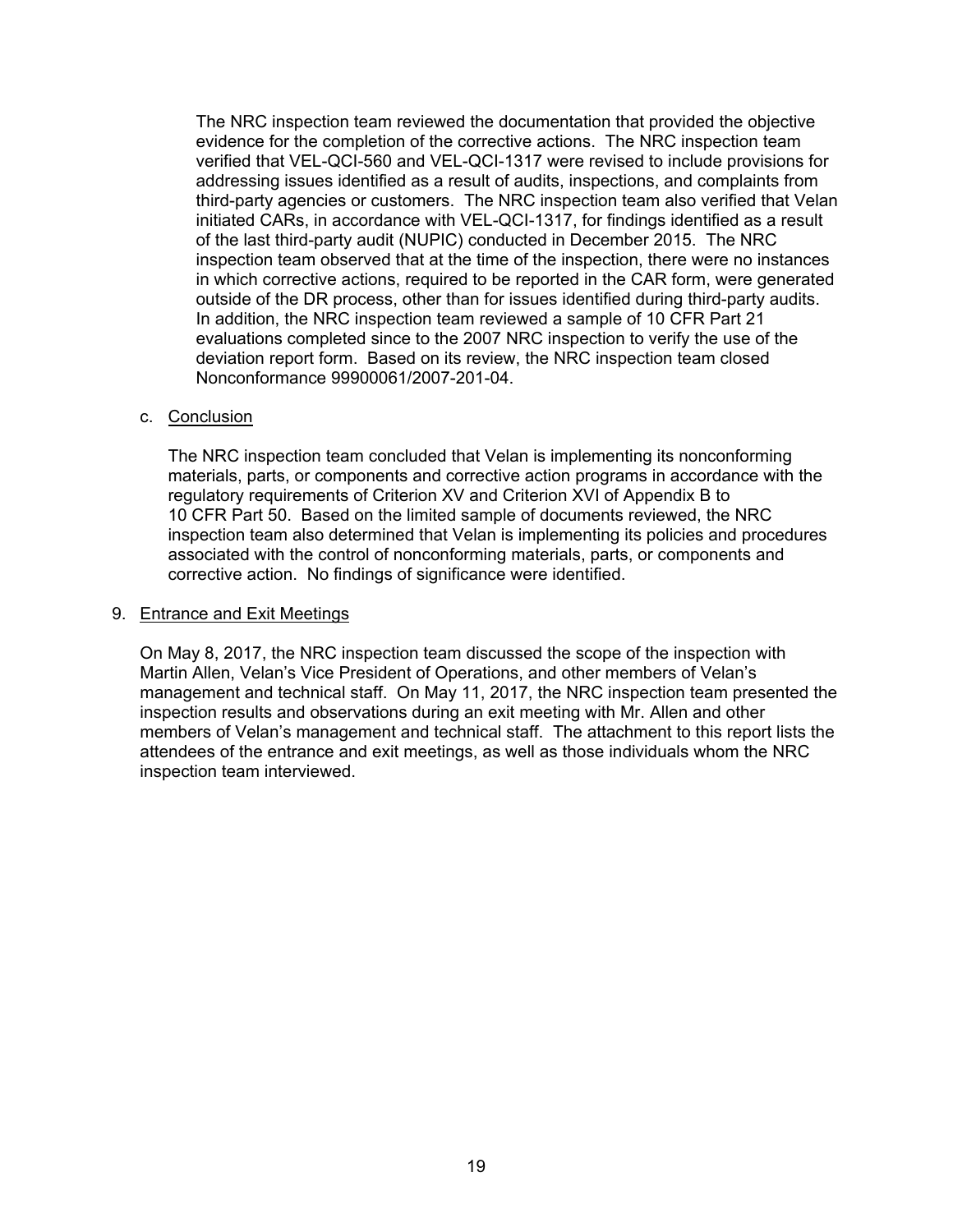# **ATTACHMENT**

# 1. ENTRANCE/EXIT MEETING ATTENDEES

| <b>Name</b>            | <b>Title</b>                                   | <b>Affiliation</b> | <b>Entrance</b> | <b>Exit</b> | <b>Interviewed</b> |
|------------------------|------------------------------------------------|--------------------|-----------------|-------------|--------------------|
| <b>Martin Allen</b>    | Vice President of<br>Operations                | Velan Inc.         | X               | X           |                    |
| Victor Apostolescu     | Vice President of<br>Quality Assurance (QA)    | Velan Inc.         | X               | X           | X                  |
| Pierre Lamarre         | <b>General Manager</b><br>Plants 1-5           | Velan Inc.         | X.              | X           |                    |
| J. Yvon Plouffe        | <b>Director of Operations</b><br>Plant 2       | Velan Inc.         | X               |             |                    |
| Cristina Minescu       | <b>Quality Manager</b><br>Plants 1 & 2         | Velan Inc.         | X               | X           |                    |
| Carl Correa            | <b>Quality Audit Manager</b>                   | Velan Inc.         | X               | X           | X                  |
| Mihaela Panazan        | <b>QA Administrator</b>                        | Velan Inc.         | X               |             |                    |
| Eric Zaidi             | System Administrator                           | Velan Inc.         |                 |             | X                  |
| Osvaldo Rodrigues      | Quality Control (QC)<br>Manager Plant 1        | Velan Inc.         | X               | X           | X                  |
| <b>Laurent Delord</b>  | QC Manager Plant 2                             | Velan Inc.         | X               |             | X                  |
| <b>Yves Lauzé</b>      | Design Director                                | Velan Inc.         | X               |             |                    |
| Paul Major             | Design Manager                                 | Velan Inc.         | X               | X           | X                  |
| Marc Bouchard          | <b>Project Engineering</b><br><b>Director</b>  | Velan Inc.         | X               |             |                    |
| Dipa Patel             | <b>Project Engineering</b><br>Manager          | Velan Inc.         | X               |             |                    |
| Madeleine Murphy       | <b>Analytical Engineering</b><br>Manager       | Velan Inc.         | X               | X           | X                  |
| Christian<br>Schweiger | Nuclear Program<br>Manager                     | Velan Inc.         |                 | X           |                    |
| Nicole Asselin         | <b>Project Leader</b>                          | Velan Inc.         | X               | X           |                    |
| Sorin Simniceann       | Nondestructive<br>Examination (NDE)<br>Manager | Velan Inc.         |                 | X           | X                  |
| Daniel Fafarb          | <b>NDE Level II Inspector</b>                  | Velan Inc.         |                 |             | X                  |
| Parveen Kumar          | <b>NDE Level II Inspector</b>                  | Velan Inc.         |                 |             | X                  |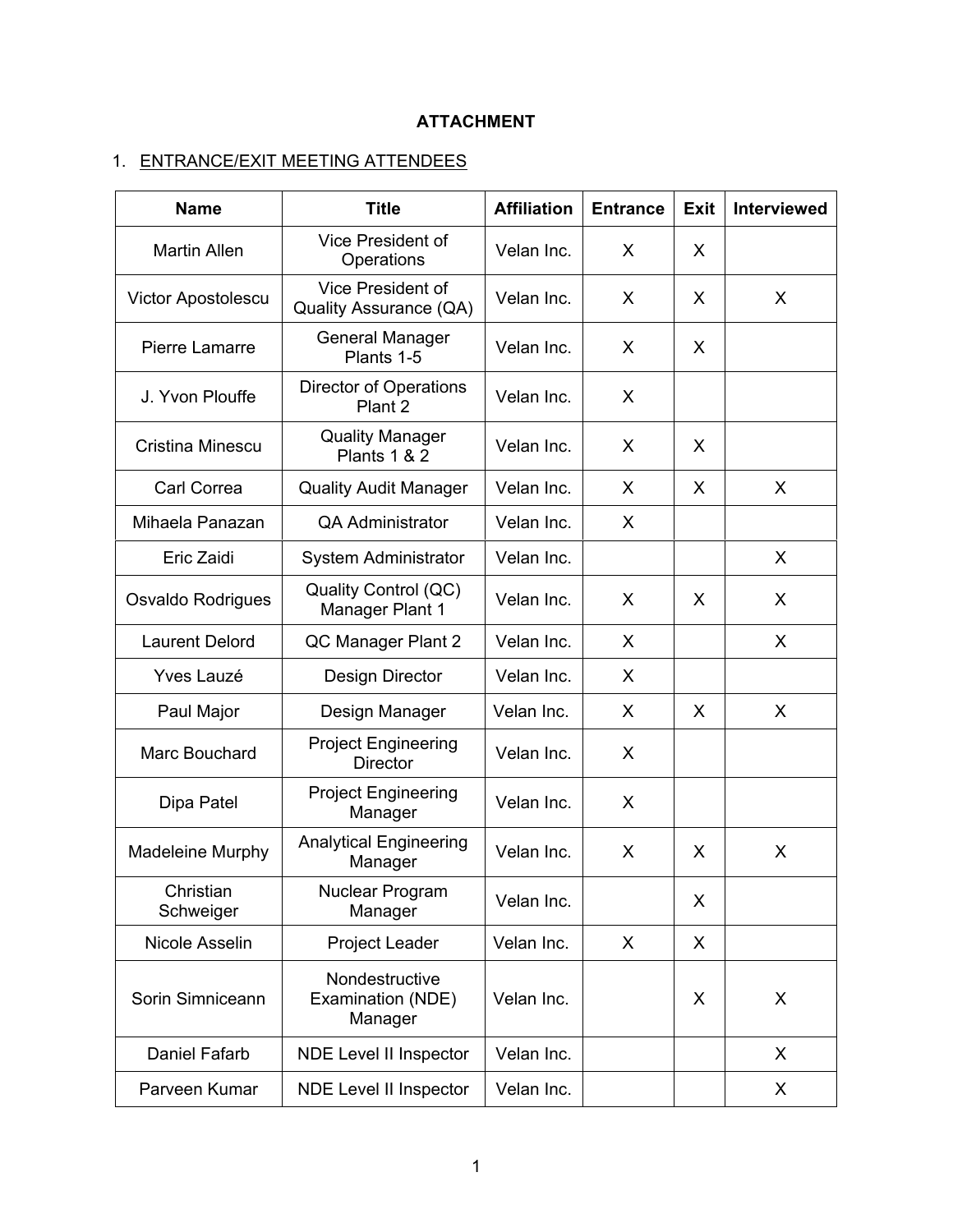| <b>Name</b>                 | <b>Title</b>                            | <b>Affiliation</b> | <b>Entrance</b> | Exit | <b>Interviewed</b> |
|-----------------------------|-----------------------------------------|--------------------|-----------------|------|--------------------|
| Pankaj Patel                | <b>Welding Supervisor</b>               | Velan Inc.         |                 |      | X                  |
| <b>Matthew Bellanger</b>    | <b>QA Specialist</b>                    | Velan Inc.         | X               | X    |                    |
| <b>Nasos Bramos</b>         | <b>QA Specialist</b>                    | Velan Inc.         | X               |      |                    |
| Kazimierz Mekarski          | QC Inspector                            | Velan Inc.         |                 |      | X                  |
| Ramon Losloso               | QC Inspector                            | Velan Inc.         |                 |      | X                  |
| Jimmy Georgousis            | QC Inspector                            | Velan Inc.         |                 |      | X                  |
| Corneliu Pop                | <b>Calibration Technician</b>           | Velan Inc.         |                 |      | X                  |
| Mohammed Ishtiaq            | Receipt Inspector                       | Velan Inc.         |                 |      | X                  |
| Alexandru Ciupe             | <b>Hydrostatic Testing</b><br>Inspector | Velan Inc.         |                 |      | X                  |
| Anh Vo Nguyen               | <b>Production Planner</b>               | Velan Inc.         |                 |      | X                  |
| Oscar A. Lazarte            | Liaison Engineer                        | Velan Inc.         |                 |      | X                  |
| Yamir Diaz-Castillo         | <b>Inspection Team Leader</b>           | <b>NRC</b>         | X               | X    |                    |
| Jonathan Ortega-<br>Luciano | Inspector                               | <b>NRC</b>         | X               | X    |                    |
| Raju Patel                  | Inspector                               | <b>NRC</b>         | X               | X    |                    |
| <b>Ashley Ferguson</b>      | Inspector                               | <b>NRC</b>         | X               | X    |                    |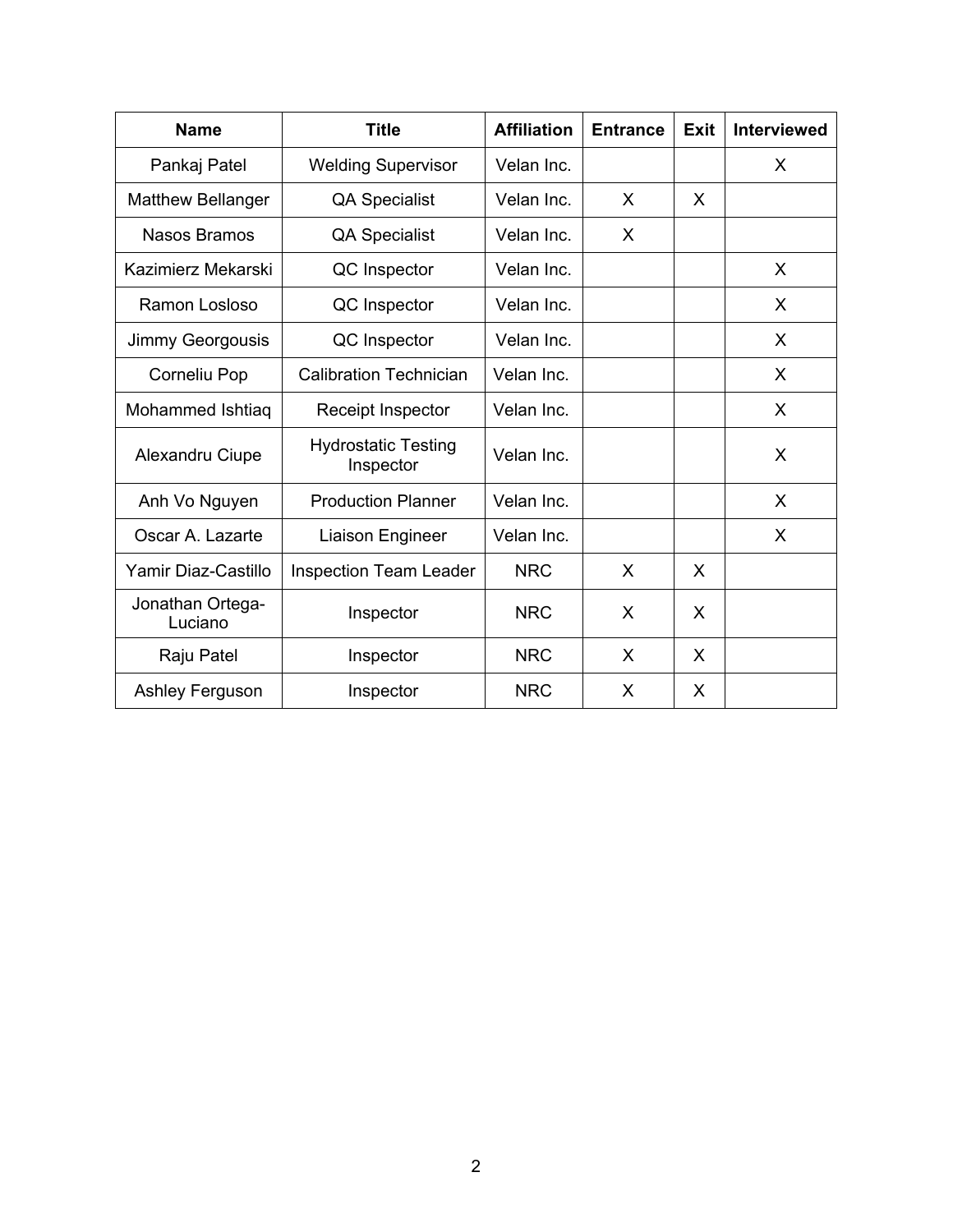# 2. INSPECTION PROCEDURES USED

Inspection Procedure (IP) 36100, "Inspection of 10 CFR Part 21 and Programs for Reporting Defects and Noncompliance," dated February 13, 2012.

IP 43002, "Routine Inspections of Nuclear Vendors," dated January 27, 2017.

IP 43004, "Inspection of Commercial-Grade Dedication Programs," dated January 27, 2017.

# 3. LIST OF ITEMS OPENED, CLOSED, AND DISCUSSED

| <b>Item Number</b>   | <b>Status</b> | <b>Type</b> | <b>Description</b>   |
|----------------------|---------------|-------------|----------------------|
| 99900061/2007-201-01 | Closed        | <b>NOV</b>  | 10 CFR Part 21       |
| 99900061/2007-201-01 | Closed        | <b>NON</b>  | Criterion IV         |
| 99900061/2007-201-02 | Closed        | <b>NON</b>  | Criterion V          |
| 99900061/2007-201-03 | Closed        | <b>NON</b>  | Criterion VII        |
| 99900061/2007-201-04 | Closed        | <b>NON</b>  | Criterion XVI        |
| 99900061/2017-201-01 | Opened        | <b>NOV</b>  | 10 CFR Part 21       |
| 99900061/2017-201-02 | Opened        | <b>NON</b>  | Criterion IV         |
| 99900061/2017-201-03 | Opened        | <b>NON</b>  | <b>Criterion VII</b> |

# 4. DOCUMENTS REVIEWED

# Policies and Procedures

- Velan Inc. Corporate Quality Assurance Manual for Nuclear Line Valves, Valve Parts, and As a Material Organization, Class 1, 2, and 3 of the ASME Section III, Division I, Boiler and Pressure Vessel Code, Revision 19, dated August 9, 2016
- EWI-0010, "Engineering Change Request," Revision 0, dated July 22, 2009
- EWI-0011, "Engineering Change Order," Revision 0, dated November 6, 2009
- EWI-0012, "Engineering Change Notice," Revision 0, dated July 21, 2009
- EWI-0226, "Qualification of Engineering Personnel: Approval, Independent Review and Certification," Revision 0, dated November 27, 2009
- EWI-4001, "Design Reports," Revision A, June 18, 2010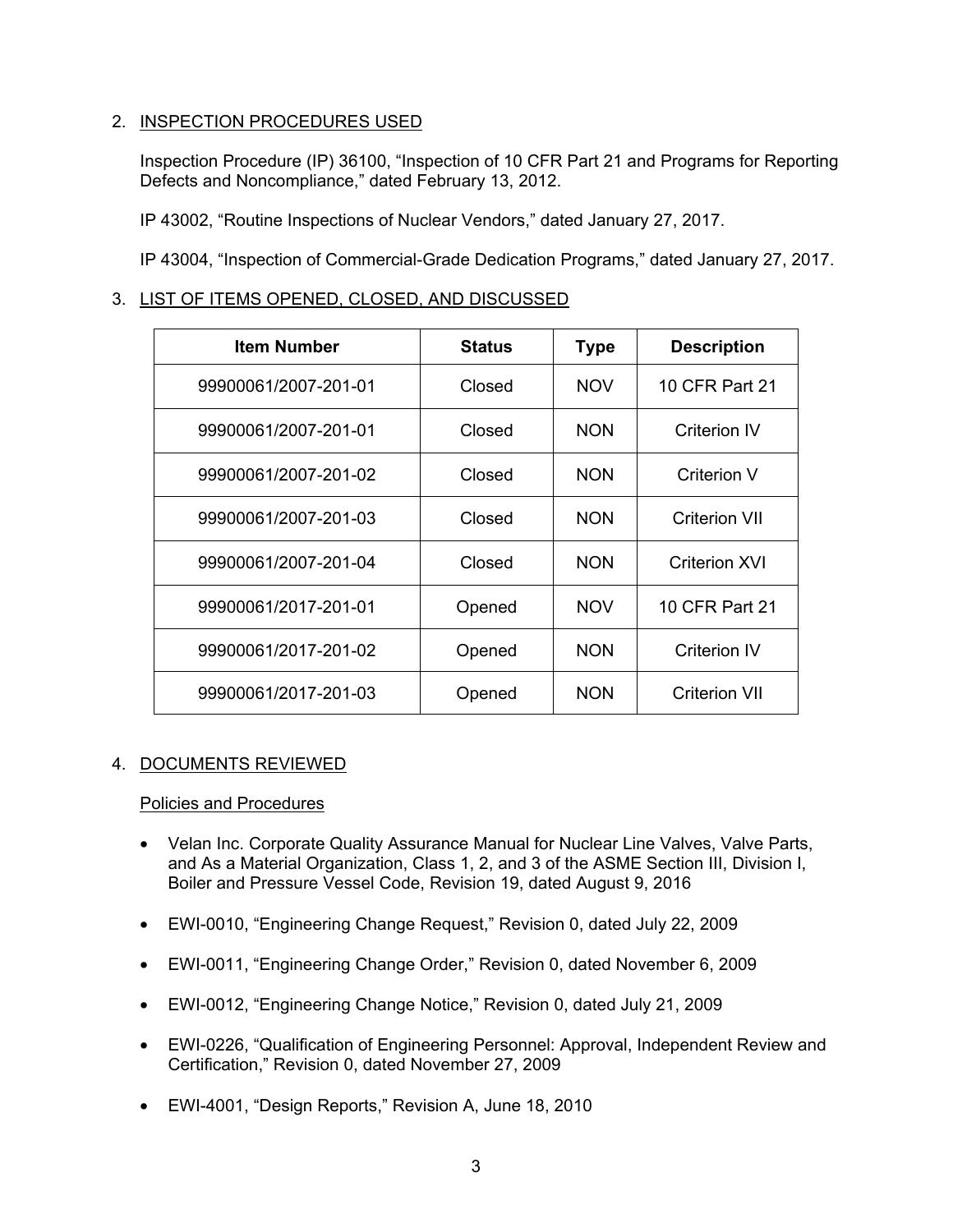- EWI-4002, "Reconciliation of Design Documents with As-Built Drawings and Data," Revision A, dated February 19, 2013
- EWI-4100, "Technical Calculations," Revision D, dated September 25, 2014
- EWI-500, "Critical Component Evaluation Procedure," dated April 19, 2013
- VEL-NDT-537B "Liquid Penetrant Examination for Nuclear Valves, Nuclear Valve Components, Welds, Hard facings and Claddings," Revision 5, dated March 9, 2016
- VEL-NDT-543B, "Magnetic Particle Examination For ASME Boiler and Pressure Vessel Code Section III, Nuclear Power Plant Components, Fluorescent Magnetic Particles in Oil or Water Suspension," Revision 14, dated February 29, 2016
- VEL-NDT-640B, "Hydrostatic Testing of Nuclear Gate, Globe and Check Valves," Revision 7, dated December 16, 2002
- VEL-P-881, "Marking Requirements," Revision 3, dated January 14, 2015
- VEL-PS-059, "Procurement of Calibration Services," Revision 10, dated August 12, 2015
- VEL-PS-086, "Purchase Specification Procurement of Laboratory Services," Revision 0, dated December 22, 2005
- VEL-PS-099, "Purchase of Filler Metal for ASME Section III Valves," Revision 1, dated June 17, 2013
- VEL-PS-101, "High Quality Water Verification," Revision 3, dated March 15, 2017
- VEL-QC-155, "Quality Control of Parts Used for Nuclear Valves," Revision 24, dated August 14, 2015
- VEL-QC-700, "Calibration Procedure Manual," Revision 20, dated August 4, 2015
- VEL-QC-704, "Procedure for Monitoring High Quality Water," Revision 1, dated June 9, 1995
- VEL-QC-705, "Training and Indoctrination Program of Quality Related Personnel (QAM)," Revision 2, dated August 8, 2014
- VEL-QC-737, "Valve Sketches," Revision 2, May 23, 2014
- VEL-QC-900, "Quality Assurance Manual for Valves and Parts Manufactured in Accordance with ASME B16.34, API-6D, API 600, ISO 9001, API Q1, P.E.D., and C.S.A B51," Revision 17, dated February 28, 2014
- VEL-QCI-3074, "Contract Instructions," Revision 11 date March 31, 2017
- VEL-QCI-474, "Quality Control Program for Actuators and Accessories," Revision 6, dated February 21, 2007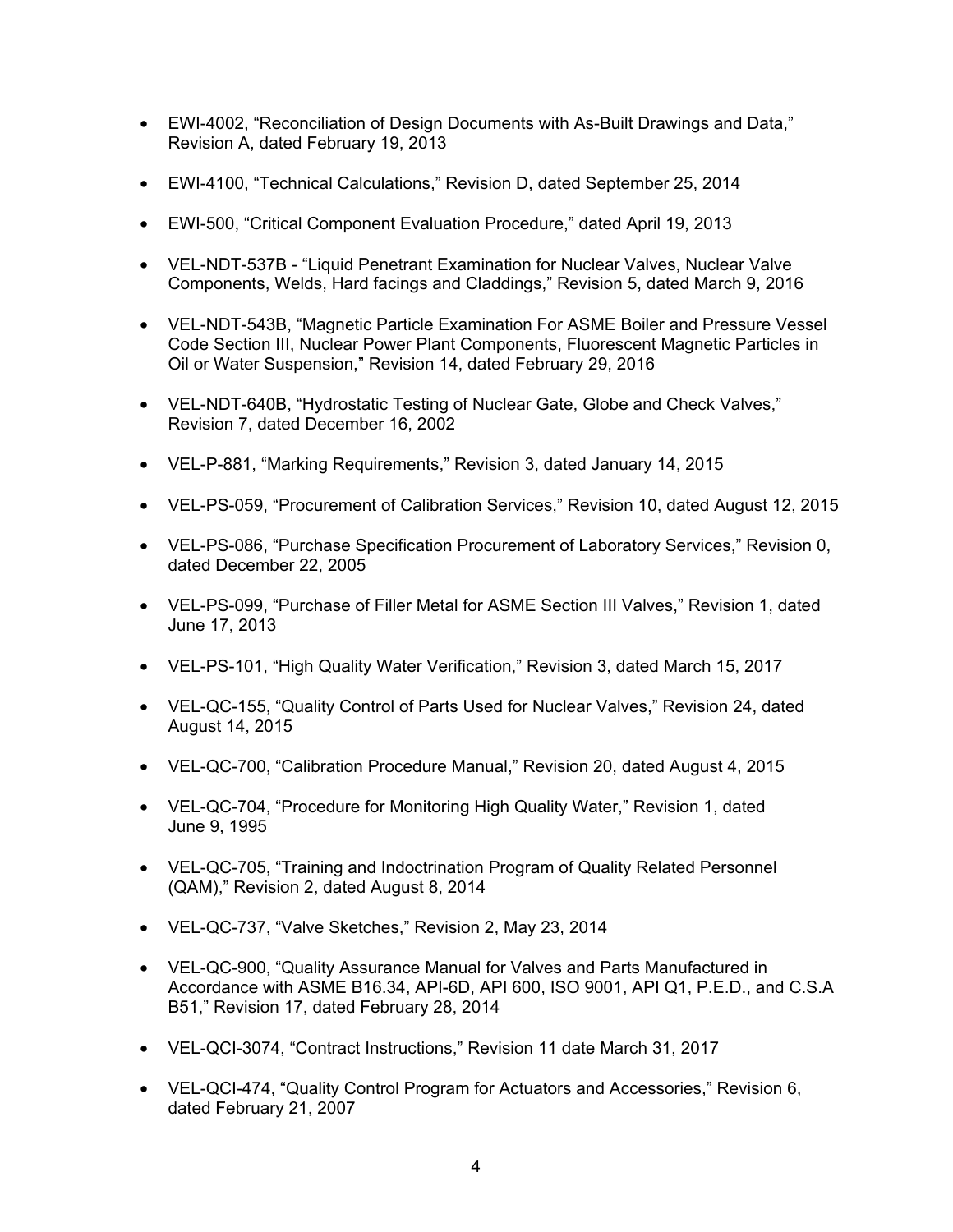- VEL-QCI-560, "Procedures for the Implementation of Regulations (US NRC 10 CFR Part 21) For Reporting of Defects and Noncompliance," Revision 7, dated August 10, 2015
- VEL-QCI-561, "The Application of U.S. NRC Regulations 10 CFR Part 21 As Applicable to Non U.S.A Suppliers," Revision 0, dated January 3, 1978
- VEL-QCI-884, "Positive Material Identification," Revision 15, dated March 2, 2016
- VEL-QCI-902, "Control of Material Traceability," Revision 1, dated January 28, 2015
- VEL-QCI-926, "Attachment of Nameplates," Revision 1 dated July 28, 1993
- VEL-QCI-953, "Receiving Inspection, Revision 11, dated September 14, 2016
- VEL-QCI-992, "Training, Indoctrination, and Qualification Program Audit Personnel," Revision 6, dated October 19, 2012
- VEL-QCI-999, "Training, Indoctrination, and Qualification Program Personnel," Revision 12, dated March 16, 2016
- VEL-QCI-1123, "Commercial Grade Dedication Procedure," Revision 19 dated September 15, 2015
- VEL-QCI-1138, "Trace Code Markings for Bar Stocks and Pipes," Revision 2, dated July 7, 2011
- VEL-QCI-1192, "Serial Number Assignment and Monogram Name Plate Stamping," Revision 4, dated May 15, 2000
- VEL-QCI-1299, "Supplier Approval ISO 9001," Revision 7, dated October 20, 2011
- VEL-QCI-1316, "Deviation Reports," Revision 11, dated January 20, 2016
- VEL-QCI-1317, "Deviation Report Analysis Root Cause and Corrective Action," Revision 12, dated April 13, 2016
- VEL-QCI-1713, "Testing by Material Specification for VEL-QCI-1123," Revision 9, dated June 21, 2916
- VEL-QCI-2345, "Contract Instruction," for Velan Nuclear Standardized Program for gate, globe, piston, and check valve ≤ 2 National Pipe Size, Revision 16, dated August 19, 2009
- VEL-QCI-3074, "Contract Instruction," for Duke Power Company Oconee Nuclear Station, 2.5-inch and larger gate, globe and check valves, Revision 11, dated March 31, 2017
- VEL-QCI-3554, "Contract Instruction," Revision 14, dated March 31, 2017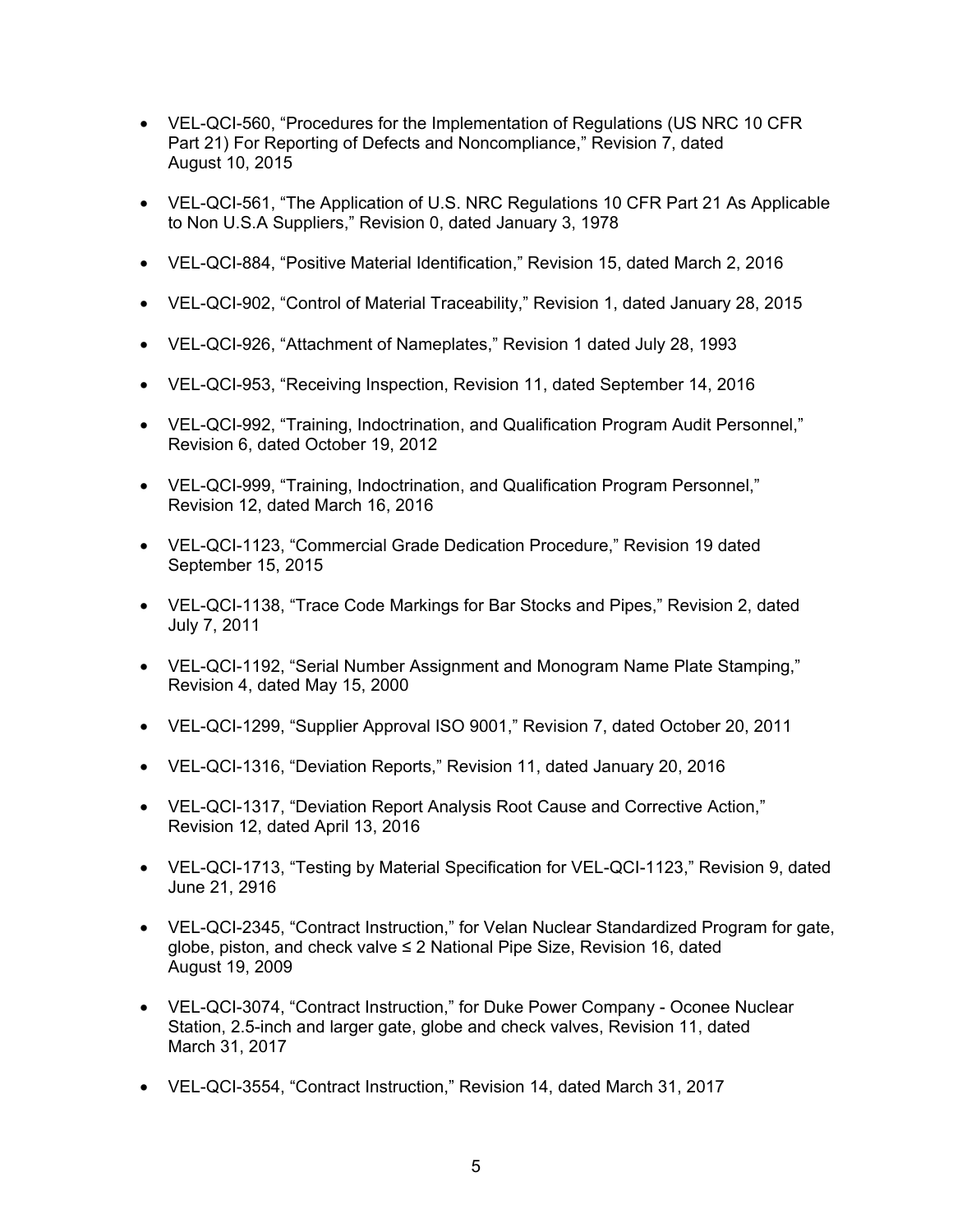- VEL-QCI-6450, "Contract Instruction," for Constellation Energy-Nine Mile Point Nuclear Station, Valves Carbon Steel 2, Revision 0, dated August 21, 2011
- VEL-QCI-6835, "Inspection and Test Plan for CAT ID 9230004959," Revision 1, dated August 24, 2016
- VEL-QCI-6881, "Inspection and Test Plan for Catalogue. ID. 0001646817 1," for Exelon - Nine Mile Point, Revision 0, dated July 14, 2016
- VEL-SPS-001, "Velan Standard Purchase Order Notes and Certification Requirements," Revision 18, dated October 28, 2016
- Quality Assurance Requirements Sheet 748, Revision 12, dated June 10, 2013
- SW-ANS-1010, "External Software Specifications," for ANSYS Mechanical/CFX-15.0, Revision C, dated October 19, 2016

### Design Documents

- Drawing No. P12-873577-N01, Revision G
- Drawing No. 8954-090, "Wedge Opercule," Version 2
- Drawing No. 8954-200, "Wedge M/C (With Equalizer)," Version 1
- Drawing No. P0120893164-No1, "Bolted Bonnet Gate Valve (Forged)," Revision A
- Drawing No. P012-895047-N01, "Bolted Bonnet Gate Valve (Forged)," Revision 0, dated September 15, 2016
- Drawing No. P012-894653-N01, "Pressure Seal Gate Valve (Forged) c/w Bare Stem," Revision D, dated December 2, 2012
- Design File No. P-177, "4-inch, 900 class Conventional Port Gate Valve, Assembly No. 8850-077" Revision 0, dated August 10, 2016
- Design/Seismic/Weak Link Report No. 3334, "4-inch 900 Class Pressure Seal Gate Valve, Nuclear Class 1," Revision A, dated February 20, 2017
- Design Report No.3535, "2.5-inch 1725 Class Bolted Bonnet Gate Valve with Limitorque SMB-00-25 Actuator, Nuclear Class 1, Duke Class A," Revision 0, dated April 20, 2017
- Technical Calculation No. 0007, "Body Minimum Wall Thickness ASME B16.34-2009," Revision 0, dated October 17, 2012
- Technical Calculation No. 0008, "Backseal Analysis," Revision 0, dated November 29, 2016
- Technical Calculation No. 0009, "Body Flange Calculation ASME Section III," Revision B, dated June 20, 2014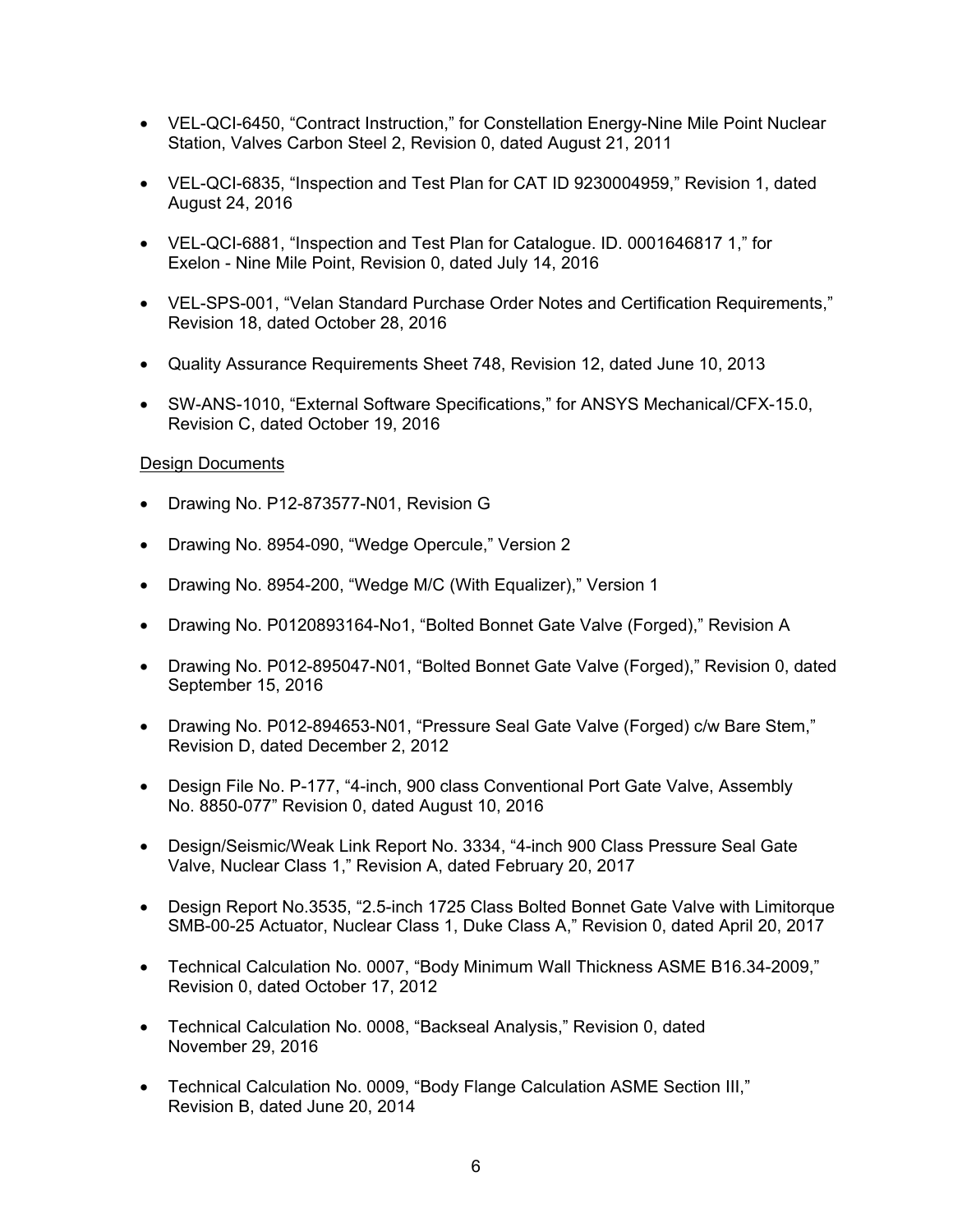- Engineering Change Order No. 806229 to change gasket roughness dimensions for a 2-inch forged bolted bennet gate valve
- Engineering Change Order No. 809187 to revise drawing No. 8943-127 for surface finish on gasket contact area only
- Engineering Change Order No. 816720 for a body pressure relief pipe and cap and new body machine and configuration drawing,

# American Society of Mechanical Engineers (ASME) Code Data Reports, and Shop Travelers Welding Records

- ASME B&PV Code Valve Data Package for Georgia Power Company (Vogtle 1 & 2) Electric Generating Plant) for an 8.00-inch 150 class Torque Seal Triple Offset Butterfly Valve, dated February 17, 2016
- ASME B&PV Code Valve Data Package for Duke Energy Carolinas, LLC (Catawba Nuclear Station) for 4-inch 1500 class Spl. Cl. Bolted Bonnet Gate Valve c/w Electric Actuator, dated March 23, 2016
- ASME B&PV Code data report NPV-1, "Nuclear Pump or Valves," for a 4-inch 900 class Gate valve, model No. B12 7054P-13RSN, fabricated and tested in accordance with ASME Section III Class 1, 2007 Edition 2008 addenda, reviewed and approved by ANI and Velan on February 28, 2017
- ASME Code data report NPV-1, "Nuclear Pump or Valves," for a 16-inch 1525 class Pressure Seal Gate valve, model No. B20 X054P13RSN, fabricated and tested in accordance with ASME Section III Class 1, 1974 Edition 1975 winter addenda, reviewed and approved by ANI and Velan on March 1, 2016,
- ASME Code data report NPV-1, "Nuclear Pump or Valves," for a 4-inch 150 class Bolted Bonnet gate valve, model No. B12 0054b-02PSN, fabricated and tested in accordance with ASME Section III Class 3, 1971 Edition, 1972 winter addenda, reviewed and approved by ANI and Velan on February 3, 2016
- Welding Procedure Specification (WPS) GT-0168, "Hard Facing Overlay," Revision 1, dated April 24, 2007
- WPS GT-8860, "GTAW Manual Groove and filled Welds," Revision 11, dated July 26, 2013
- WPS GT-1166, "GTAW Groove and Fillet Welds," Revision 9, dated June 25, 2015
- Brazing Procedure Specification (BPS) No. FBP-101-06-107.0, "Vacuum Furnace Brazing of Stellite Seat Rings of Material AMS 5387A to Body of P-101 Materials," Revision 0, dated September 19, 1998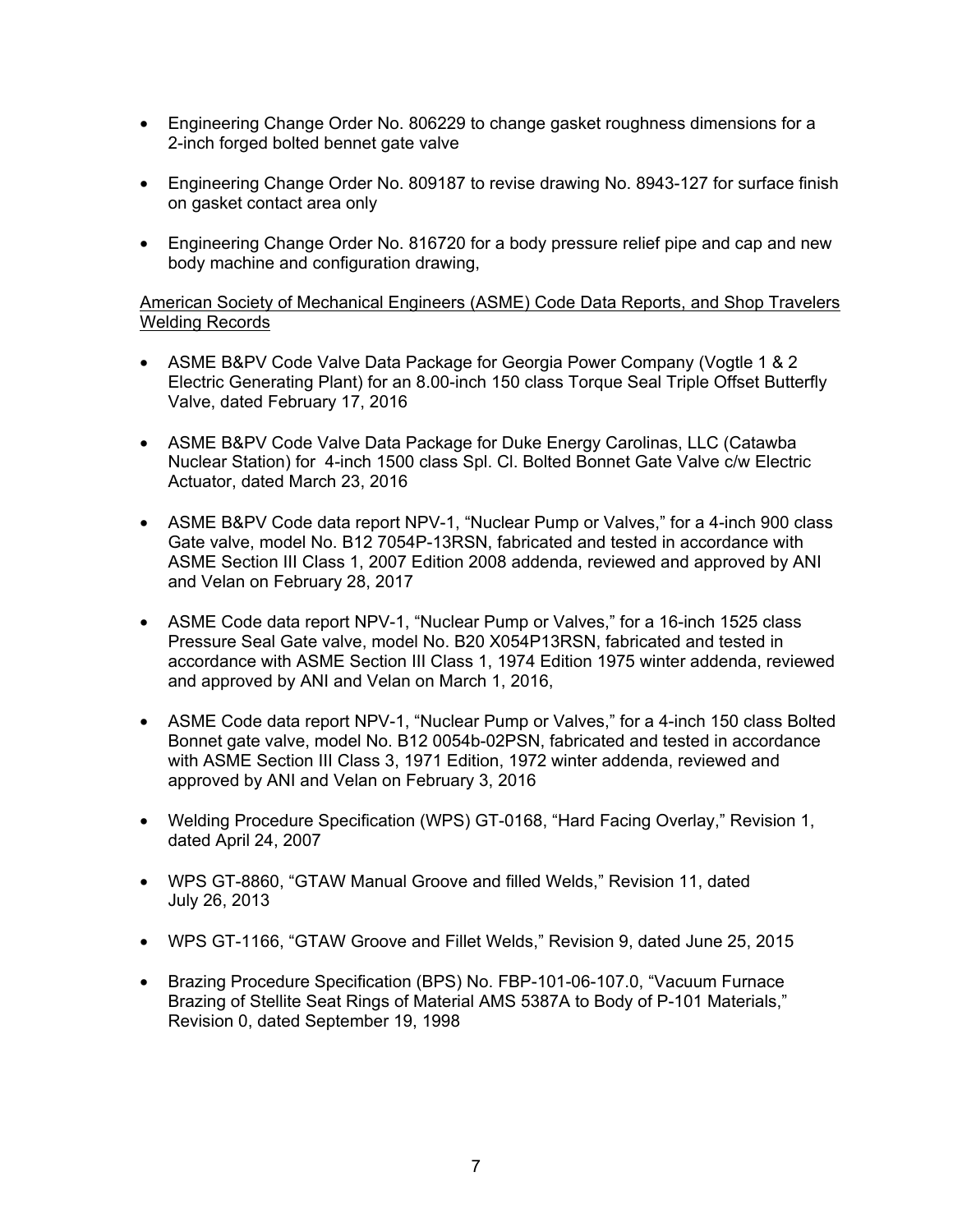### Calibration, Heat Treatment, Non-Destructive Examination, Inspection and Test Records

- Certificate of Conformance (CFC) No. 20455-01 for SST 410 A479 Stem from Liard Industries, dated February 22, 2016
- Certificate of Compliance associated with purchase order (PO) No. 229501 dated February 6, 2015
- Inspection Certificate No. 403897 for 2 body from Ulma Lazkao Forging, dated March 20, 2017
- Certificate of Calibration No. 3565016 from David L. Ellis Company for the calibration of a brinell test block (no date available)
- Certificate of Calibration No. 187523 from Primo Instrument for the calibration of a thermometer, dated April 28, 2016
- Certificate of Calibration No. 192441 from Primo Instrument for the calibration of a thermocouple, dated July 21, 2016
- Certificate of Calibration No. 207030 from Trescal for the calibration of a super micrometer, dated March 16, 2017
- Certificate of Calibration No. 208187 from Trescal for the calibration of a pressure module, dated March 21, 2017
- Certificate of Calibration No.463799 from Ulrich Metrology for the calibration of a thread wire, dated April 1, 2015
- Certificate of Calibration No. 481621 from Ulrich Metrology for the calibration of a cylindrical ring, dated July 13, 2015
- Calibration Reports of Defective/Lost Measuring and Test Equipment for the following equipment:
	- Light-radio meter, asset No. G21-12718, dated January 27, 2017
	- Weigh scale, asset No. G14-11299, dated January 28, 2017
	- Position transducer, asset No. G21-13428, dated February 2, 2017
	- Dial indicator, asset No. G11-13461, dated February 27, 2017
	- Pressure gauge, asset No. G16-13673, dated March 9, 2017
	- **Pressure transducer, asset No. G21-10974, dated April 6, 2017**
- Liquid Penetrant (LP) test report No.172006, dated February 27, 2017
- LP report No. 162018 dated April 29, 2016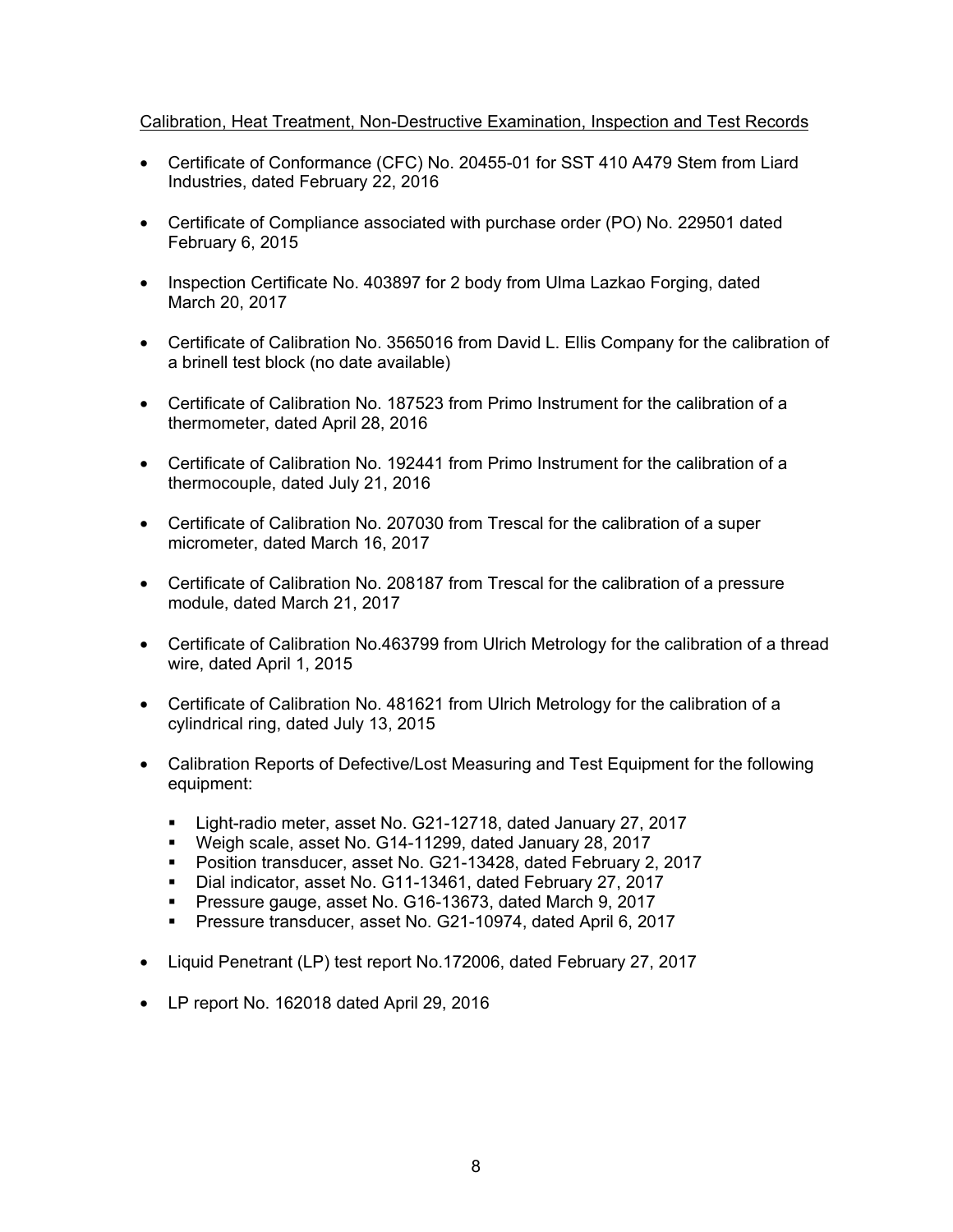# Purchase Orders, Audit Reports, and Commercial-Grade Dedication

- Purchase Order (PO) Nos. 03014410 and 03016303 from Duke Energy Carolinas, LLC (Oconee Nuclear Station) to Velan for 3-inch gate valves, dated January 27, 2016, and dated December 1, 2016, respectively
- PO No. 099-257108 to Stoncor Group for Carbozinc 11SG, dated October 21, 2016
- PO No. 099-256487 to Stoncor Group for Carbozinc 11SG, dated June 6, 2016
- PO No. 099-255990 to Stoncor Group for Carboguard 890 and Thinner, dated March 1, 2016
- PO No. 280635 to Liard Industries for a stem, dated January 18, 2017
- PO No. 280445 to PDK for a stem, dated October 18, 2016
- PO No. 119464 to Industrial Tectonics for balls, Revision 3, dated October 24, 2012
- PO No. 233472 to Ulma Lazkao Forging for forgings, dated November 2, 2016
- PO No. 233529 to Ulma Lazkao Forging for body forgings, dated November 9, 2016
- PO No. 230799 to Cowan Dynamics for O-rings, dated April 17, 2015
- PO No. 25391-10232 to Simutech Group for ANSYS software, dated March 27, 2017
- PO No. 190295 to B&G Manufacturing for studs, dated September 29, 2011
- PO No. 233934 to Trust Manufacturing for studs and hex nuts, dated February 3, 2017
- PO No. 233605 to Flowserve for actuators, Revision 1, dated December 21, 2016
- PO No. 233468 to Rotork for actuators, dated November 1, 2016
- PO No. P20000538 to Amsteel Castings for castings, Revision 2, dated April 20, 2017
- PO No. 233518 to Ampo S. Coop for castings, dated November 8, 2016
- PO No. 229945 to Magnum Forge & Machine Works for forgings, dated October 17, 2014
- PO No. 164399 to M.M. Forgings Limited for forgings, Revision 1, dated February 10, 2017
- PO No. 280044 to Groupe Mequaltch Inc. for nondestructive testing services, dated March 15, 2016
- PO No. 231304 to Kennametal for casting, Revision 2, dated October 5, 2016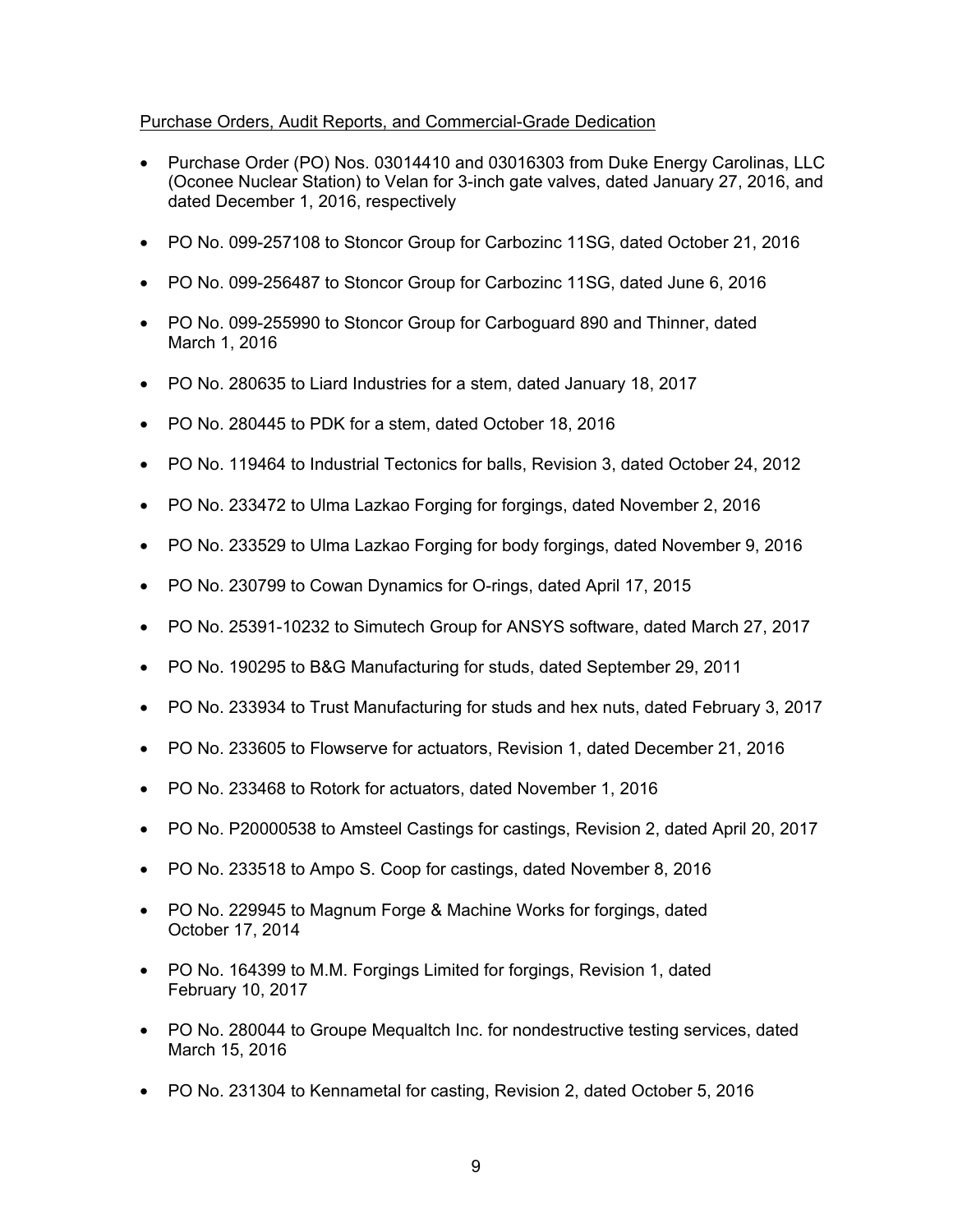- PO No. 230834 to Metaltek International for studs, dated April 27, 2015
- PO No. BP0000999 to Wall Colmonoy Inc. for brazing paste, dated February 24, 2017
- PO No. 233946 to Energy & Process for studs, dated February 6, 2017
- PO No. 2333346 to Dubose National Energy Services for bars, dated October 11, 2016
- PO No. BP0000963 to Ulrich Metrologie Inc. for calibration services, dated March 13, 2017
- PO No. BP0000903 to Primo Instruments for calibration services, dated March 14, 2017
- Customer PO No.12-894563-N from Limerick for several valves, Revision 5, dated September 14, 2016
- Customer PO No. 012-888151-N from Xcel Energy for a disc valve, dated May 3, 2016
- Approved Vendors List (AVL) 1, "Current Status of Approved Suppliers of Materials and Services for Pressure Containing Parts for ASME Section III, Division 1 Valves, Revision 79, dated April 26, 2017
- AVL-2, "Current Status of Approved Suppliers of Calibration Services," Revision 45, dated December 1, 2016
- AVL-3, "Current Status of Approved Suppliers of Operators, Switches, and Solenoids for Safety Related Functions," Revision 51, dated June 20, 2016
- AVL-4, "Current Status of Approved Suppliers of Qualification Testing Services," Revision 6, dated May 28, 2015
- AVL-6, "Current Status of Approved Suppliers of Software," Revision 2, dated October 20, 2016
- Audit Report of Ampo S. Coop., dated May 2016
- Audit Report of Amsteel Castings (materials), dated December 7, 2016
- Audit Report of Amsteel Castings (non-destructive examination services), dated December 7, 2016
- Audit Reports of Cowan Dynamics, dated January 31, 2013 and March 2, 2016, respectively
- Audit Report of Exova Canada (Burlington), dated August 5, 2015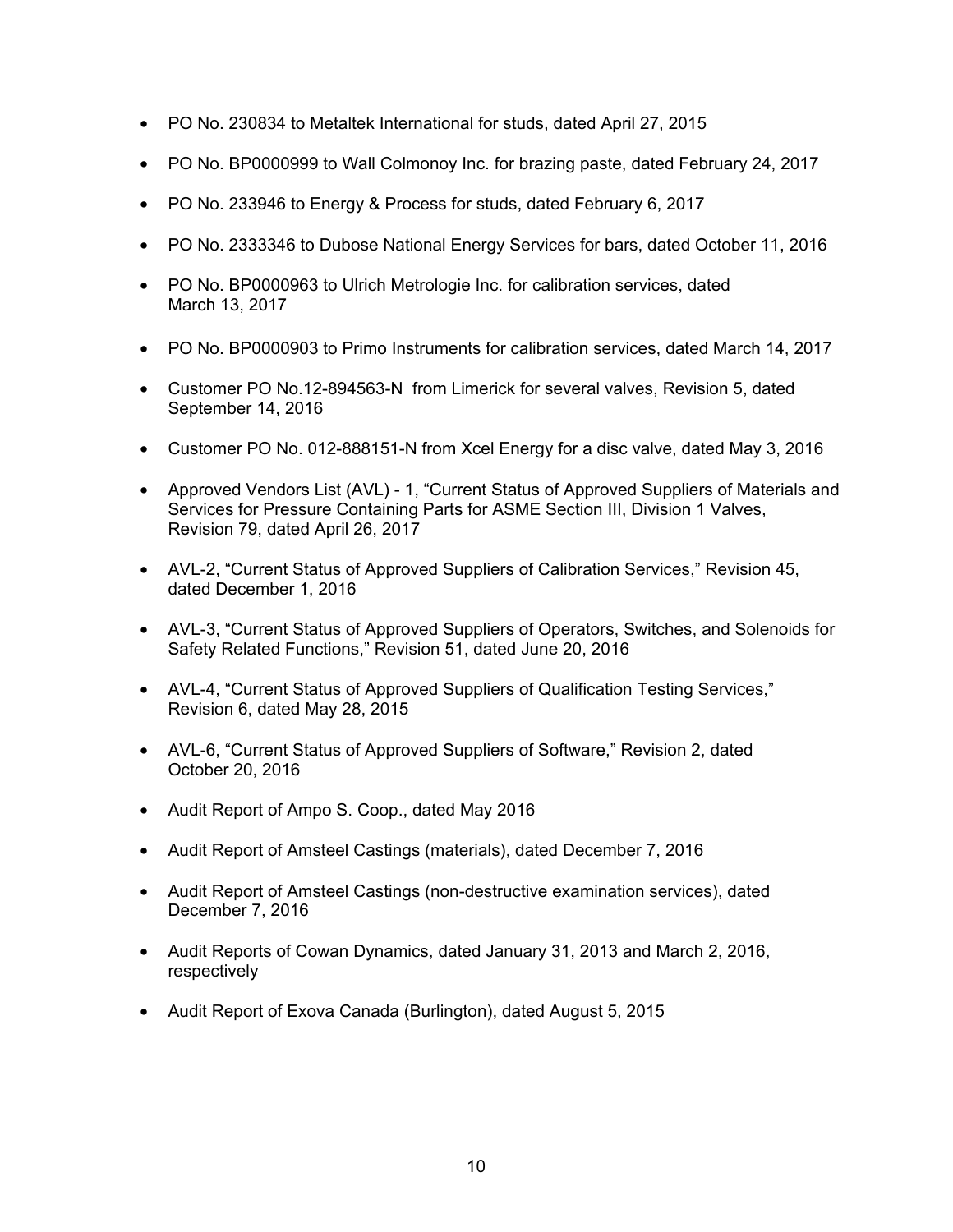- Audit Report of Exova Canada (Quebec), dated May 26, 2016
- Audit Report of Exova Canada (Pointe-Claire), dated November 25, 2014
- Audit Report of Liard Industries, dated February 12, 2016
- Audit Report of Magnum Forge & Machine Works, dated December 9, 2016
- Audit Report of Mequaltech (laboratory), dated October 16, 2014
- Audit Report of Mequaltech (non-destructive examination services), dated October 16, 2014
- Audit Report of Metcor, dated August 14, 2015
- Audit Report of Mistras-Optimus, dated August 19, 2015
- Audit Report of PDK, dated October 17, 2014
- Audit Report of Primo Instrument, dated November 1, 2016
- Audit Report of ULMA Lazkao forging S.L, dated May 12, 2016
- Audit Report of Ulrich Metrology, dated May 13, 2014
- Audit Report of Wyman Gordon, dated September 25, 2015
- Internal Audit Report No. 16-04-P2, Purchasing and Receiving, dated December 1, 2016
- Internal Audit Report No. 16-02-P2, Preparation and Distribution of Quality documents, dated January 18, 2016
- Internal Audit Report No. 16-08-P2, control of Non-conforming material and Corrective Action, dated January 18, 2016
- Internal Audit Report No. 16-16-P2 Audit of the Audit Function dated February 20, 2017
- Internal Audit Report No. 16-09-P1 Welding Quality Control dated January 3, 2017
- Internal Audit Report No. 16-04-P1 Purchasing Receiving dated January 15, 2016
- Internal Audit Report No. 16-08-P1 control of Non-conforming material and Corrective Action dated January 26, 2016
- Nuclear Industry Assessment Committee (NIAC) Audit Report No. 20074 of ANSYS, Inc., dated May 29, 2015
- NIAC Audit Report No. 21017 of Limitorque, dated November 16, 2016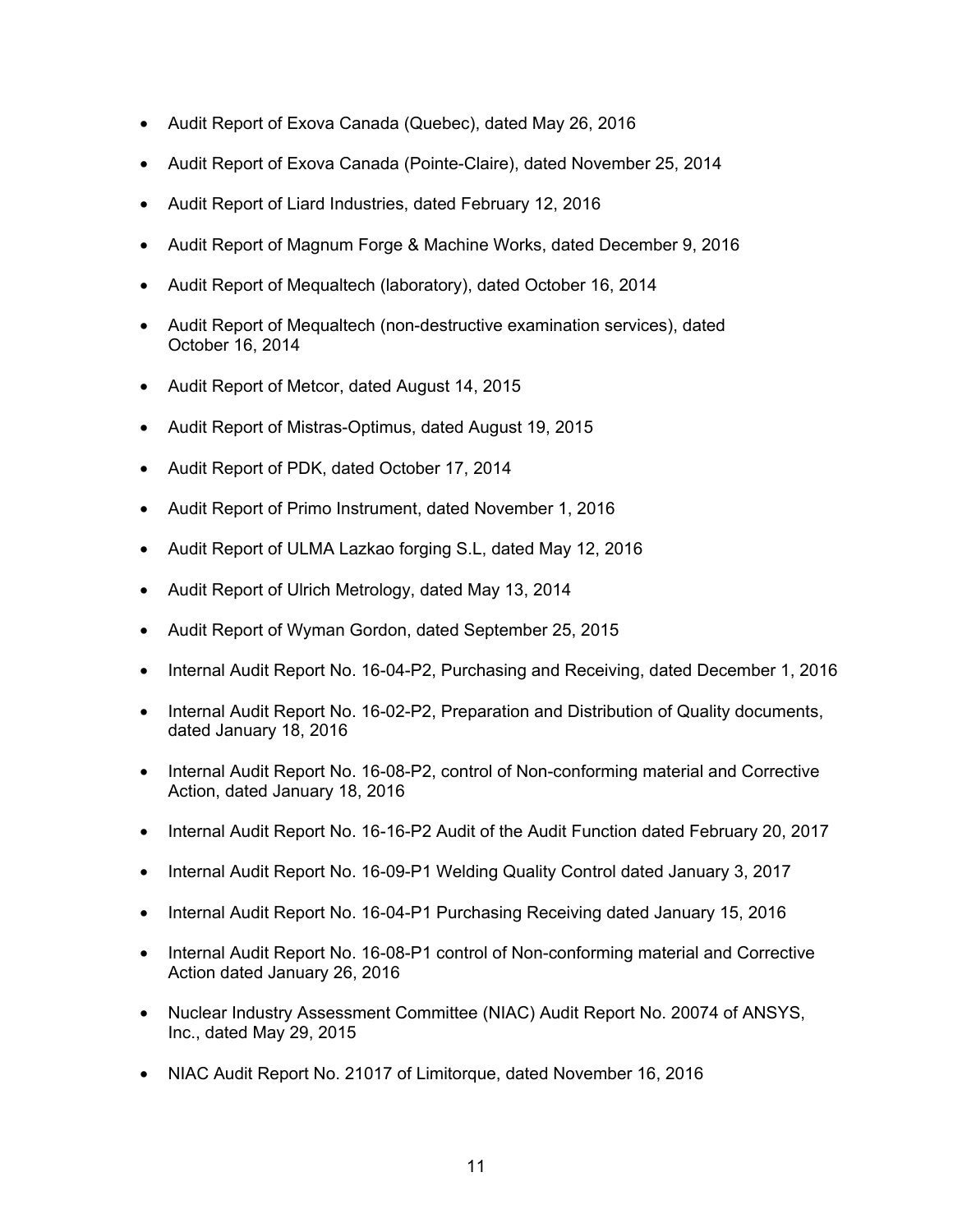- NIAC Audit Report No. 21043 of Rotork Controls, dated September 15, 2016
- NIAC Commercial-Grade Survey No. 20122 of Utah Water Research Laboratory, dated May 21, 2015

# 10 CFR Part 21 Evaluations

- Evaluation No. P012-763780-N-EVAL, dated June 14, 2010
- Evaluation No. P014-878249-D-EVAL, dated July 5, 2010
- Limitorque Gear Switch, dated September 23, 2010
- Global Valve, dated June 2, 2011

#### Nonconformance Reports

- Deviation Report (DR) No. 2000017 dated May 1, 2017
- DR No. 2000125 dated January 20, 2017
- DR No. 2000125 dated January 20,2017
- DR No. 2000120 dated February 2, 2017
- DR No. 2000091 dated February 17, 2017
- DR No. 2000089 dated February 10, 2017
- DR No. 1000115, dated March 3, 2017
- DR No. 84368 dated August 22, 2016

### Corrective Action Reports

- CAR No. PQA 15-024 F-01 dated August 14, 2015
- CAR No. PQA 15-024 F-02 dated August 14, 2015
- CAR No. PQA 15-024 F-03 dated August 14, 2015
- CAR No. 16-QCI-1123-P4-1 dated April 11, 2016

#### Corrective Action Reports Opened During the NRC Inspection

- US-NRC-2017-01 dated May 10, 2017
- US-NRC-2017-02 dated May 9, 2017
- US-NRC-2017-03 dated May 9, 2017
- US-NRC-2017-4 dated May 10, 201
- US-NRC-2017-05 dated May 10, 2017
- US-NRC-2017-06 dated May 10, 2017